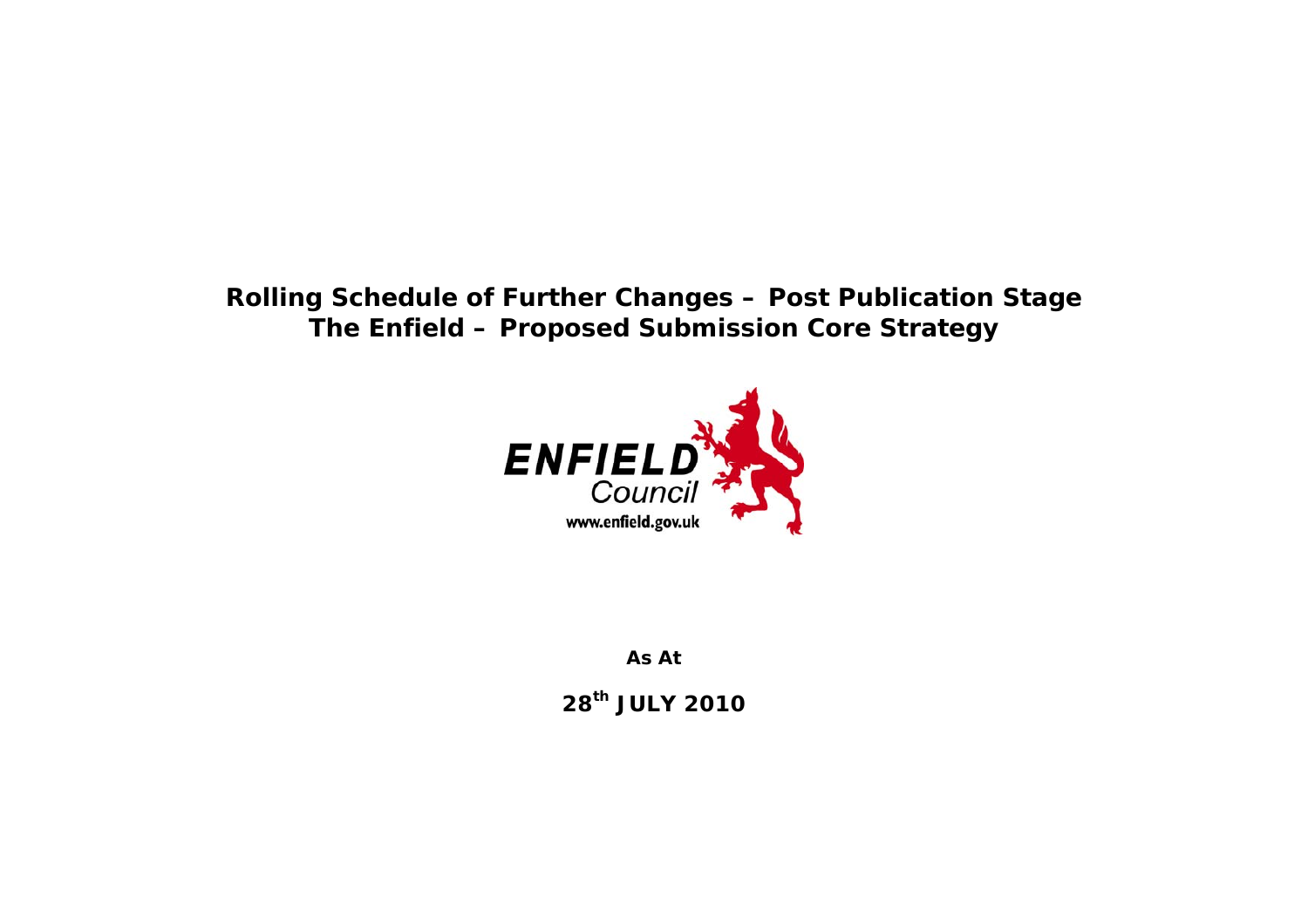## **Rolling Schedule of Further Minor Changes (FMCs)**

The Council has taken the opportunity to indentify minor amendments to the Core Strategy DPD now under examination. The **FMCs do not follow** document order.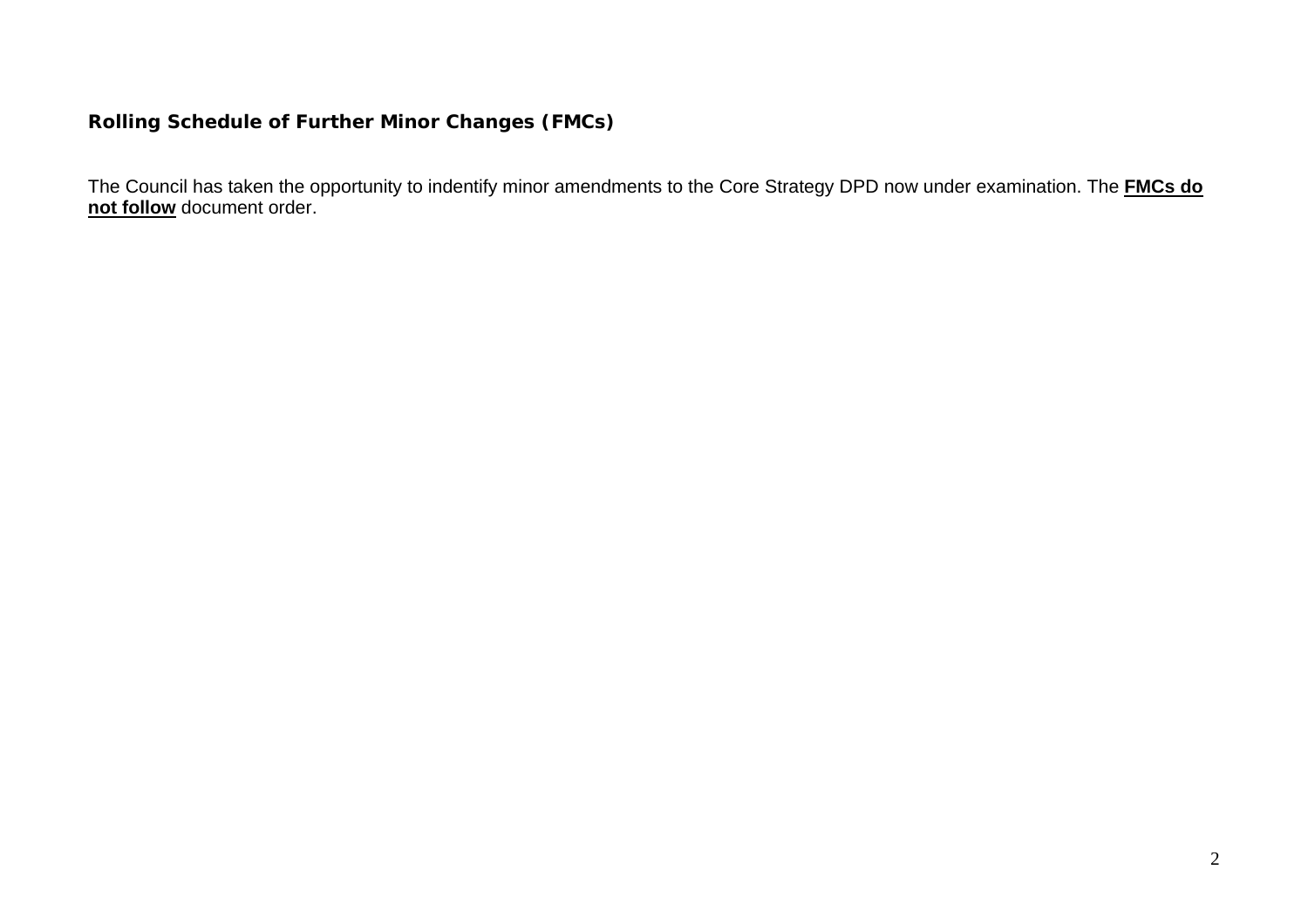## **Schedule of Further Changes**

**Text in Bold Print and underline** Text with a **Proposed insertion**  strikethrough **Proposed deletion** 

| Ref: | Chapter, Section,<br>Policy, Paragraph,<br><b>Tables, Figures</b>       | <b>Further Minor Change</b>                                                                                                                                                                                                                                                                                                                                                                                                                                                                                                                                                     | Reason                                                              |
|------|-------------------------------------------------------------------------|---------------------------------------------------------------------------------------------------------------------------------------------------------------------------------------------------------------------------------------------------------------------------------------------------------------------------------------------------------------------------------------------------------------------------------------------------------------------------------------------------------------------------------------------------------------------------------|---------------------------------------------------------------------|
| FMC1 | <b>Chapter 3: Enfield's</b><br>Spatial vision;<br>General &<br>Glossary | Replace references to community<br>infrastructure, community facilities<br>and social facilities, to one definition<br>of social infrastructure.<br>Redefine within the Glossary<br>definition of Social Infrastructure:<br>The range of activities,<br>organisations, and facilities<br>supporting the formation,<br>development and maintenance of<br>social relationships on a community.<br>It includes educational, recreational,<br>health and law and order facilities.<br>Replace with:<br>Covers facilities such as health<br><u>provision, early years provision,</u> | To address representation raised by<br>MPS/MPA reference. 30/03/T/0 |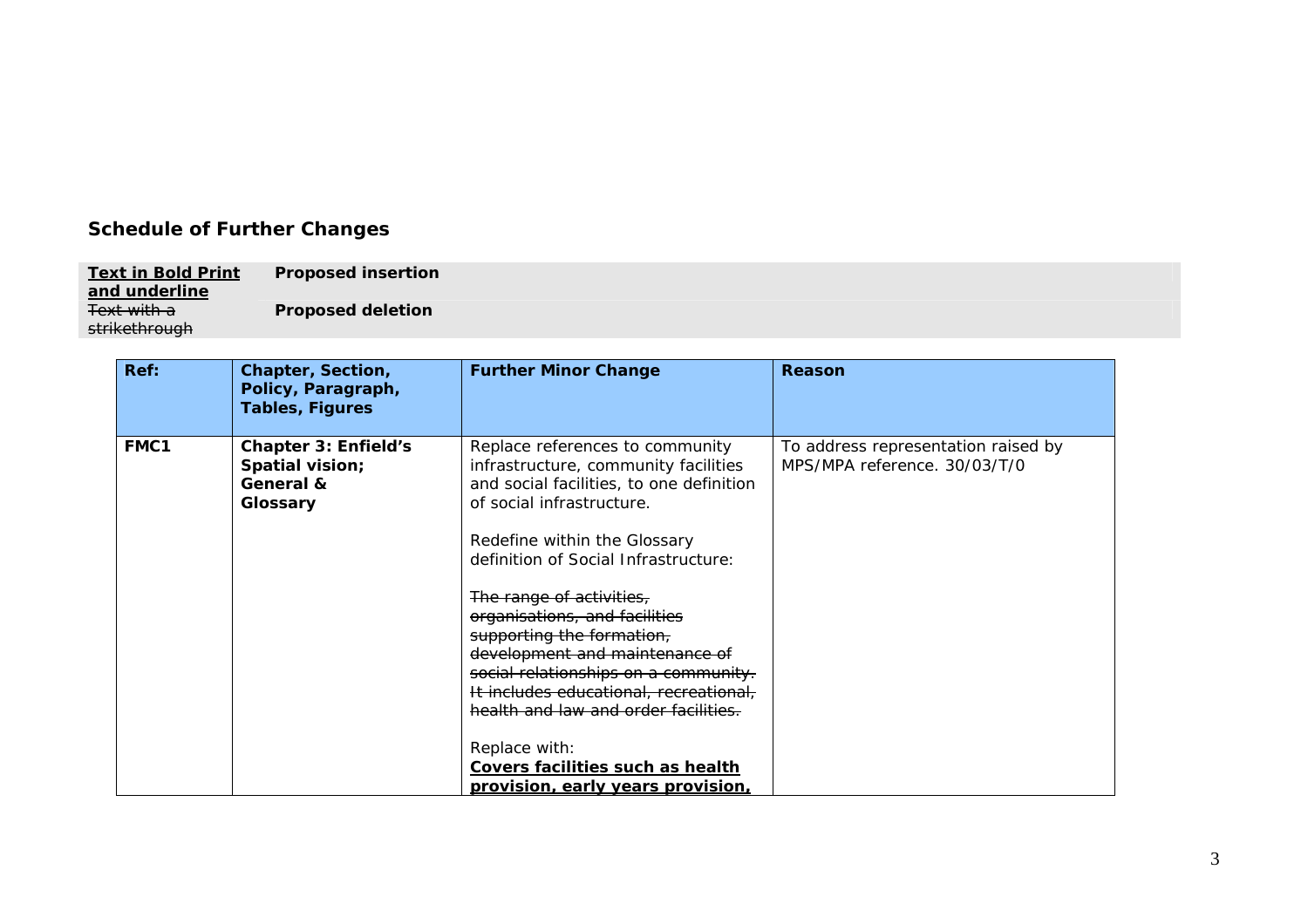| Ref:             | Chapter, Section,<br>Policy, Paragraph,<br><b>Tables, Figures</b> | <b>Further Minor Change</b>                                                                                                                                                                                                                                                                                                                                                                                                     | <b>Reason</b>                                                        |
|------------------|-------------------------------------------------------------------|---------------------------------------------------------------------------------------------------------------------------------------------------------------------------------------------------------------------------------------------------------------------------------------------------------------------------------------------------------------------------------------------------------------------------------|----------------------------------------------------------------------|
|                  |                                                                   | schools, colleges and<br>universities, community, cultural,<br>recreation and sports facilities,<br>places of worship, policing and<br>other criminal justice or<br>community safety facilities,<br>children and young people's play<br>and informal recreation facilities.<br>This list is not intended to be<br>exhaustive and other facilities<br>can be included as social<br>infrastructure.                               |                                                                      |
| FMC <sub>2</sub> | <b>Strategic Objective 5</b>                                      | Insert addition words:<br><b>Strategic Objective 5: Education,</b><br>health and wellbeing -<br>To ensure the capacity and quality of<br>local social infrastructure provision<br>including schools and further<br>education, health and policing<br>facilities, social care, retail services,<br>leisure and recreation facilities is<br>sufficient to meet the needs of<br>Enfield's existing population and new<br>residents | To address representation raised by<br>MPS/MPA reference. 32/04/T/0. |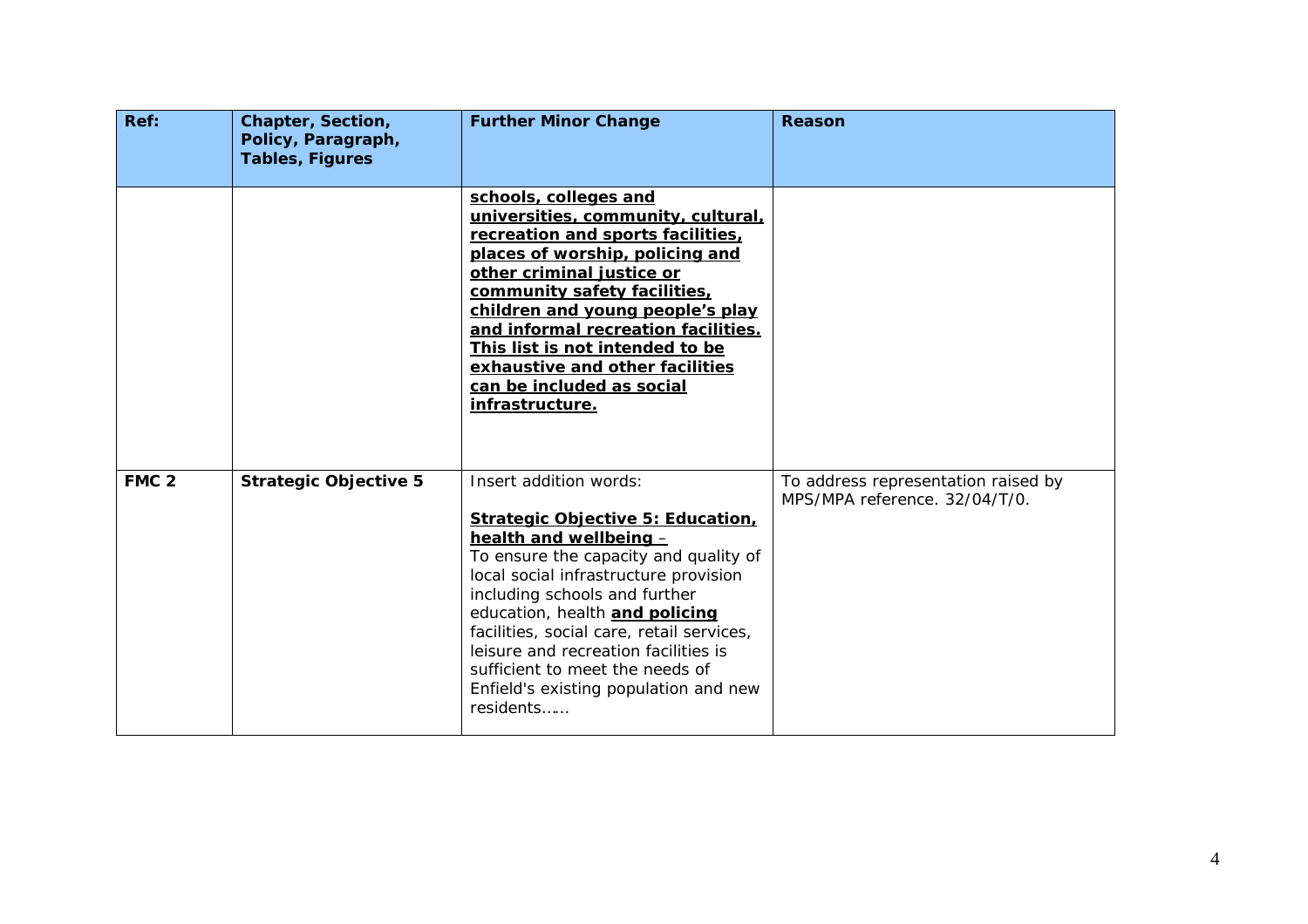| Ref:             | Chapter, Section,<br>Policy, Paragraph,<br><b>Tables, Figures</b> | <b>Further Minor Change</b>                                                                                                                                                                                                                                                                                                                                                                                                                                                                                                                                                                                                                                                                                                                                       | <b>Reason</b>                                                        |
|------------------|-------------------------------------------------------------------|-------------------------------------------------------------------------------------------------------------------------------------------------------------------------------------------------------------------------------------------------------------------------------------------------------------------------------------------------------------------------------------------------------------------------------------------------------------------------------------------------------------------------------------------------------------------------------------------------------------------------------------------------------------------------------------------------------------------------------------------------------------------|----------------------------------------------------------------------|
| FMC <sub>3</sub> | Paragraph 5.96                                                    | Insert addition updates:<br>5.96 In 2007, the Metropolitan<br>Police Authority produced an Asset<br>Management Plan (AMP) (33) for<br>Enfield which looks at the existing<br>estate and local requirements for<br>modern day policing. The AMP<br>identifies that future operational<br>needs will focus on a) delivering<br>several police facilities 'shops' that<br>enable better public access to the<br>police with provision for<br>neighbourhood policing teams<br>with provision for Safer<br>Neighbourhood Teams (34) which<br>will ideally be located within town<br>and local centres that are readily<br>accessible. Neighbourhood police<br>centres without a contact point<br>do not have to be in accessible<br>areas and b) a new custody centre. | To address representation raised by<br>MPS/MPA reference. 32/05/T/0. |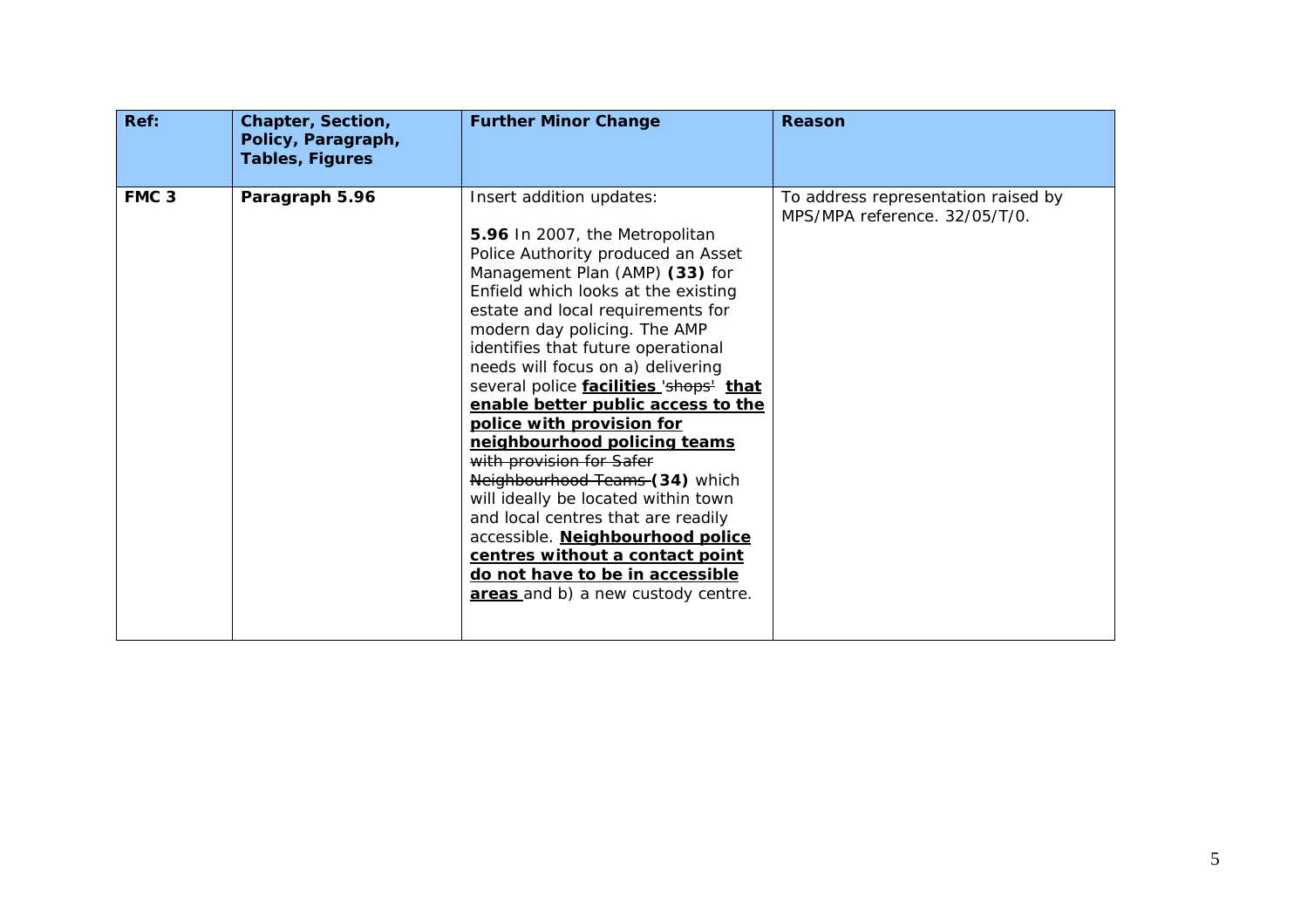| Ref:             | Chapter, Section,<br>Policy, Paragraph,<br><b>Tables, Figures</b> | <b>Further Minor Change</b>                                                                                                                                                                                                                                                                                                                                                                                                                                                                               | <b>Reason</b>                                                                                                     |
|------------------|-------------------------------------------------------------------|-----------------------------------------------------------------------------------------------------------------------------------------------------------------------------------------------------------------------------------------------------------------------------------------------------------------------------------------------------------------------------------------------------------------------------------------------------------------------------------------------------------|-------------------------------------------------------------------------------------------------------------------|
| FMC <sub>4</sub> | <b>Core Policy 17</b>                                             | Insert addition updates:<br>The Council will strengthen the role<br>of Enfield's town centres by focusing<br>new commercial, retail, leisure,<br>office, residential and other<br>appropriate social infrastructure<br>related uses, such as police<br>facilities within the centres<br>according to the Borough's town<br>centre hierarchy identified in Table<br>6.3                                                                                                                                    | To address representation raised by<br>MPS/MPA reference. 32/06/CP17/0                                            |
| FMC <sub>5</sub> | Paragraph 6.26                                                    | Second and third sentences of<br>Paragraph 6.26 - remove reference<br>to draft PPS4 and replace with PPS4<br>to read as follows:<br>"It is also in line with the objectives<br>set out in the Government's draft<br>Planning Policy Statement 4 (2009):<br><b>Planning for Prosperous Economies</b><br><b>Planning Policy Statement 4</b><br>(2009): Planning for Sustainable<br><b>Economic Growth, which stresses</b><br>$\ldots$ "(and)<br>"Draft-PPS4 asks Local Planning<br>Authorities to consider" | Update Core Strategy to reflect national<br>guidance by removing reference to draft<br>PPS4 and replace with PPS4 |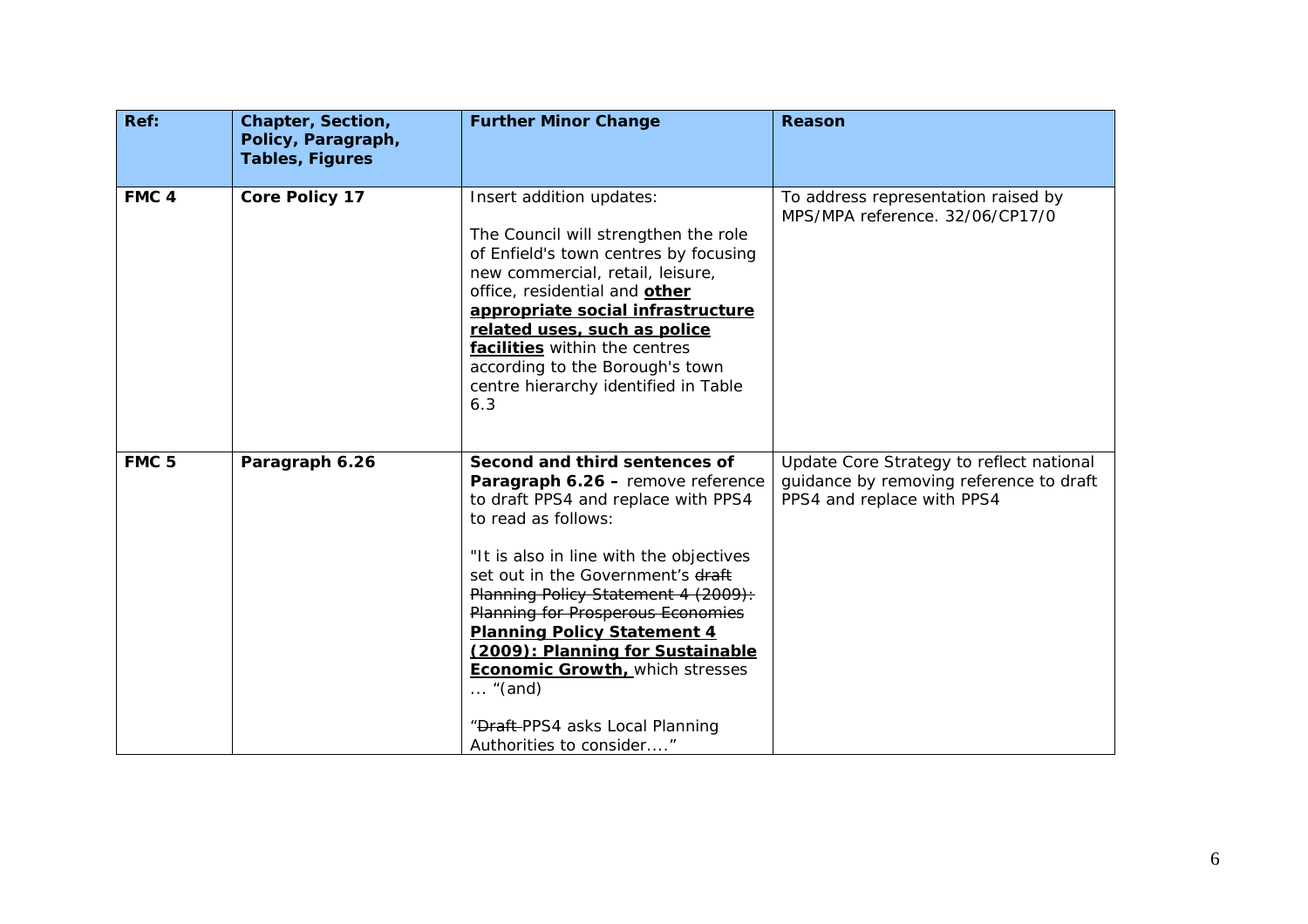| Ref:             | Chapter, Section,<br>Policy, Paragraph,<br><b>Tables, Figures</b> | <b>Further Minor Change</b>                                                                                                                                                                                                                                                                                                                                                                                                                                                                                                                                                                                                                                                                                     | <b>Reason</b>                                                                                                                                                                                                                                                                                              |
|------------------|-------------------------------------------------------------------|-----------------------------------------------------------------------------------------------------------------------------------------------------------------------------------------------------------------------------------------------------------------------------------------------------------------------------------------------------------------------------------------------------------------------------------------------------------------------------------------------------------------------------------------------------------------------------------------------------------------------------------------------------------------------------------------------------------------|------------------------------------------------------------------------------------------------------------------------------------------------------------------------------------------------------------------------------------------------------------------------------------------------------------|
| FMC <sub>6</sub> | Paragraph 6.26                                                    | <b>Clarification: The Council suggest</b><br>inserting additional text to paragraph<br>6.26 of the Core Strategy.<br>The Core Policy 14 accords with the<br>provisions set out in the London<br>Plan consolidated with<br>alterations since 2004 (2008)<br>and its Supplementary Planning<br>Guidance on Industrial Capacity<br>(2008)                                                                                                                                                                                                                                                                                                                                                                          | Additional clarity is suggested by the<br>respondent National Grid Property<br>Holdings to ensure that the intention of<br>the Core Strategy is in accordance with<br>the provisions set out in the London Plan<br>and its associated Supplementary<br>Planning Guidance on Industrial Capacity<br>(2008). |
| FMC <sub>7</sub> | Paragraph 6.47.                                                   | Paragraph 6.47. Delete reference<br>to PPS6 and replace with; PPS4<br>policy EC3.1bi as follows:<br>"The Government's Planning Policy<br>Statement 6 (PPS6) on Planning for<br>Town Centres (2005) 4 (PPS4):<br><b>Planning for Sustainable</b><br>Economic Growth, identifies the<br>situations when the designation of<br>new centres may be appropriate.<br>New centres may be appropriate in<br>areas of significant growth or where<br>there are deficiencies in the existing<br>network of centres (with priority<br>given to deprived areas). Enfield has<br>four strategic growth areas where<br>substantial new growth is<br>anticipated, with the most significant<br>change taking place at Meridian | Amend Core Strategy to reflect advice in<br>PPS4 which has replaced PPS6.                                                                                                                                                                                                                                  |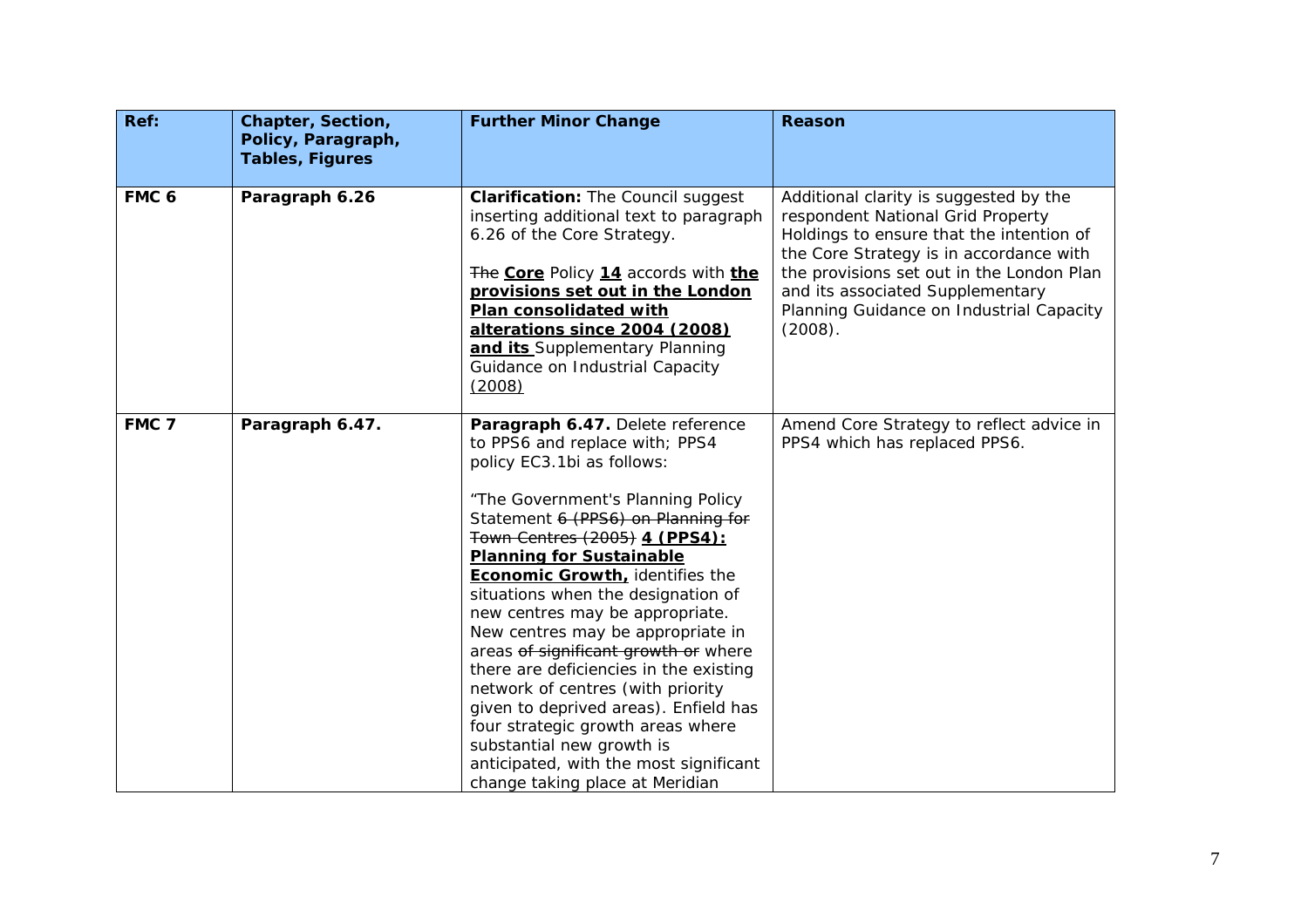| Ref:             | Chapter, Section,<br>Policy, Paragraph,<br><b>Tables, Figures</b> | <b>Further Minor Change</b>                                                                                                                                                                                                                                                                                                                                                                                                                                                                                                                                                                                                                                                                                                                                                              | <b>Reason</b>                                                                                                                                 |
|------------------|-------------------------------------------------------------------|------------------------------------------------------------------------------------------------------------------------------------------------------------------------------------------------------------------------------------------------------------------------------------------------------------------------------------------------------------------------------------------------------------------------------------------------------------------------------------------------------------------------------------------------------------------------------------------------------------------------------------------------------------------------------------------------------------------------------------------------------------------------------------------|-----------------------------------------------------------------------------------------------------------------------------------------------|
|                  |                                                                   | Water within Central Leeside.                                                                                                                                                                                                                                                                                                                                                                                                                                                                                                                                                                                                                                                                                                                                                            |                                                                                                                                               |
| FMC <sub>8</sub> | New Paragraph to<br>follow 6.49                                   | Additional paragraph to follow<br>paragraph 6.49 - to read as follows:<br>Heritage assets are often<br>concentrated in town centres;<br>PPS4 indicates that these assets<br>if conserved and enhanced are<br>important in promoting and<br>sustaining town centre vitality<br>and viability. Many of the<br>Borough's town centres are<br>designated in part as<br><b>Conservation Areas for example,</b><br>Southgate district centre and the<br>major centre at Enfield Town.<br>Town centre proposals which<br>impact on heritage assets will be<br>assessed against criteria<br>contained in Core Policies 30<br>relating to maintaining the<br>quality of the built and open<br>environment and 31 which<br>applies to preserving and<br>enhancing built and landscape<br>heritage. | Minor change proposed to the lower text<br>accompanying Core Policy 17 to reflect<br>the new guidance in PPS4 relating to<br>heritage assets. |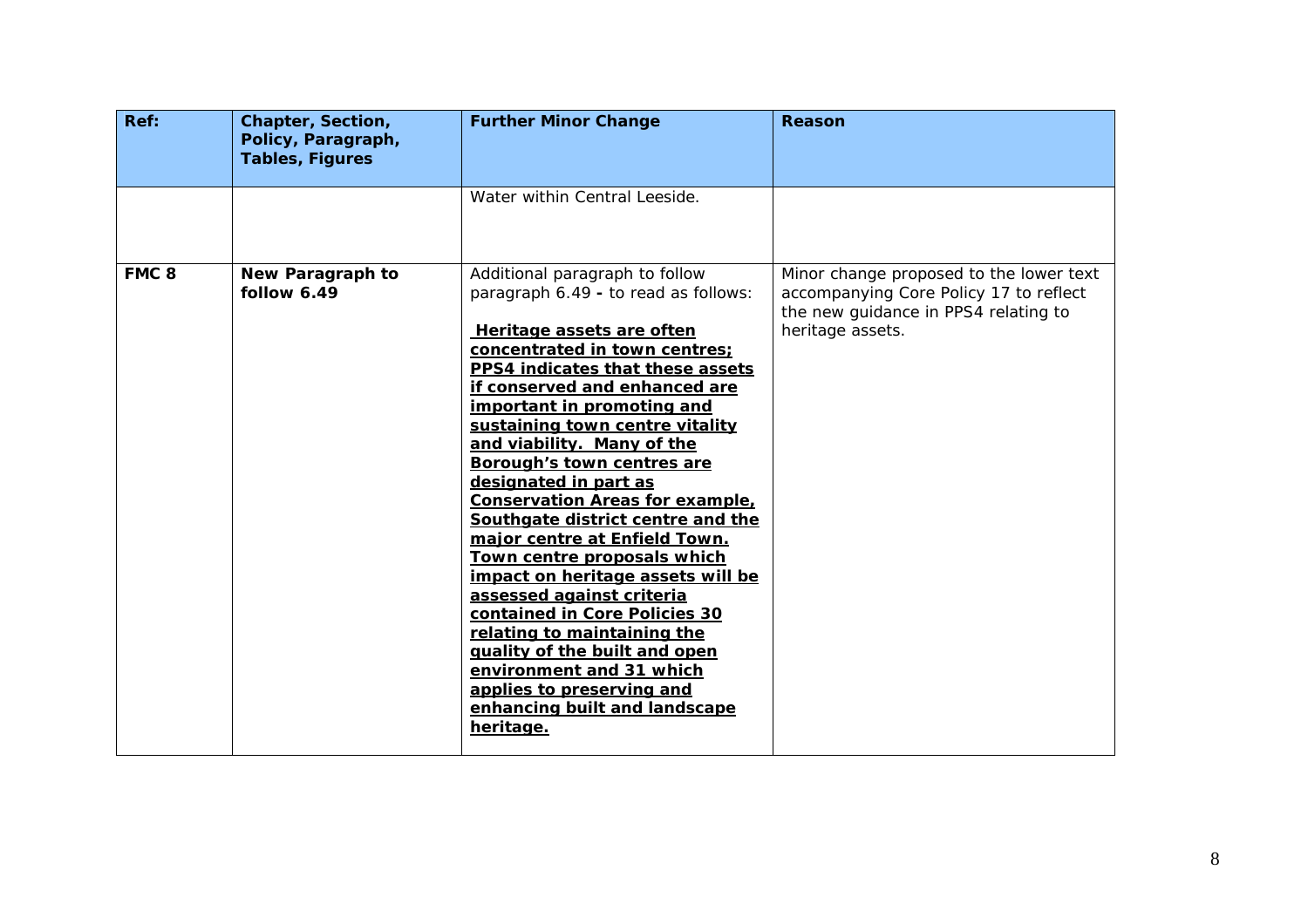| Ref:             | Chapter, Section,<br>Policy, Paragraph,<br><b>Tables, Figures</b> | <b>Further Minor Change</b>                                                                                                                                                                                                                                                                                                                                                                                                             | <b>Reason</b>                                                                                 |
|------------------|-------------------------------------------------------------------|-----------------------------------------------------------------------------------------------------------------------------------------------------------------------------------------------------------------------------------------------------------------------------------------------------------------------------------------------------------------------------------------------------------------------------------------|-----------------------------------------------------------------------------------------------|
| FMC <sub>9</sub> | <b>Core Policy 18</b>                                             | Amend the final sentence of the final<br>paragraph of Core Policy 18 to read<br>as follows:<br>"if If it can be demonstrated<br>following an impact assessment<br>that there will not be a negative<br>impact on a) the vitality and viability<br>of existing centres, b) planned<br>investment in centres, and c) that<br>the development increases the<br>overall sustainability and accessibility<br>of the retail park in question. | Minor change proposed to give clarity to<br>policy CP18 following guidance issued in<br>PPS4. |
| <b>FMC 10</b>    | New paragraph to<br>follow Paragraph 6.63                         | New paragraph to follow<br>Paragraph 6.63 - to read as follows<br>"PPS4 requires an impact<br>assessment for retail and leisure<br>proposals above 2,500 square<br>metres gross that are not in an<br>existing centre. An impact<br>assessment may also be required<br>for smaller scale proposals<br>where the nature of the proposal<br>is likely to have a significant<br>localised impact on a designated<br>$centre(s)$ "          | Minor change proposed to Core Strategy<br>text following guidance issued in PPS4.             |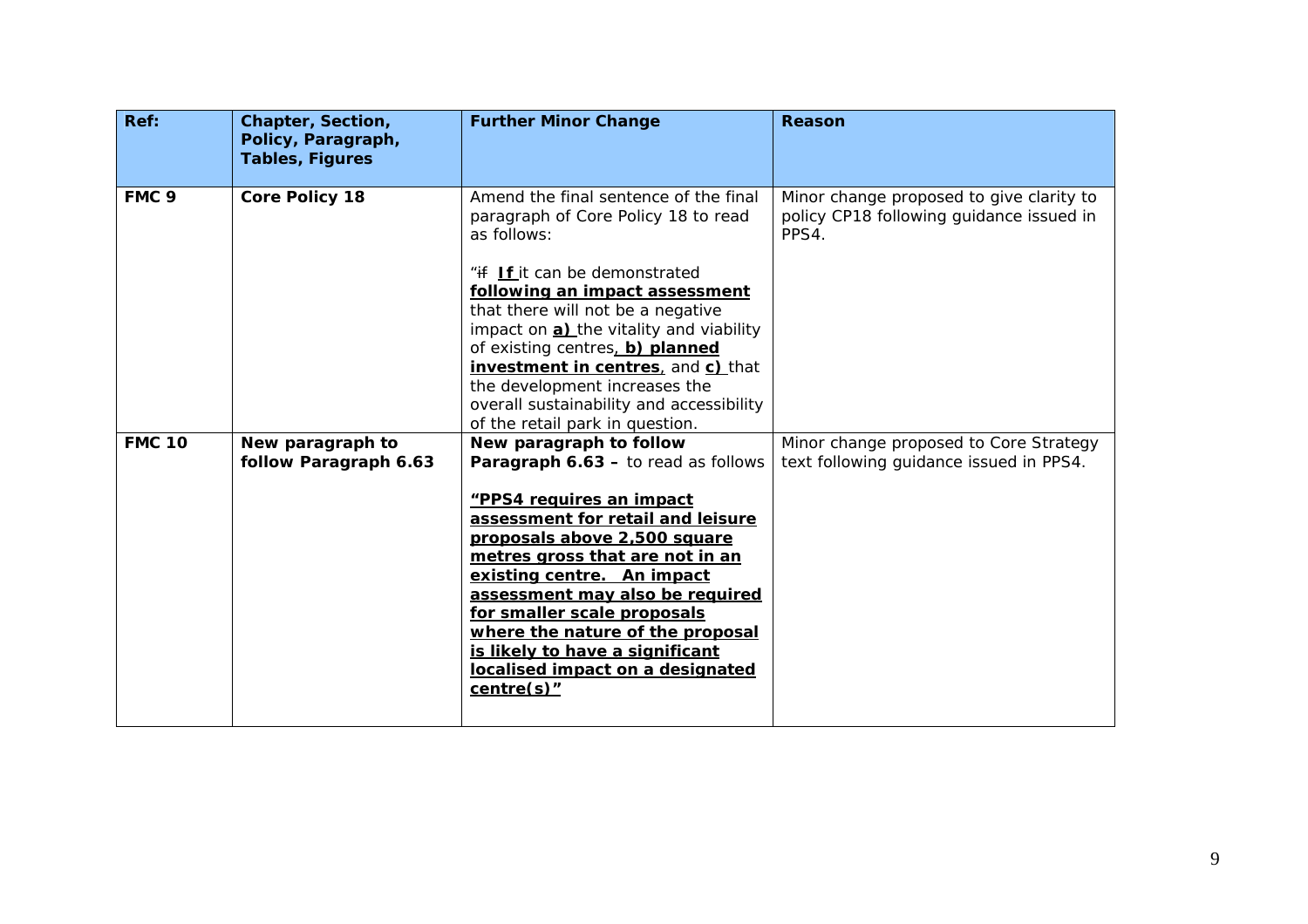| Ref:          | Chapter, Section,<br>Policy, Paragraph,<br><b>Tables, Figures</b> | <b>Further Minor Change</b>                                                                                                                                                                                                                                                                                                                                                                                                                                                                                                                                                                                             | <b>Reason</b>                                                      |
|---------------|-------------------------------------------------------------------|-------------------------------------------------------------------------------------------------------------------------------------------------------------------------------------------------------------------------------------------------------------------------------------------------------------------------------------------------------------------------------------------------------------------------------------------------------------------------------------------------------------------------------------------------------------------------------------------------------------------------|--------------------------------------------------------------------|
|               |                                                                   |                                                                                                                                                                                                                                                                                                                                                                                                                                                                                                                                                                                                                         |                                                                    |
| <b>FMC 11</b> | Paragraph 7.28                                                    | Amend paragraph to read:<br>The NLWP will ensure that sufficient<br>land is allocated for waste<br>management facilities capable of<br>dealing with the combined<br>apportionment targets for the seven<br>boroughs: 1,514,000-1,504,000<br>tonnes/year by 2010; 2,005,000<br>1.994.000 tonnes/year by 2015 and<br>2,355,000 2,341,000 tonnes/year<br>by 2020.                                                                                                                                                                                                                                                          | To ensure consistency with the London<br>Plan (2008).              |
| <b>FMC 12</b> | New paragraph 4.5.                                                | New paragraph 4.5. To read as<br>follows:<br>"Chapter 9 Core Policies for<br>Places provides more detailed<br>information on how the Council<br>will work with its partners to<br>achieve growth within these<br>areas, including the provision of<br>necessary social, physical and<br>green infrastructure. The<br><b>Infrastructure Delivery Plan</b><br>supports the Council's approach<br>and forms a key part of the<br>evidence base. This evidence<br>while looking at the whole<br>borough, also focuses on the<br>nature, timing and funding of<br>infrastructure required in<br>delivering growth in each of | Additional lower case text to provide<br>clarity to Core Policy 1. |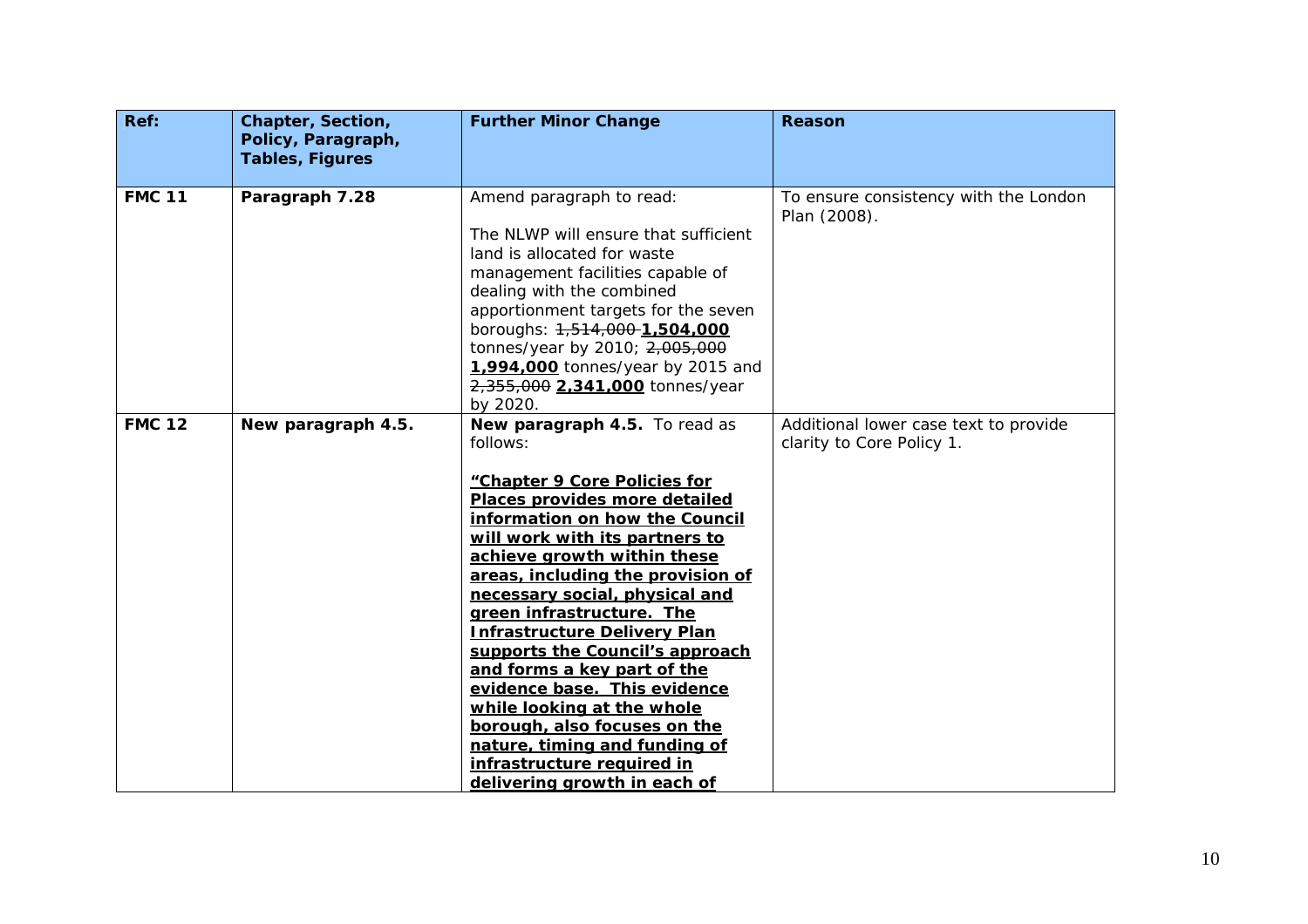| Ref:          | Chapter, Section,<br>Policy, Paragraph, | <b>Further Minor Change</b>                                                                                                                                                                                                                                                                                                                                                                                                                                                                                                                                                                                                                                                                                                                | Reason                                                                              |
|---------------|-----------------------------------------|--------------------------------------------------------------------------------------------------------------------------------------------------------------------------------------------------------------------------------------------------------------------------------------------------------------------------------------------------------------------------------------------------------------------------------------------------------------------------------------------------------------------------------------------------------------------------------------------------------------------------------------------------------------------------------------------------------------------------------------------|-------------------------------------------------------------------------------------|
|               | <b>Tables, Figures</b>                  |                                                                                                                                                                                                                                                                                                                                                                                                                                                                                                                                                                                                                                                                                                                                            |                                                                                     |
|               |                                         | these areas."                                                                                                                                                                                                                                                                                                                                                                                                                                                                                                                                                                                                                                                                                                                              |                                                                                     |
| <b>FMC 13</b> | New paragraph 4.6.                      | New paragraph 4.6. To read as<br>follows:<br><b>Central Leeside, North East</b><br><b>Enfield and the North Circular</b><br>Road Strategic Growth Areas lie<br>close to the Borough boundary.<br>The Council will work with its<br>partners at the sub-regional level<br>through for example, the North<br><b>London Strategic Alliance (the</b><br>sub-regional strategic<br>partnership) and at local level<br>through the Enfield Strategic<br>Partnership and the Area<br><b>Partnerships to maximise</b><br>benefits to communities. The<br>Council will also continue the<br>ongoing informal dialogue with<br>adjoining boroughs and<br>stakeholders to establish cross<br>boundary needs arising from<br>respective emerging Local | Additional lower case text to make<br>reference to cross boundary borough<br>needs. |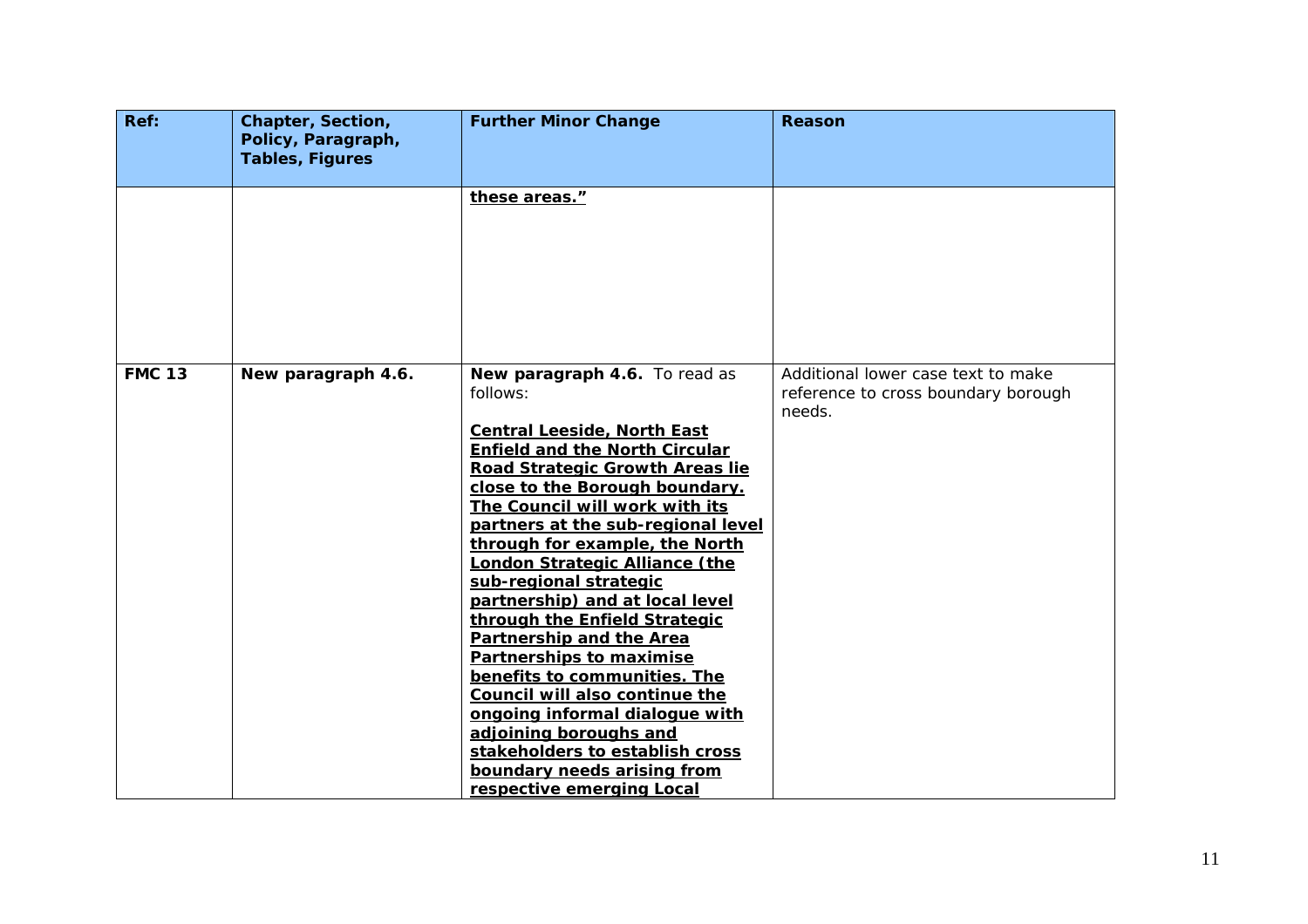| Ref:          | Chapter, Section,<br>Policy, Paragraph, | <b>Further Minor Change</b>                                                                                                                                                                                                                                                                                                                                                                                                                                                               | <b>Reason</b>                                                                                                                                                                                                                                                                                               |
|---------------|-----------------------------------------|-------------------------------------------------------------------------------------------------------------------------------------------------------------------------------------------------------------------------------------------------------------------------------------------------------------------------------------------------------------------------------------------------------------------------------------------------------------------------------------------|-------------------------------------------------------------------------------------------------------------------------------------------------------------------------------------------------------------------------------------------------------------------------------------------------------------|
|               | <b>Tables, Figures</b>                  |                                                                                                                                                                                                                                                                                                                                                                                                                                                                                           |                                                                                                                                                                                                                                                                                                             |
|               |                                         | Development Frameworks.<br>Appendix 5 provides details of<br>adjoining Borough policies and<br>developments that inform this<br>Core Strategy.                                                                                                                                                                                                                                                                                                                                            |                                                                                                                                                                                                                                                                                                             |
| <b>FMC 14</b> | <b>Spatial Strategy</b>                 | <b>Clarification: The Council suggest</b><br>inserting additional text to the spatial<br>strategy.<br><b>Spatial Strategy:</b><br>Enfield's valuable reservoir of<br>strategically important industrial land<br>in the east of the Borough will be<br>safeguarded and managed in<br>accordance with the London Plan<br>and its Supplementary Planning<br><b>Guidance on Industrial Capacity</b><br>(2008) to meet the needs of<br>modern industry in an efficient and<br>sustainable way. | Additional clarity is suggested by the<br>respondent, National Grid Property<br>Holdings to ensure that the intention of<br>the Core Strategy is in accordance with<br>the provisions set out in the London Plan<br>and its associated Supplementary<br>Planning Guidance on Industrial Capacity<br>(2008). |
| <b>FMC 15</b> | <b>Core Policy 3</b>                    | The third paragraph of CP3 to be<br>amended and the final sentence of<br>the final paragraph of CP3 be deleted<br>to avoid misinterpretation.<br>In order to determine the precise                                                                                                                                                                                                                                                                                                        | The overall approach and policy intent is<br>to provide balanced communities<br>borough-wide and not single out<br>addressing balance within areas of high<br>social housing.                                                                                                                               |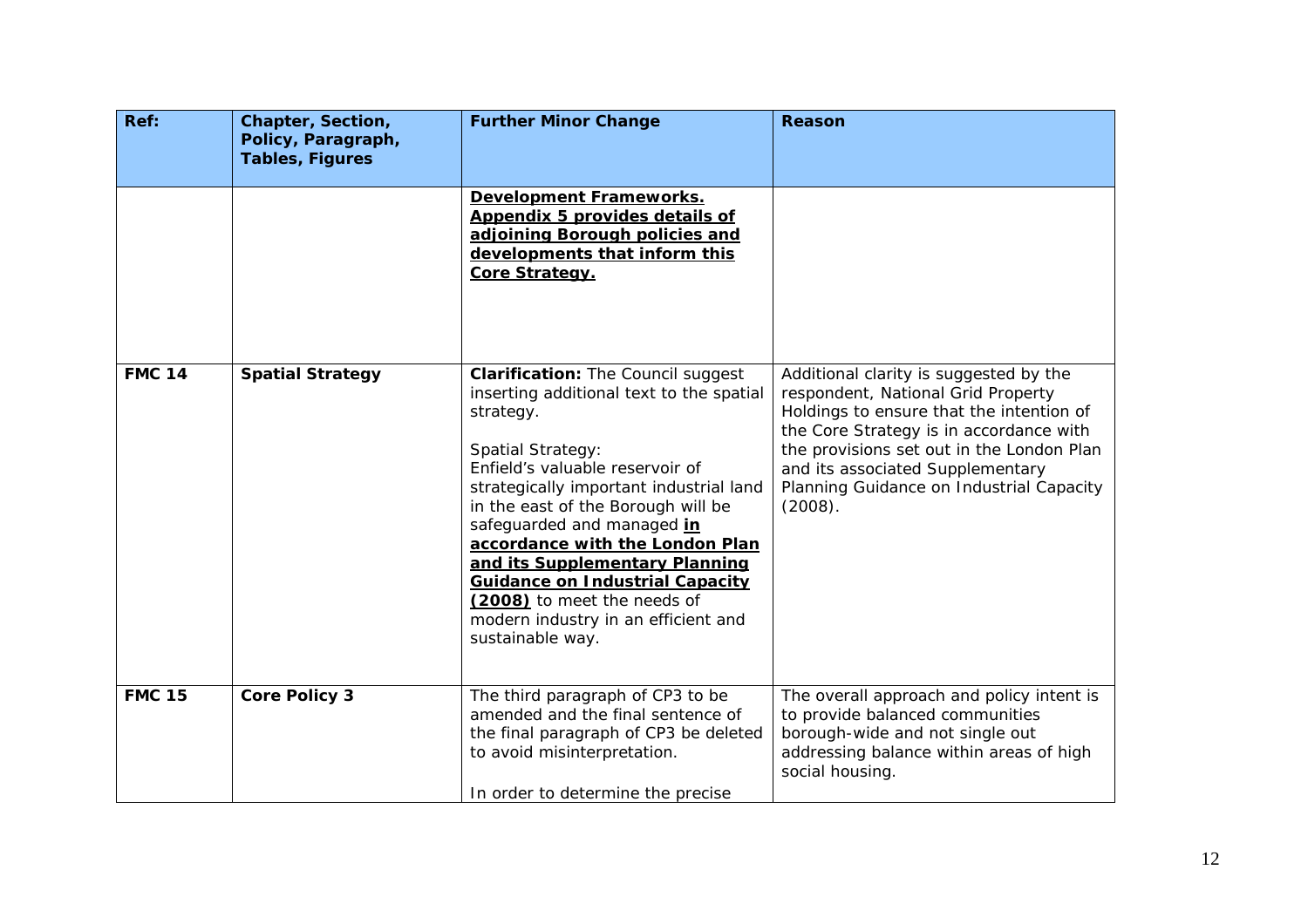| Ref: | Chapter, Section,<br>Policy, Paragraph,<br><b>Tables, Figures</b> | <b>Further Minor Change</b>                                                                                                                                                                                                                                                                                                                                                                                                                                                                                                                                                                                                                                                                                                                                                                                                                                                                                  | Reason |
|------|-------------------------------------------------------------------|--------------------------------------------------------------------------------------------------------------------------------------------------------------------------------------------------------------------------------------------------------------------------------------------------------------------------------------------------------------------------------------------------------------------------------------------------------------------------------------------------------------------------------------------------------------------------------------------------------------------------------------------------------------------------------------------------------------------------------------------------------------------------------------------------------------------------------------------------------------------------------------------------------------|--------|
|      |                                                                   | number of affordable housing units<br>to be delivered for each<br>development, the Council will plan<br>for balanced and sustainable<br>communities and work with<br>developers and other partners to<br>agree an appropriate figure, taking<br>into consideration site-specific land<br>values, grant availability and viability<br>assessments, market conditions, as<br>well as the relative importance of<br>other planning priorities and<br>obligations on the site. The Council<br>will monitor the implementation of<br>these targets and identify any need<br>to review them via the preparation of<br>the Annual Monitoring Report.<br>The Council will aim for a borough-<br>wide affordable housing tenure mix<br>ratio of 70% social rented and 30%<br>intermediate provision. In areas<br>where there are existing high levels<br>of social housing, it may be<br>appropriate to seek a higher |        |
|      |                                                                   | proportion of intermediate housing<br>provision in order to create<br>sustainable and balanced<br>communities, in both social and<br>economic terms.                                                                                                                                                                                                                                                                                                                                                                                                                                                                                                                                                                                                                                                                                                                                                         |        |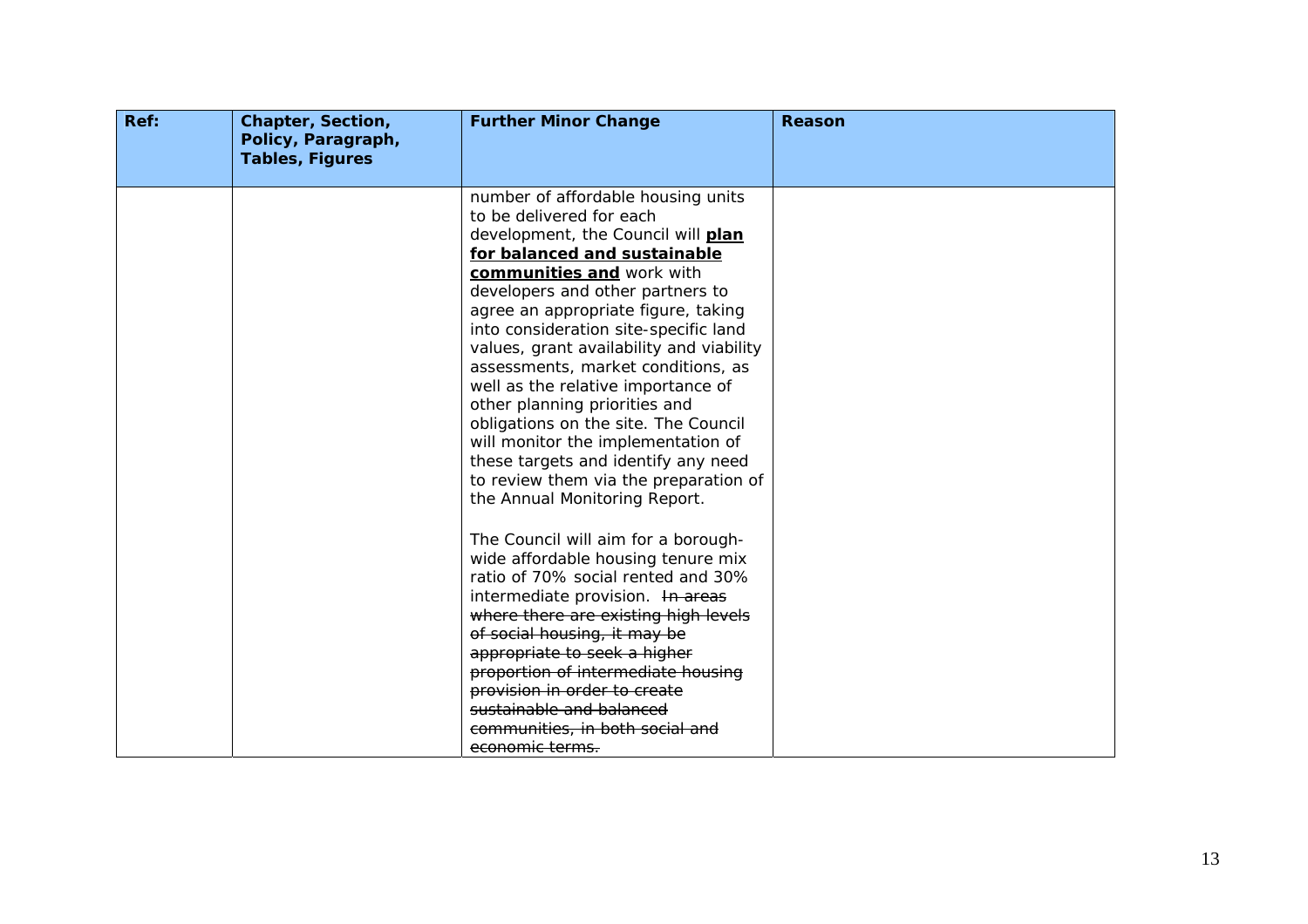| Ref:          | Chapter, Section,<br>Policy, Paragraph,<br><b>Tables, Figures</b> | <b>Further Minor Change</b>                                                                                                                                                                                                                                                                                                                                                                                         | Reason                                                                                   |
|---------------|-------------------------------------------------------------------|---------------------------------------------------------------------------------------------------------------------------------------------------------------------------------------------------------------------------------------------------------------------------------------------------------------------------------------------------------------------------------------------------------------------|------------------------------------------------------------------------------------------|
| <b>FMC 16</b> | <b>Core Policy 4</b>                                              | Amend the first paragraph of CP4 to<br>read as follows:<br><b>High quality design Excellence</b> and<br>sustainability will be required in all<br>new homes. New housing<br>developments should take account of<br>the design an construction policies<br>and sustainable design and<br>construction guidance set out in the<br>London Plan and should seek to<br>exceed the Code for Sustainable<br>Homes Level 3' | Minor change proposed following<br>representation by National Grid Property<br>holdings. |
| <b>FMC 17</b> | Core Policy 6                                                     | Amend 2 <sup>nd</sup> Paragraph to Core Policy<br>6 to read:<br>The Council will work to ensure<br>that there is appropriate<br>provision of specialist<br>accommodation across all<br>tenures. Criteria for assessing<br>applications for housing to meet<br>particular needs, having regard to<br>need and supply will be set out in the<br>Development Management<br>Document.                                   | Additional clarity.                                                                      |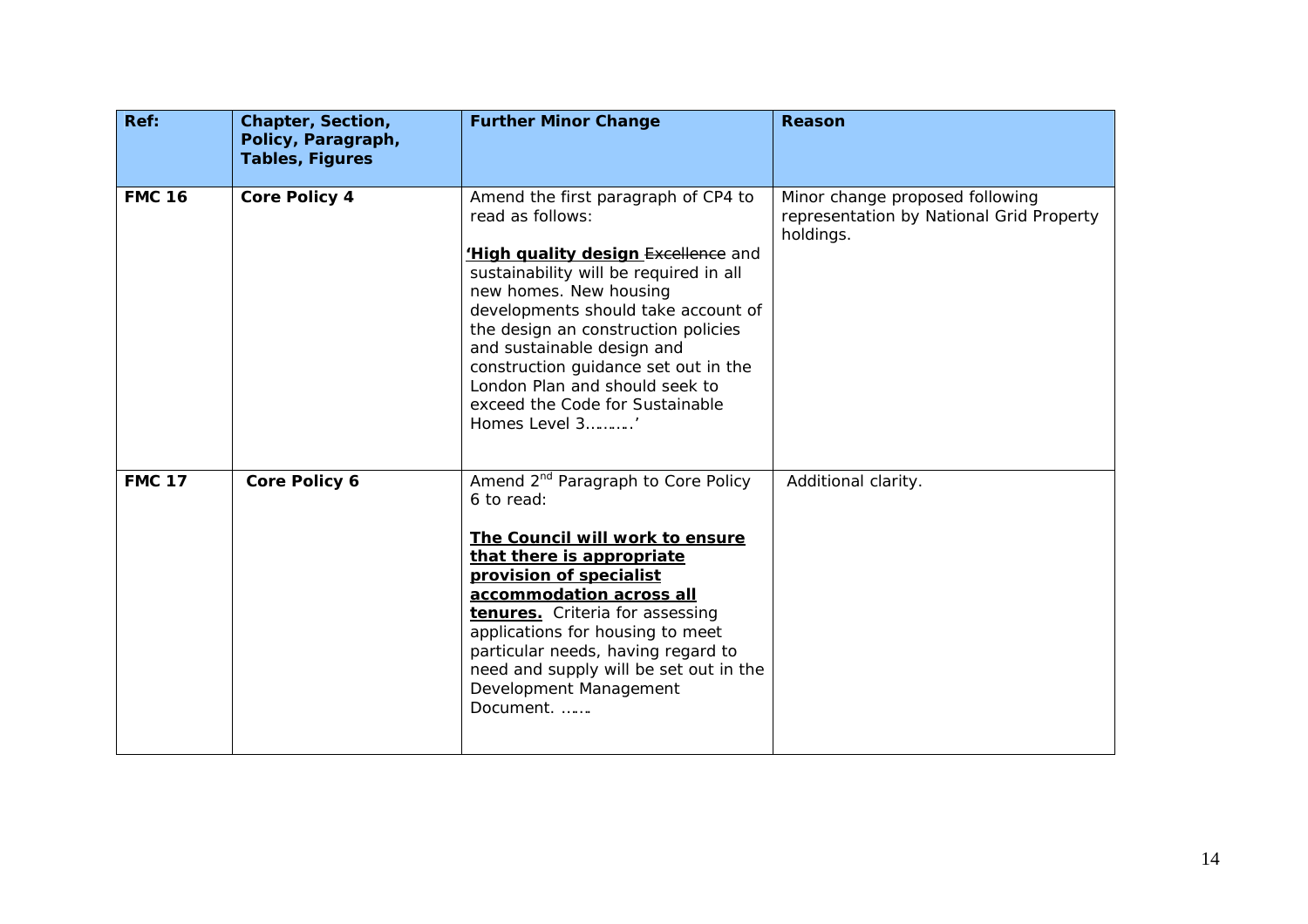| Ref:          | <b>Chapter, Section,</b><br>Policy, Paragraph,<br><b>Tables, Figures</b> | <b>Further Minor Change</b>                                                                                                                                                                                                                                                                                                                                                                                                                                                                                                                                    | <b>Reason</b>                                                                                    |
|---------------|--------------------------------------------------------------------------|----------------------------------------------------------------------------------------------------------------------------------------------------------------------------------------------------------------------------------------------------------------------------------------------------------------------------------------------------------------------------------------------------------------------------------------------------------------------------------------------------------------------------------------------------------------|--------------------------------------------------------------------------------------------------|
| <b>FMC 18</b> | Paragraph 5.66                                                           | Recommend amended wording to<br>paragraph 5.66:<br>The infrastructure requirements set<br>out in the above Core Policy have<br>been based on an assessment of<br>need informed by a) the GLA's 2007<br>2009 pupil projections for Enfield<br>(28) and b) the estimated child yield<br>arising from additional housing<br>growth proposed within each of the<br>strategic growth areas. The Core<br>Policy will help to deliver the<br>necessary primary and secondary<br>schools to accommodate pupils<br>arising from the levels of growth<br>being proposed. | The change will bring the Core Strategy<br>into line with the Infrastructure Delivery<br>Plan.   |
| <b>FMC 19</b> | <b>Core Policy 17</b>                                                    | Amend the final paragraph of Core<br>Policy 17 to read as follows:<br>"The Council will work with its<br>partners to support town centre<br>management initiatives which<br>enhance the vitality and viability of<br>centres, and improve the quality of<br>the environment, and conserve and<br>enhance the historic,<br>archaeological and architectural<br>heritage within them.                                                                                                                                                                            | Minor change proposed to give clarity to<br>Core Policy 17 following guidance issued<br>in PPS4. |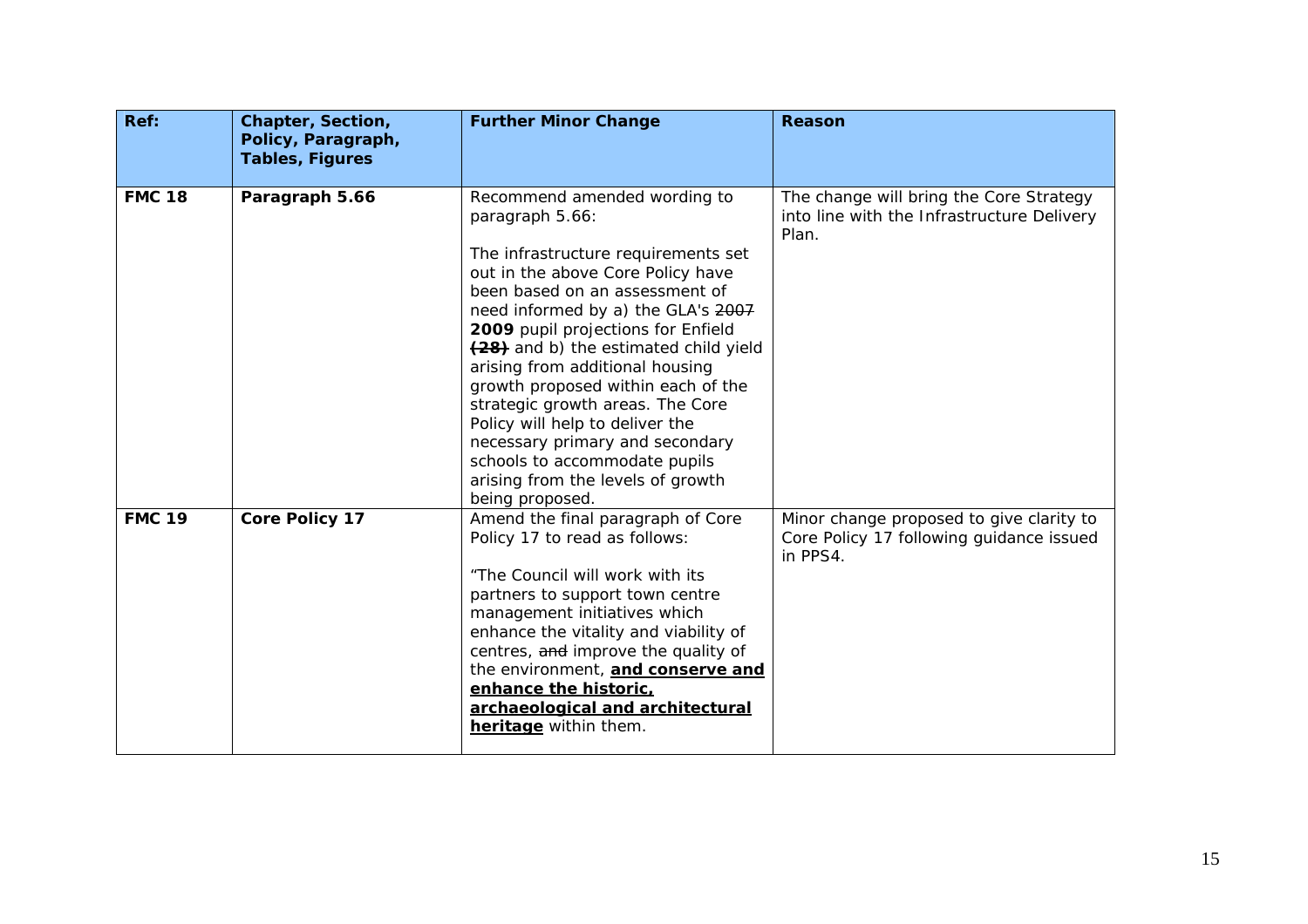| Ref:          | Chapter, Section,<br>Policy, Paragraph,                                         | <b>Further Minor Change</b>                                                                                                                                                                                                                                                                                                                                                                                                                                                                                                                                                                                        | <b>Reason</b>                                                                                                                                                                |
|---------------|---------------------------------------------------------------------------------|--------------------------------------------------------------------------------------------------------------------------------------------------------------------------------------------------------------------------------------------------------------------------------------------------------------------------------------------------------------------------------------------------------------------------------------------------------------------------------------------------------------------------------------------------------------------------------------------------------------------|------------------------------------------------------------------------------------------------------------------------------------------------------------------------------|
|               | <b>Tables, Figures</b>                                                          |                                                                                                                                                                                                                                                                                                                                                                                                                                                                                                                                                                                                                    |                                                                                                                                                                              |
| <b>FMC 20</b> | <b>Core Policy 20</b>                                                           | Suggest inserting additional text to<br>Core Policy 20:<br>The Council will set local standards<br>and targets, based on an<br>understanding of local potential and<br>opportunities for renewable or low<br>carbon energy and existing or<br>planned decentralised energy<br>infrastructure. Where opportunities<br>are identified, development will be<br>required to contribute to realising<br>these opportunities subject to the<br><b>Council and its partners</b><br>undertaking further work that is<br>required to explore the feasibility<br>and development potential<br>projects or strategies to take | Additional clarity to ensure that the<br>intention of the Policy is subject to<br>detailed feasibility work.                                                                 |
|               |                                                                                 | them forward"                                                                                                                                                                                                                                                                                                                                                                                                                                                                                                                                                                                                      |                                                                                                                                                                              |
| <b>FMC 21</b> | <b>Spatial Strategy,</b><br>Paragraph 2 under<br>"Improving Quality of<br>Life" | Amend Spatial Strategy, Paragraph 2<br>under "Improving Quality of Life"<br>Sufficient waste management<br>facilities will be retained and<br>safeguarded to ensure Enfield plays<br>its part alongside six other North<br>London boroughs in dealing with<br>north London's waste and developing<br>the North London Joint Waste Plan.<br>The Edmonton EcoPark is ideally<br>located to continue to play a<br>strategic role in waste management.                                                                                                                                                                 | NLWA requests the Spatial Strategy be<br>revised to confirm the position in relation<br>to the EcoPark. To address<br>representation raised by NLWA<br>reference: 40/01/T/0. |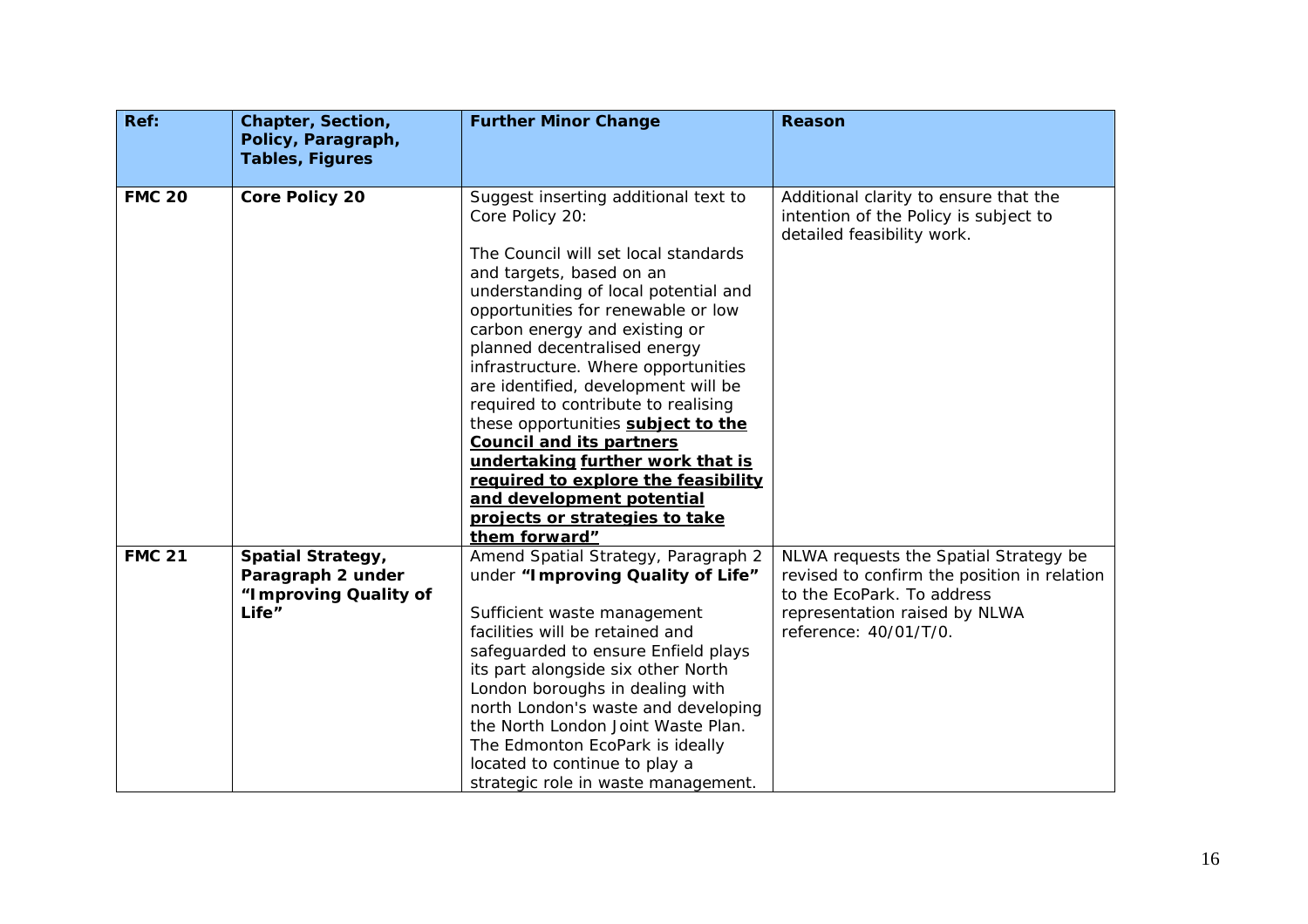| Ref:          | <b>Chapter, Section,</b><br>Policy, Paragraph,<br><b>Tables, Figures</b> | <b>Further Minor Change</b>                                                                                                                                                                                                                                                                                                                                                                                                                                                                                                                                                | <b>Reason</b>                                                                                                                                                                                                             |
|---------------|--------------------------------------------------------------------------|----------------------------------------------------------------------------------------------------------------------------------------------------------------------------------------------------------------------------------------------------------------------------------------------------------------------------------------------------------------------------------------------------------------------------------------------------------------------------------------------------------------------------------------------------------------------------|---------------------------------------------------------------------------------------------------------------------------------------------------------------------------------------------------------------------------|
|               |                                                                          | New more sustainable waste<br>movement and treatment processes<br>will be supported on the site<br>including the future<br>decommissioning of the<br>incinerator. following the end of the<br>current incinerator's lifespan.                                                                                                                                                                                                                                                                                                                                              |                                                                                                                                                                                                                           |
| <b>FMC 22</b> | <b>Core Policy 30</b>                                                    | Core Policy 30: Amend the 2 <sup>nd</sup> bullet<br>as follows:<br>Build on and extend work of the<br>Enfield Characterisation Study to<br>investigate wider urban design<br>issues, and identify: "<br>And amend the $4th$ sub bullet as<br>follows:<br>Areas appropriate, <i>inappropriate</i><br>and sensitive to for tall buildings,<br>including consideration of the<br>strategic growth areas located in the<br>Upper Lee Valley Opportunity Area.<br>These areas will be mapped and<br>policies will be developed as part<br>of the Development Management<br>DPD. | To clarify the Council's commitment to<br>further work, and to specify where this<br>work will take place.<br>To more accurately reflect the advice of<br>the English Heritage/CABE Guidance on<br>Tall Buildings (2007). |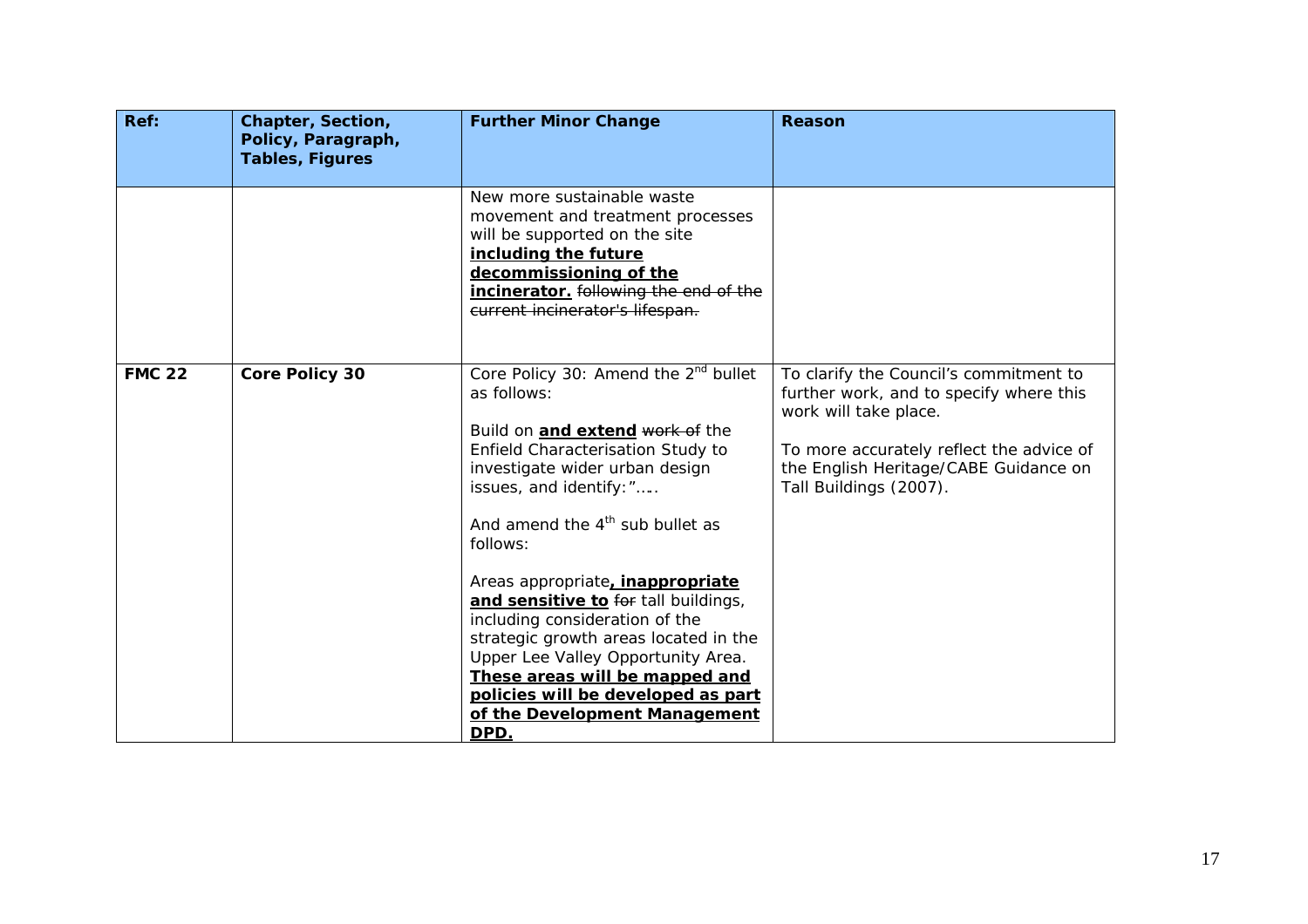| Ref:          | Chapter, Section,<br>Policy, Paragraph,<br><b>Tables, Figures</b> | <b>Further Minor Change</b>                                                                                                                                                                                                                                                                                                                                                                                                                                                                                                                                                                                                                                                                                                                                                                                                                                                                  | <b>Reason</b>                                                                                                                                                                                                                                                                                                                                                                                               |
|---------------|-------------------------------------------------------------------|----------------------------------------------------------------------------------------------------------------------------------------------------------------------------------------------------------------------------------------------------------------------------------------------------------------------------------------------------------------------------------------------------------------------------------------------------------------------------------------------------------------------------------------------------------------------------------------------------------------------------------------------------------------------------------------------------------------------------------------------------------------------------------------------------------------------------------------------------------------------------------------------|-------------------------------------------------------------------------------------------------------------------------------------------------------------------------------------------------------------------------------------------------------------------------------------------------------------------------------------------------------------------------------------------------------------|
| <b>FMC 23</b> | Paragraph 8.25                                                    | Amend the penultimate sentence of<br>paragraph 8.25 as follows:<br>"However, these benefits may<br>equally be achieved through<br>other means and the suitability of<br>these areas for tall buildings may<br>depend on the provision of sufficient<br>transport infrastructure and a more<br>detailed analysis of <b>the</b> potential<br>impacts on their surroundings,<br>including local character, in<br>accordance with Policy 4B.1 of<br>the London Plan"<br>Amend the final sentence of<br>paragraph 8.25 as follows:<br>Therefore, the suitability for areas<br>appropriate, sensitive or<br>inappropriate for tall buildings<br>will be considered in the relevant<br>area action plan-Development<br>Management DPD, and more<br>detailed work will be conducted<br>to inform proposals in relevant<br>area action plans and. This will be<br>informed by the work set out above. | Remove ambiguity regarding approach<br>to tall buildings and clarify approach to<br>setting out the framework for<br>appropriate, inappropriate and sensitive<br>to tall buildings in line with the English<br>Heritage/CABE Guidance on Tall<br>Buildings and the London Plan.<br>Clarify approach to Upper Lea Valley<br>Opportunity Area<br>More closely reflect the requirements of<br>the London Plan. |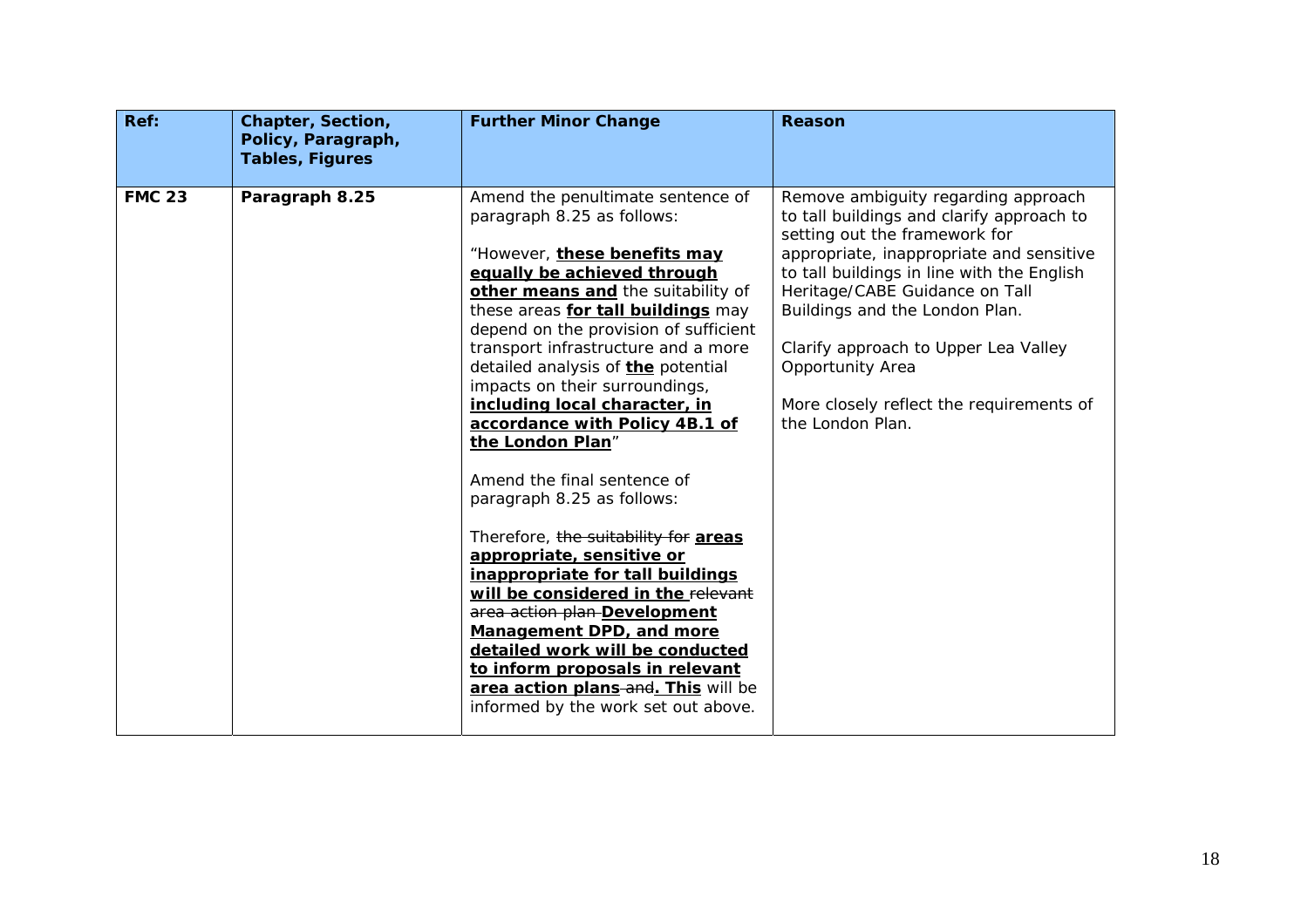| Ref:          | Chapter, Section,<br>Policy, Paragraph,<br><b>Tables, Figures</b> | <b>Further Minor Change</b>                                                                                                                                                                                                                                                                                                                        | <b>Reason</b>                                                                                                                                     |
|---------------|-------------------------------------------------------------------|----------------------------------------------------------------------------------------------------------------------------------------------------------------------------------------------------------------------------------------------------------------------------------------------------------------------------------------------------|---------------------------------------------------------------------------------------------------------------------------------------------------|
| <b>FMC 24</b> | Paragraph 8.42                                                    | Amend paragraph 8.42 as follows:<br>The number of assets on English<br>Heritage's Heritage at Risk Register<br>will be monitored and the Council will<br>work with partners to reduce the<br>number of buildings assets at risk in<br>the Borough."                                                                                                | Clarification needed that the Council will<br>work with partners to reduce any asset<br>identified on the register, such as<br>buildings at risk. |
| <b>FMC 25</b> | <b>Core Policy 38</b>                                             | Amend the final paragraph of CP38<br>to read as follows:<br>A coordinated strategy to managing<br>flood risk in accordance with Core<br>Policy 28 and a co-ordinated strategy<br>for the decommissioning of surplus<br>gas holders and other contaminated<br>land in the area in line with Core<br>Policy 32.'                                     | Minor change proposed to following<br>representation by National Grid Property<br>holdings.                                                       |
| <b>FMC 26</b> | <b>Core Policy 31</b>                                             | Amend the 4 <sup>th</sup> bullet point as follows:<br>Ensuring developments in areas of<br>archaeological importance take into<br>account the potential for new finds<br>by requiring consultation with English<br>Heritage and on-site investigations,<br>including the appropriate<br>recording and dissemination of<br>archaeological evidence. | EH recommends that the 4th bullet of<br>the policy requires the recording<br>appropriate dissemination of<br>archaeological evidence              |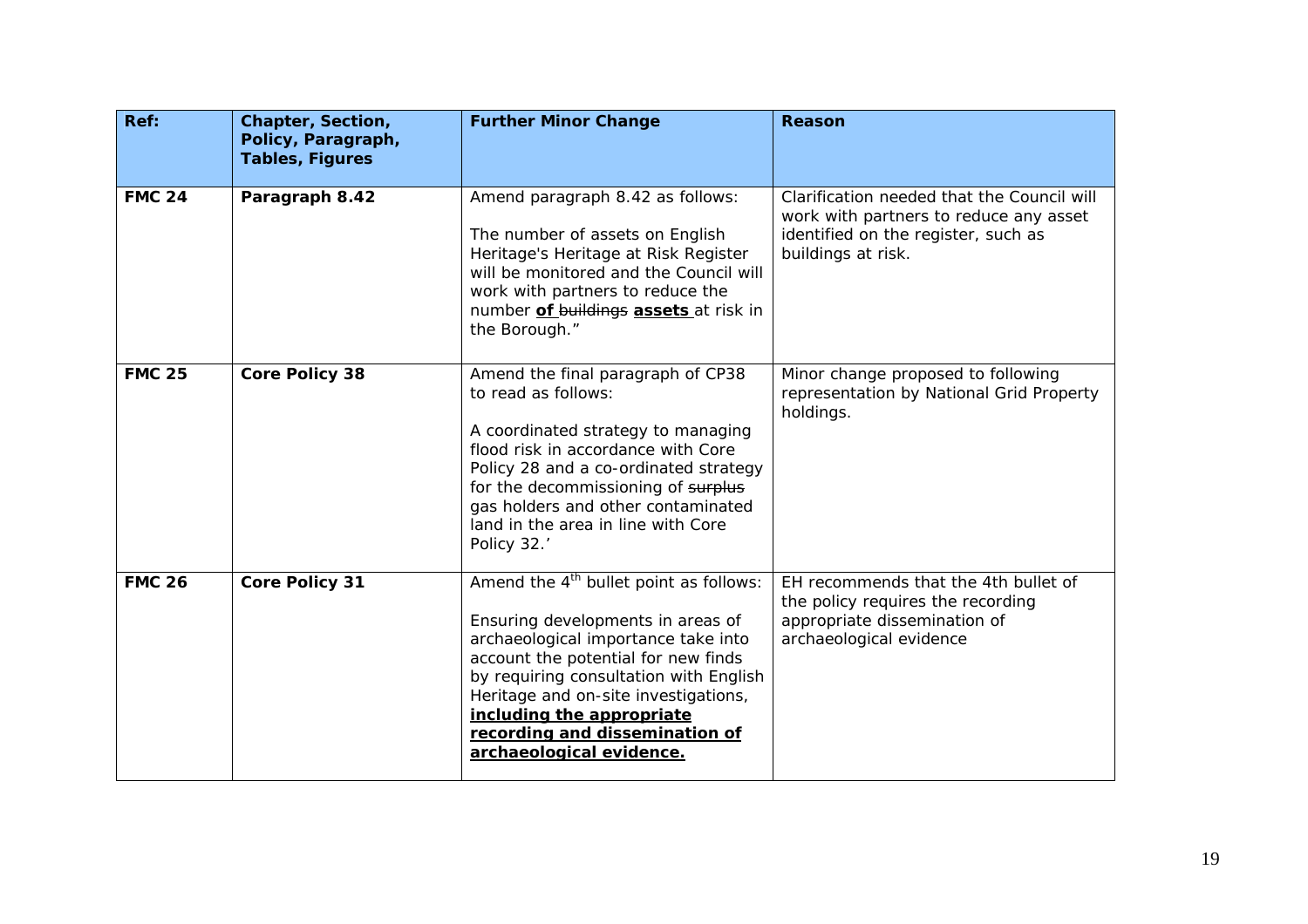| Ref:          | Chapter, Section,<br>Policy, Paragraph,<br><b>Tables, Figures</b> | <b>Further Minor Change</b>                                                                                                                                                                                                                                                                                                                                                                                       | Reason                                                                                              |
|---------------|-------------------------------------------------------------------|-------------------------------------------------------------------------------------------------------------------------------------------------------------------------------------------------------------------------------------------------------------------------------------------------------------------------------------------------------------------------------------------------------------------|-----------------------------------------------------------------------------------------------------|
| <b>FMC 27</b> | <b>Core Policy 41</b>                                             | Amend Core Policy 41, 3rd bullet as<br>follows:<br>High quality new development that<br>complements the historic buildings<br>and features heritage assets and<br><b>historic environment</b> of Ponders<br>End, such as the listed Middlesex<br>University building in Ponders End<br>Central and Ponders End Flour Mill at<br>Ponders End Waterfront.                                                           | Replace "historic buildings and features"<br>with "Heritage Assets and the Historic<br>Environment" |
| <b>FMC 28</b> | <b>Core Policy 42</b>                                             | Amend Core Policy 42, 1 <sup>st</sup> paragraph<br>as follows:<br>The Council will seek to retain Enfield<br>Town's market town character and<br>protect its heritage assets, their<br>setting and the historic<br>environment, whilst maximising<br>development opportunities to<br>enhance the retail function of the<br>centre to better serve the retail and<br>community needs of the Borough<br>and beyond. | Expand reference to heritage assets to<br>heritage assets and their settings.                       |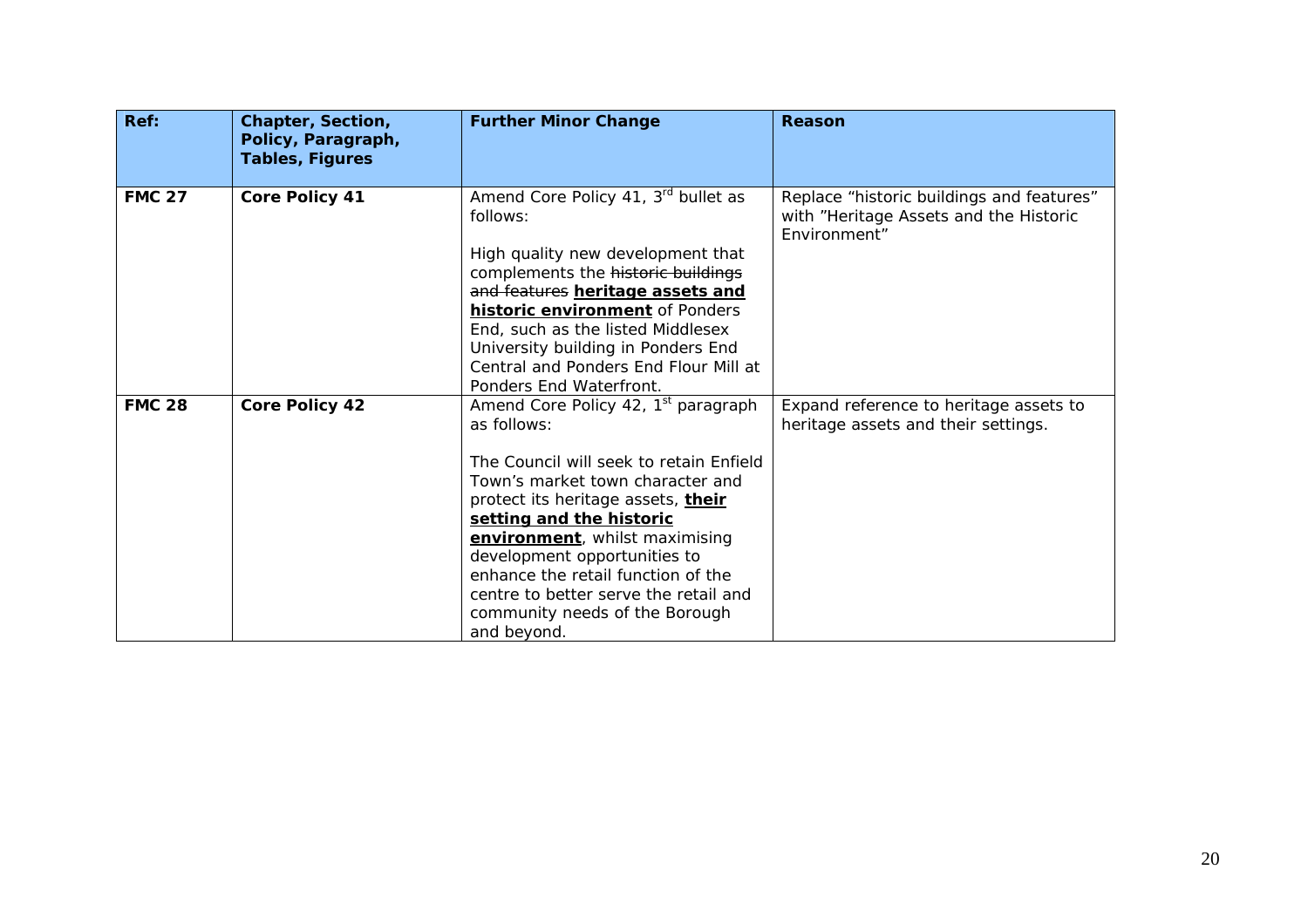| Ref:          | Chapter, Section,<br>Policy, Paragraph,<br><b>Tables, Figures</b> | <b>Further Minor Change</b>                                                                                                                                                                                                                                                                                                                                                                                                                                                                                                                                                                                                                              | <b>Reason</b>                                                                                                          |
|---------------|-------------------------------------------------------------------|----------------------------------------------------------------------------------------------------------------------------------------------------------------------------------------------------------------------------------------------------------------------------------------------------------------------------------------------------------------------------------------------------------------------------------------------------------------------------------------------------------------------------------------------------------------------------------------------------------------------------------------------------------|------------------------------------------------------------------------------------------------------------------------|
| <b>FMC 29</b> | Paragraph 7.45                                                    | Add a further bullet point to<br>paragraph 7.45 as follows:<br>The Core Strategy seeks to address<br>the following key transport issues:<br>Provide a framework by which<br>transport proposals are<br>appropriate to their context,<br>complement local character                                                                                                                                                                                                                                                                                                                                                                                       | Greater emphasis that transport<br>proposals to be of quality design that<br>respects the local context and character. |
|               |                                                                   | and are designed in<br>accordance with the<br>principles set out in Core<br>Policy 30.                                                                                                                                                                                                                                                                                                                                                                                                                                                                                                                                                                   |                                                                                                                        |
| <b>FMC 30</b> | Paragraph 2.68                                                    | Amend Paragraph 2.68 as follows:<br>Enfield has much in common with<br>other outer London boroughs, but its<br>rich diversity and distinctiveness<br>arises from its particular location and<br>topography, landownership patterns<br>and its response to the social,<br>economic and political changes that<br>have affected Greater London. One<br>of its main distinguishing<br>characteristics is the contrast<br>between the parkland setting to the<br>north west and the industrial band to<br>the east, arising from its topography.<br>Others include a significant number<br>of important historic buildings,<br>estates, parks and gardens; a | Greater emphasis on environmental<br>context.                                                                          |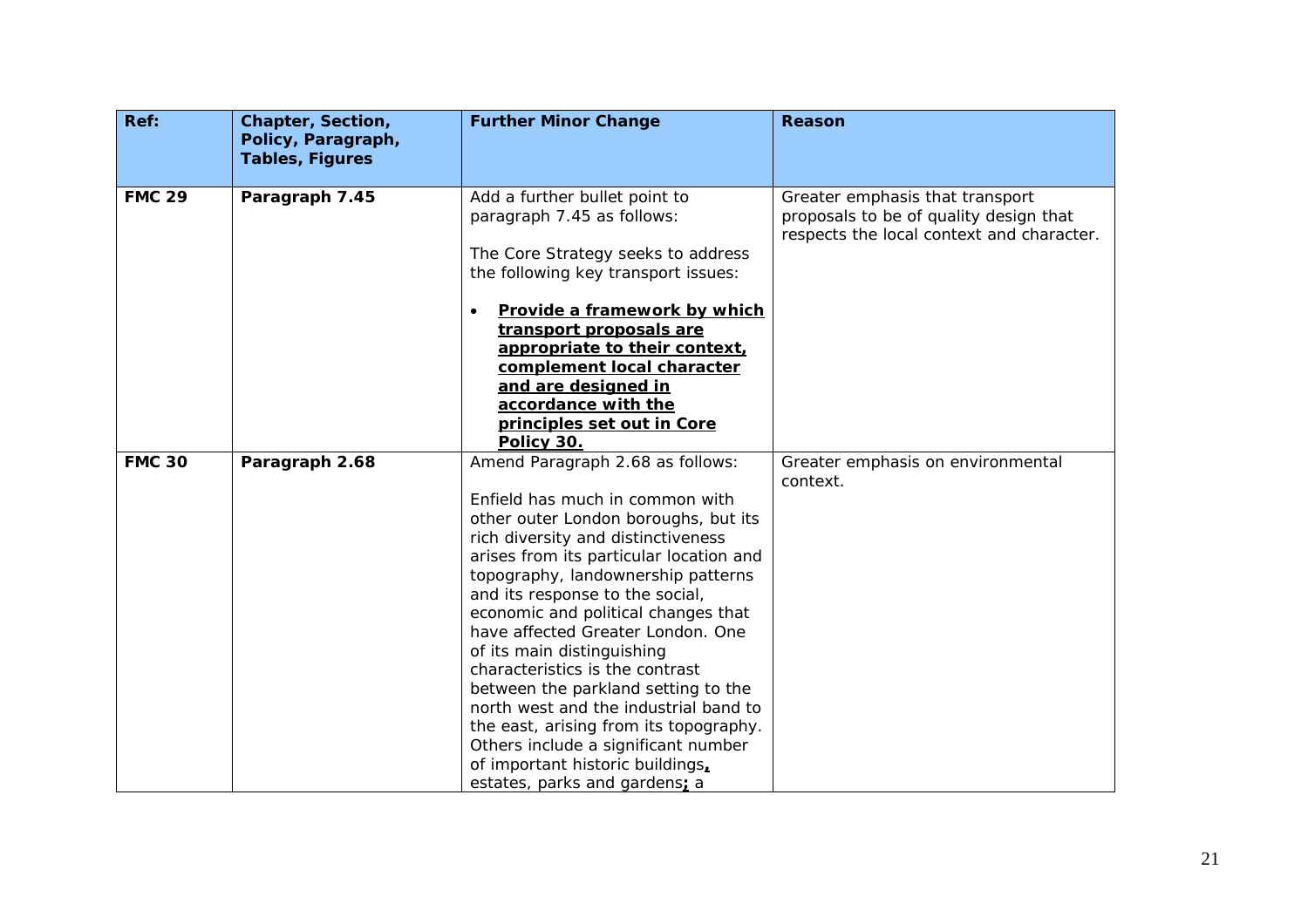| Ref: | Chapter, Section,<br>Policy, Paragraph,<br><b>Tables, Figures</b> | <b>Further Minor Change</b>                                                                                                                                                                                                                                                                                                                                                                                                                                                                                                                                                                                                                                                                                                                                                                                                                                                                                                                                                                                                                       | Reason |
|------|-------------------------------------------------------------------|---------------------------------------------------------------------------------------------------------------------------------------------------------------------------------------------------------------------------------------------------------------------------------------------------------------------------------------------------------------------------------------------------------------------------------------------------------------------------------------------------------------------------------------------------------------------------------------------------------------------------------------------------------------------------------------------------------------------------------------------------------------------------------------------------------------------------------------------------------------------------------------------------------------------------------------------------------------------------------------------------------------------------------------------------|--------|
|      |                                                                   | network of former village centres; a<br>network of rivers and waterways;<br>groupings of 19th Century housing<br>that arrived with the railway and<br>inter-war housing that arrived with<br>the Underground. Many of these<br>features are important and<br>valued heritage assets. Just one<br>example of this is provided by<br>the Borough's 21 conservation<br>areas, reflecting early country<br>estates, old town and village centres,<br>nineteenth century railway-centred<br>development, the Borough's<br>industrial past and other important<br>local townscapes. For much of the<br>rest of the Borough, good urban<br>environments enhance residents'<br>quality of life. But in other areas<br>former land uses or patterns of<br>development have resulted in poor<br>quality environments. Factors such<br>as traffic and parking congestion, the<br>decline in local and independent<br>retail facilities and the effects of air<br>and noise pollution contribute to a<br>deteriorating quality of life for some<br>residents. |        |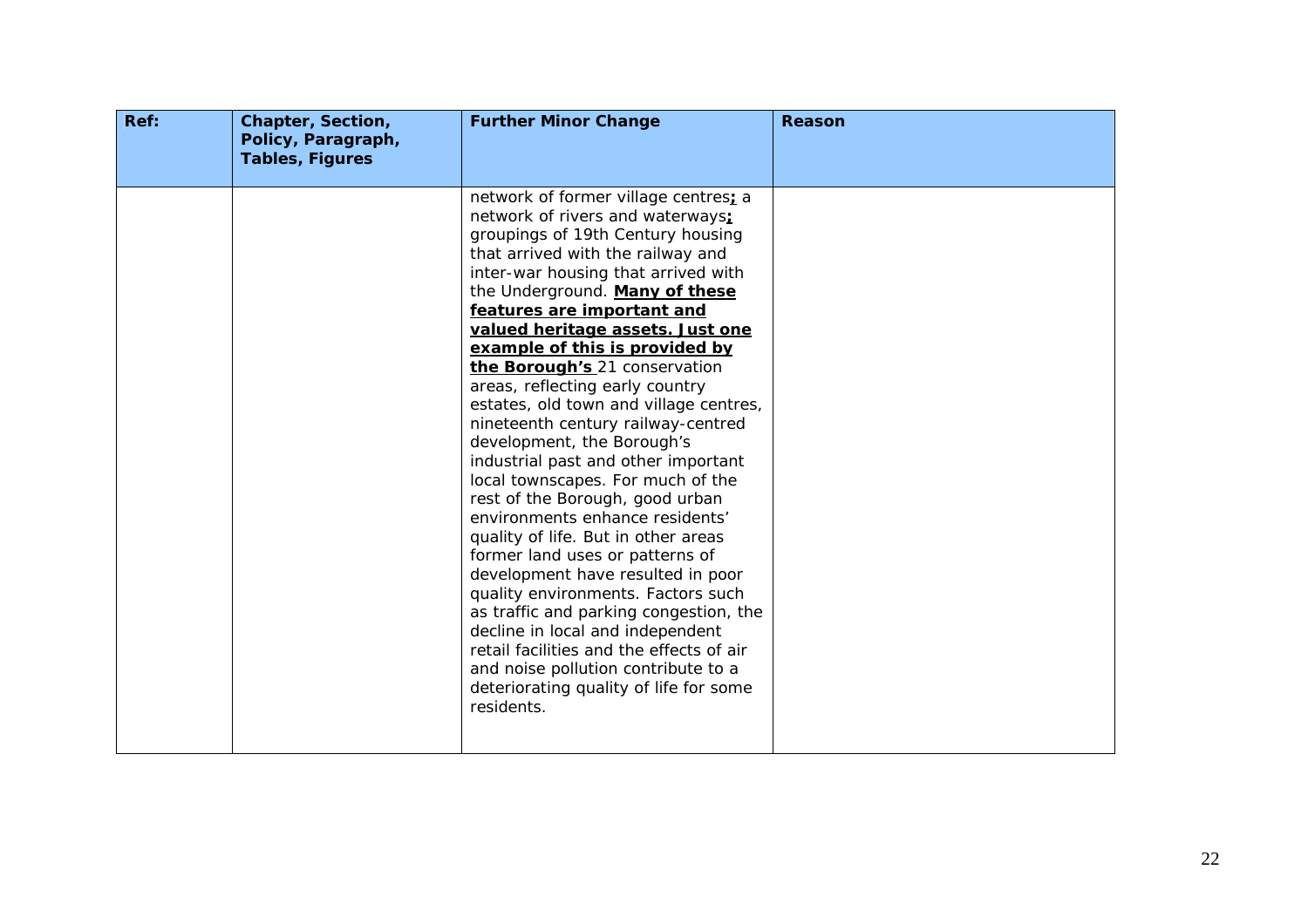| Ref:          | Chapter, Section,<br>Policy, Paragraph,<br><b>Tables, Figures</b> | <b>Further Minor Change</b>                                                                                             | <b>Reason</b>                                                                                              |
|---------------|-------------------------------------------------------------------|-------------------------------------------------------------------------------------------------------------------------|------------------------------------------------------------------------------------------------------------|
|               |                                                                   |                                                                                                                         |                                                                                                            |
| <b>FMC 31</b> | <b>Chapter 2</b><br><b>Key Issues</b><br><b>New Bullet Point</b>  | Insert additional bullet point under<br>Key Issues.                                                                     | Environment Agency recommends<br>reference be made to improving water<br>quality and ecological diversity. |
|               |                                                                   | "Promote the protection and<br>enhancement of the Borough's                                                             |                                                                                                            |
|               |                                                                   | waterways by improving water<br>quality and ecological diversity<br>through the River Basin<br><b>Management Plan."</b> |                                                                                                            |
| <b>FMC 32</b> | <b>Chapter 2</b><br><b>Key Issues</b>                             | Insert additional words in bullet point<br>8:                                                                           | Environment Agency recommend that<br>bullet 8 goes beyond green spaces and                                 |
|               | <b>Bullet point 8</b>                                             |                                                                                                                         | include enhancing biodiversity and the                                                                     |
|               |                                                                   | "Protecting, enhancing and                                                                                              | linking of habitats via wildlife corridors to                                                              |
|               |                                                                   | improving access to Enfield's green<br>and open areas, including                                                        | allow for migration as climate changes.                                                                    |
|               |                                                                   | enhancing biodiversity and                                                                                              |                                                                                                            |
|               |                                                                   | linking habitats via wildlife                                                                                           |                                                                                                            |
|               |                                                                   | corridors particularly in areas                                                                                         |                                                                                                            |
|               |                                                                   | deficient in open space in the east                                                                                     |                                                                                                            |
| <b>FMC 33</b> | <b>Chapter 2</b>                                                  | and south of the Borough".<br>Insert additional wording to bullet                                                       | Environment Agency: Environmental                                                                          |
|               | <b>Key Issues</b>                                                 | point 13:                                                                                                               | quality in general is not mentioned as a                                                                   |
|               | <b>Bullet point 13</b>                                            |                                                                                                                         | key issue. We suggest that this could be                                                                   |
|               |                                                                   | Responding to the local causes and                                                                                      | merged with the point above to include                                                                     |
|               |                                                                   | impacts of climate change and                                                                                           | land contamination.                                                                                        |
|               |                                                                   | addressing other environmental                                                                                          | In addition this section does not identify                                                                 |
|               |                                                                   | issues likely to affect Enfield by, for                                                                                 | the need to manage the effects of                                                                          |
|               |                                                                   | example, responding to flood risk in<br>the Upper Lee Valley, land                                                      | historic industrial use for the protection<br>of human health, controlled waters and                       |
|               |                                                                   | contamination associated with                                                                                           | other important receptors as a key issue.                                                                  |
|               |                                                                   | historic industrial uses                                                                                                |                                                                                                            |
|               |                                                                   | particularly in the east of the                                                                                         |                                                                                                            |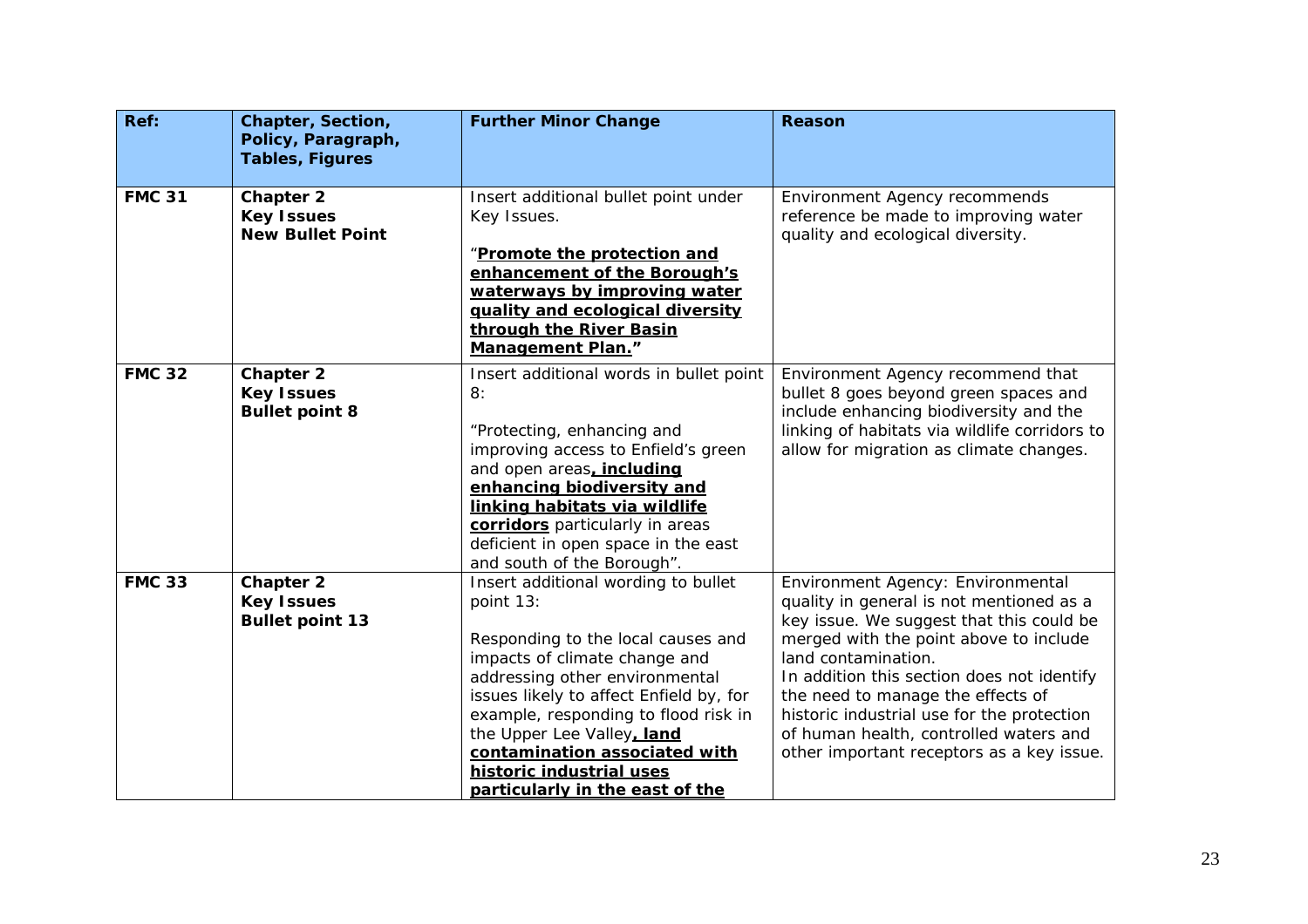| Ref:          | Chapter, Section,<br>Policy, Paragraph, | <b>Further Minor Change</b>                                                                                                                                                                                                                                                                                                                                                                              | <b>Reason</b>                                           |
|---------------|-----------------------------------------|----------------------------------------------------------------------------------------------------------------------------------------------------------------------------------------------------------------------------------------------------------------------------------------------------------------------------------------------------------------------------------------------------------|---------------------------------------------------------|
|               | <b>Tables, Figures</b>                  |                                                                                                                                                                                                                                                                                                                                                                                                          |                                                         |
|               |                                         | <b>Borough</b> , developing<br>the Council's sustainable design and<br>construction policies, securing<br>sustainable utility infrastructure<br>provision for future developments,<br>and actively planning with the other<br>North London boroughs to provide<br>sufficient land in the sub region to<br>deal with waste;                                                                               |                                                         |
| <b>FMC 34</b> | <b>Strategic Objective 4</b>            | Insert additional word:<br>To ensure new residential<br>development is supported by good<br>public transport, social, <b>green</b> and<br>utilities infrastructure and achieve<br>the maximum intensity of use having<br>regard to development plan policy.                                                                                                                                              | Reference to green infrastructure.                      |
| <b>FMC 35</b> | <b>Strategic Objective 9</b>            | Insert addition word:<br>Natural environment - To protect<br>and enhance Enfield's natural<br>heritage by retaining the open<br>character of the Borough,<br>safeguarding the green belt and<br>other open space and developing the<br>wider network of green<br>infrastructure. To meet the<br>deficiencies in open spaces that<br>exists in the east and south of the<br>Borough and improve access to | Meet representations made by the<br>Environment Agency. |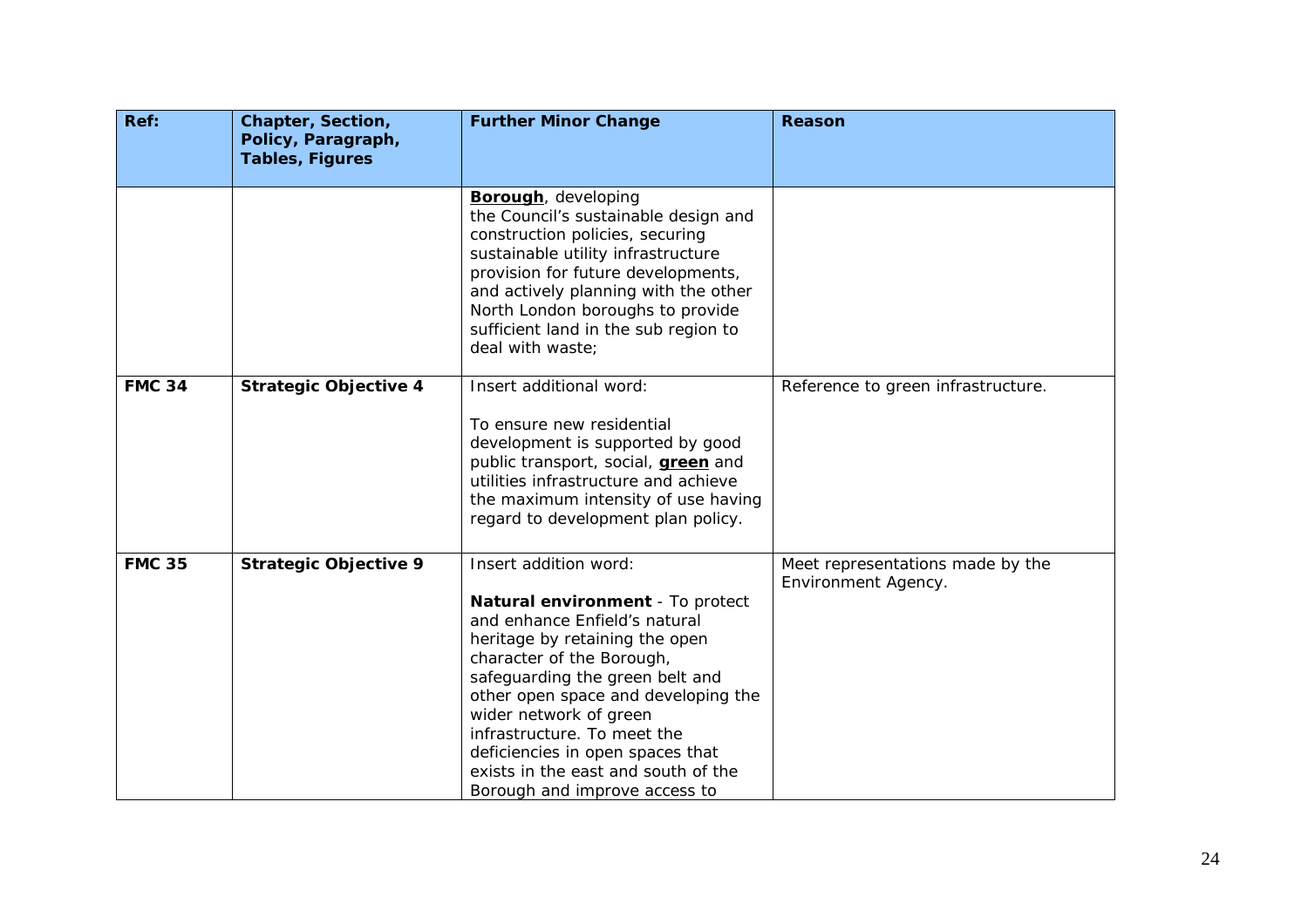| Ref:          | <b>Chapter, Section,</b><br>Policy, Paragraph,<br><b>Tables, Figures</b> | <b>Further Minor Change</b>                                                                                                                                                                                                                                                                                                                                                                                                                                                                                                                               | <b>Reason</b>                                                                                                                                                                                                                                               |
|---------------|--------------------------------------------------------------------------|-----------------------------------------------------------------------------------------------------------------------------------------------------------------------------------------------------------------------------------------------------------------------------------------------------------------------------------------------------------------------------------------------------------------------------------------------------------------------------------------------------------------------------------------------------------|-------------------------------------------------------------------------------------------------------------------------------------------------------------------------------------------------------------------------------------------------------------|
|               |                                                                          | green areas and waterways (i.e.<br>through River Restoration<br>projects) particularly for the<br>communities close to the Lee Valley<br>Regional Park.<br>We support this objective and again<br>suggest that reference is made to<br>green infrastructure. We recommend<br>that the last sentence of the<br>objective be amended as follows:                                                                                                                                                                                                            |                                                                                                                                                                                                                                                             |
| <b>FMC 36</b> | <b>Strategic Objective 10</b>                                            | Insert additional words:<br>Built environment - Use a design-<br>led approach to developments and<br>places, while addressing historic<br>land contamination, to promote a<br>step-change in the quality of the<br>built environment and public realm,<br>creating safe and accessible<br>environments and improve urban<br>greening with tree planting and<br>landscaping. To maximise the<br>contribution that heritage assets and<br>existing features make, enhance<br>local distinctiveness and identity, and<br>create safer, stronger communities. | To meet Environment Agency<br>recommendation that the section titled<br>'Improving Quality of life' makes<br>reference to contaminated land<br>remediation, ecological enhancement<br>and the Water Framework Directive and<br>River Basin Management Plan. |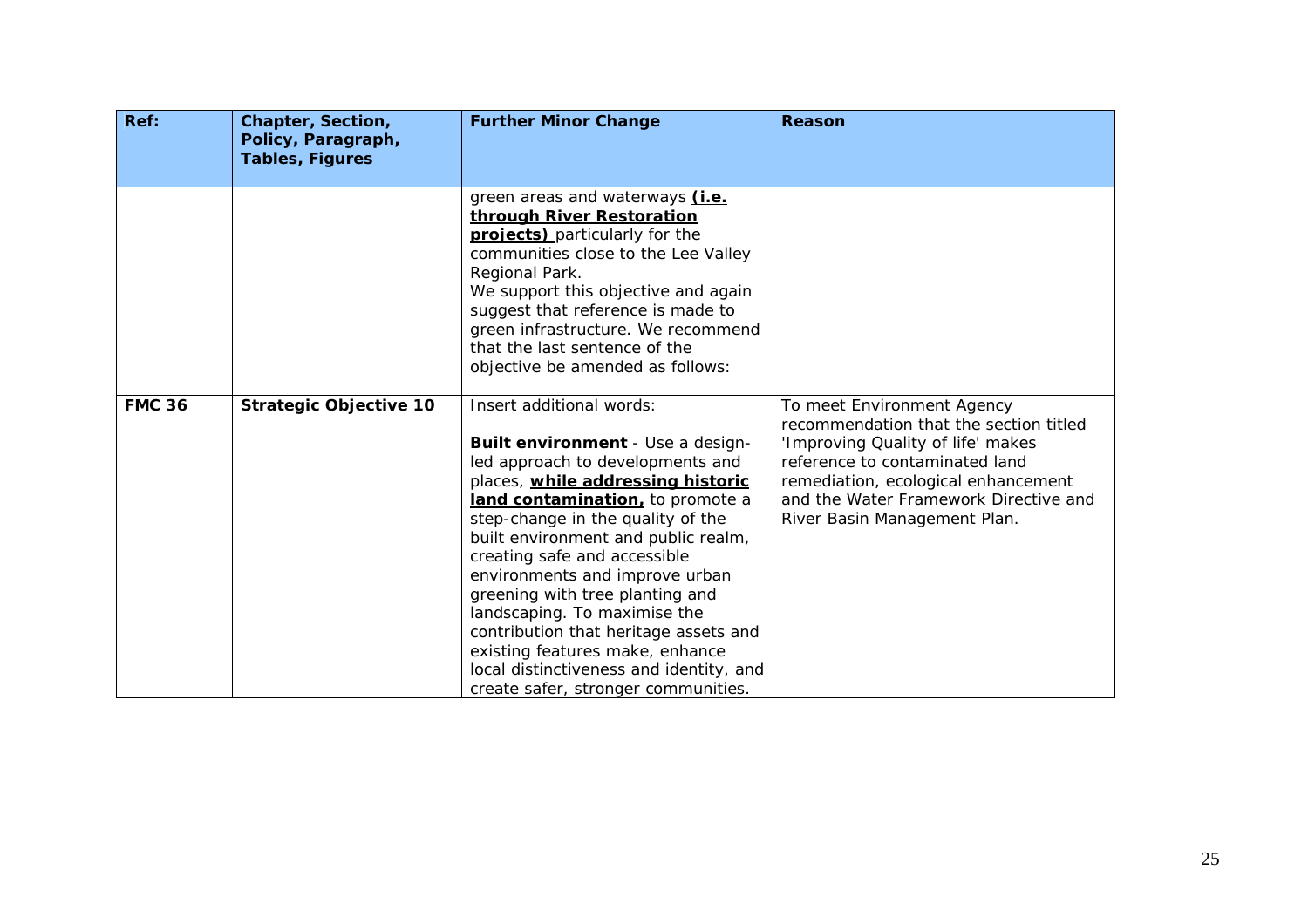| Ref:          | Chapter, Section,<br>Policy, Paragraph,<br><b>Tables, Figures</b>                             | <b>Further Minor Change</b>                                                                                                                                                                                                                                                                                                                                                                                                                                                                                                                                                              | Reason                                                                                                                                                                            |
|---------------|-----------------------------------------------------------------------------------------------|------------------------------------------------------------------------------------------------------------------------------------------------------------------------------------------------------------------------------------------------------------------------------------------------------------------------------------------------------------------------------------------------------------------------------------------------------------------------------------------------------------------------------------------------------------------------------------------|-----------------------------------------------------------------------------------------------------------------------------------------------------------------------------------|
| <b>FMC 37</b> | <b>Spatial Strategy</b><br>1 <sup>st</sup> paragraph under<br>'Improving quality of<br>life': | Insert additional words in 1 <sup>st</sup><br>paragraph under 'Improving<br>quality of life':<br>'Parts of the Upper Lee Valley are<br>at medium to high risk from flooding<br>and comprehensive redevelopment<br>of the core areas will provide<br>opportunities to remediate<br>contaminated land, renew and<br>enhance existing flood defences<br>and rivers, thereby supporting the<br>objectives of the Environment<br>Agency's Thames Catchment Flood<br>Management Plan and meet<br>objectives of the Water<br><b>Framework Directive, River Basin</b><br><b>Management Plan.</b> | Recommendation by EA that makes<br>reference to contaminated land<br>remediation, ecological enhancement<br>and the Water Framework Directive and<br>River Basin Management Plan. |
| <b>FMC 38</b> | Paragraph 7.17                                                                                | Insert additional wording<br>7.17 The London Plan notes that<br>water is an increasingly scarce<br>resource for which there is rising<br>demand. Hotter drier summers due<br>to climate change combined with the<br>predicted growth in Enfield's<br>population may increase overall<br>water demand, whilst reducing<br>availability and placing further<br>pressure on water quality. Higher                                                                                                                                                                                           | Recommendation by EA to include<br>additional words to recognise<br>implications of peak rainfall events and<br>increased development.                                            |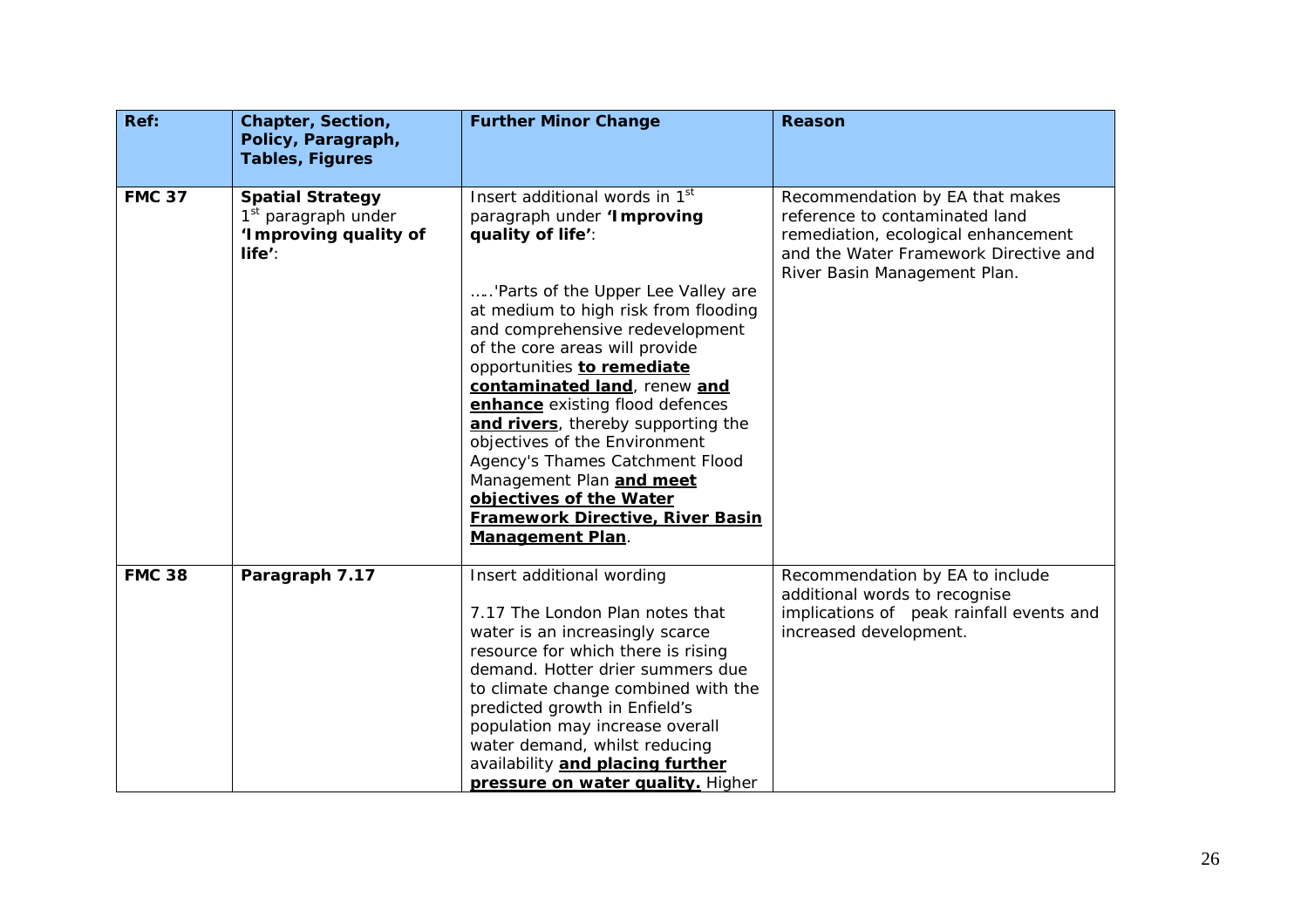| Ref:          | Chapter, Section,<br>Policy, Paragraph, | <b>Further Minor Change</b>                                                                                                                                                                                                                                                                                                                                                                                                                              | <b>Reason</b>                                                                                                                                                                                                                                                                                                                                        |
|---------------|-----------------------------------------|----------------------------------------------------------------------------------------------------------------------------------------------------------------------------------------------------------------------------------------------------------------------------------------------------------------------------------------------------------------------------------------------------------------------------------------------------------|------------------------------------------------------------------------------------------------------------------------------------------------------------------------------------------------------------------------------------------------------------------------------------------------------------------------------------------------------|
|               | <b>Tables, Figures</b>                  |                                                                                                                                                                                                                                                                                                                                                                                                                                                          |                                                                                                                                                                                                                                                                                                                                                      |
|               |                                         | intensity rainfall events and<br>increased development are also<br>likely to increase surface run-off,<br>foul and storm water discharge and<br>make it more difficult to retain<br>rainfall for utilisation.                                                                                                                                                                                                                                            |                                                                                                                                                                                                                                                                                                                                                      |
| <b>FMC 39</b> | <b>Core Policy CP28</b>                 | Insert after the 2 bullet points within<br>the policy:<br>"The Sequential Approach,<br><b>Exception Test, and all other</b><br>requirements of PPS25 will still<br>need to be applied to individual<br>developments"                                                                                                                                                                                                                                     | Recommendation by EA that the policy<br>should contain some recognition that,<br>where appropriate, compliance of part c<br>of the Exception Test is required in order<br>for developments to be considered<br>appropriate from a flood risk<br>perspective.                                                                                         |
| <b>FMC 40</b> | <b>Core Policy CP32</b>                 | Insert additional text in 2nd bullet<br>point within the policy:<br>Ensure that water quality will not be<br>compromised, and to secure, where<br>appropriate, improvements to water<br>quality. The Council will work with<br>partners, particularly the<br>Environment Agency, to seek<br>improvements to the water<br>environment in adherence with<br>the Water Framework Directive<br>and as per the programme of<br>measures set within the Thames | Recommendation by EA that 2 <sup>nd</sup> bullet<br>point needs to be strengthened to say<br>that the Council will be working towards<br>achieving good ecological status in all<br>water bodies in adherence with the<br>Water Framework Directive and as per<br>the programme of measures set within<br>the Thames River Basin Management<br>Plan. |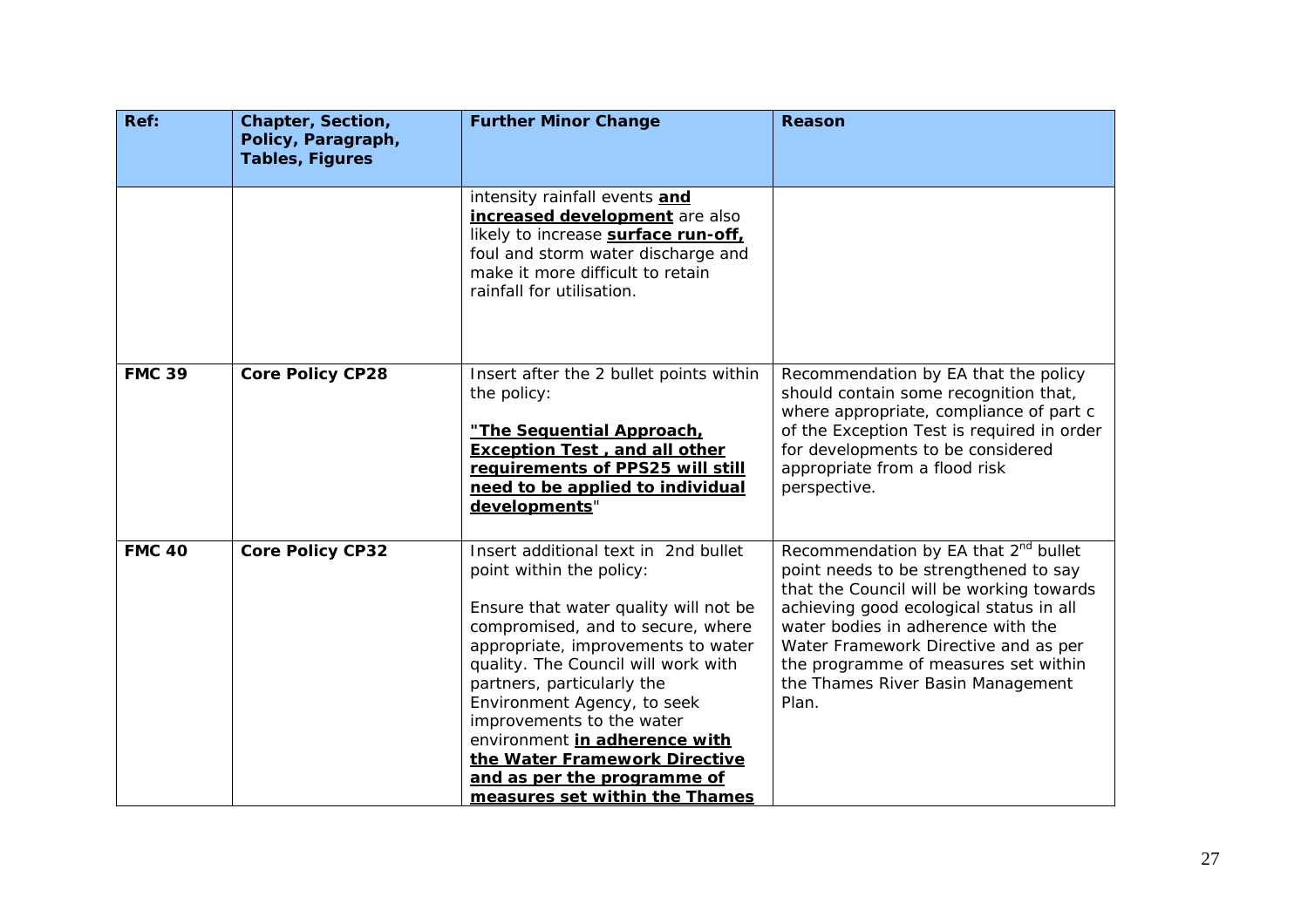| Ref:          | Chapter, Section,<br>Policy, Paragraph,<br><b>Tables, Figures</b> | <b>Further Minor Change</b>                                                                                                                                                                                                                                | Reason                                                                                        |
|---------------|-------------------------------------------------------------------|------------------------------------------------------------------------------------------------------------------------------------------------------------------------------------------------------------------------------------------------------------|-----------------------------------------------------------------------------------------------|
|               |                                                                   | River Basin Management Plan.                                                                                                                                                                                                                               |                                                                                               |
| <b>FMC 41</b> | <b>Core Policy CP35</b>                                           | Insertion within 1st sentence of CP35<br>The Council will work with the Lee<br>Valley Regional Park Authority,<br>British Waterways, riparian owners<br>the Environment Agency and<br>other partners to:                                                   | The Environment Agency should be<br>stated as a partner in this section.                      |
| <b>FMC 42</b> | <b>Core Policy CP37</b>                                           | Insertion within final sentence of<br>CP37<br>Opportunities will be taken to<br>improve, restore, and open up<br>access to the Lee Valley Regional<br>Park and waterfront through<br>promoting opportunity areas along<br>the Borough's eastern boundary.: | EA recommend the last sentence of this<br>policy is amended to include the word<br>'restore'. |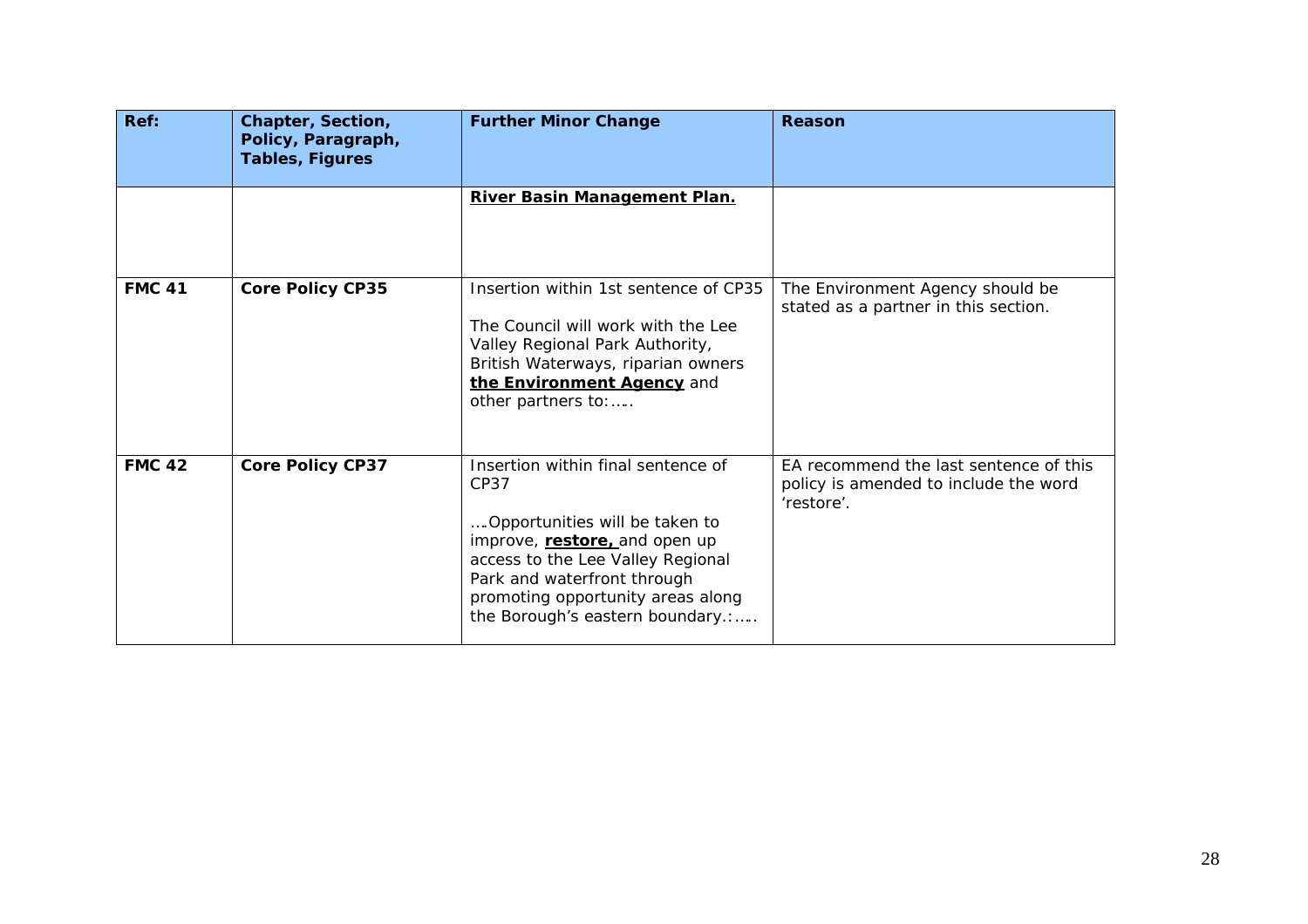| Ref:          | Chapter, Section,<br>Policy, Paragraph,<br><b>Tables, Figures</b> | <b>Further Minor Change</b>                                                                                                                                                                                                                                                                                                                                                             | Reason                                                                                                                                                                                                                                                                                              |
|---------------|-------------------------------------------------------------------|-----------------------------------------------------------------------------------------------------------------------------------------------------------------------------------------------------------------------------------------------------------------------------------------------------------------------------------------------------------------------------------------|-----------------------------------------------------------------------------------------------------------------------------------------------------------------------------------------------------------------------------------------------------------------------------------------------------|
| <b>FMC 43</b> | <b>Core Policy CP38</b>                                           | Insertion of new bullet points within<br><b>CP38</b><br><b>Restoration of the</b><br>waterways which run<br>through the development<br>site as part of an<br>integrated approach to<br>water management in<br><b>Meridian Water.</b><br><b>Development should</b><br>achieve efficiency target of<br>105 I per person per day in<br>line with the Code for<br><b>Sustainable Homes.</b> | EA recommendation that a bullet point is<br>included to ensure the restoration of all<br>waterways which run through<br>the<br>development site.<br>In addition EA recommend that a bullet<br>point referencing water efficiency target<br>of 105 I per person per day is included<br>as a minimum. |
| <b>FMC 44</b> | <b>Table 10.2</b>                                                 | Insertion of additional measure<br>under:<br>32. Pollution.<br>Percentage of Contaminated land<br>brought back into beneficial use.                                                                                                                                                                                                                                                     | EA recommendation that table 10.2<br>include measure or indicator for the<br>amount of Contaminated land brought<br>back into beneficial use.                                                                                                                                                       |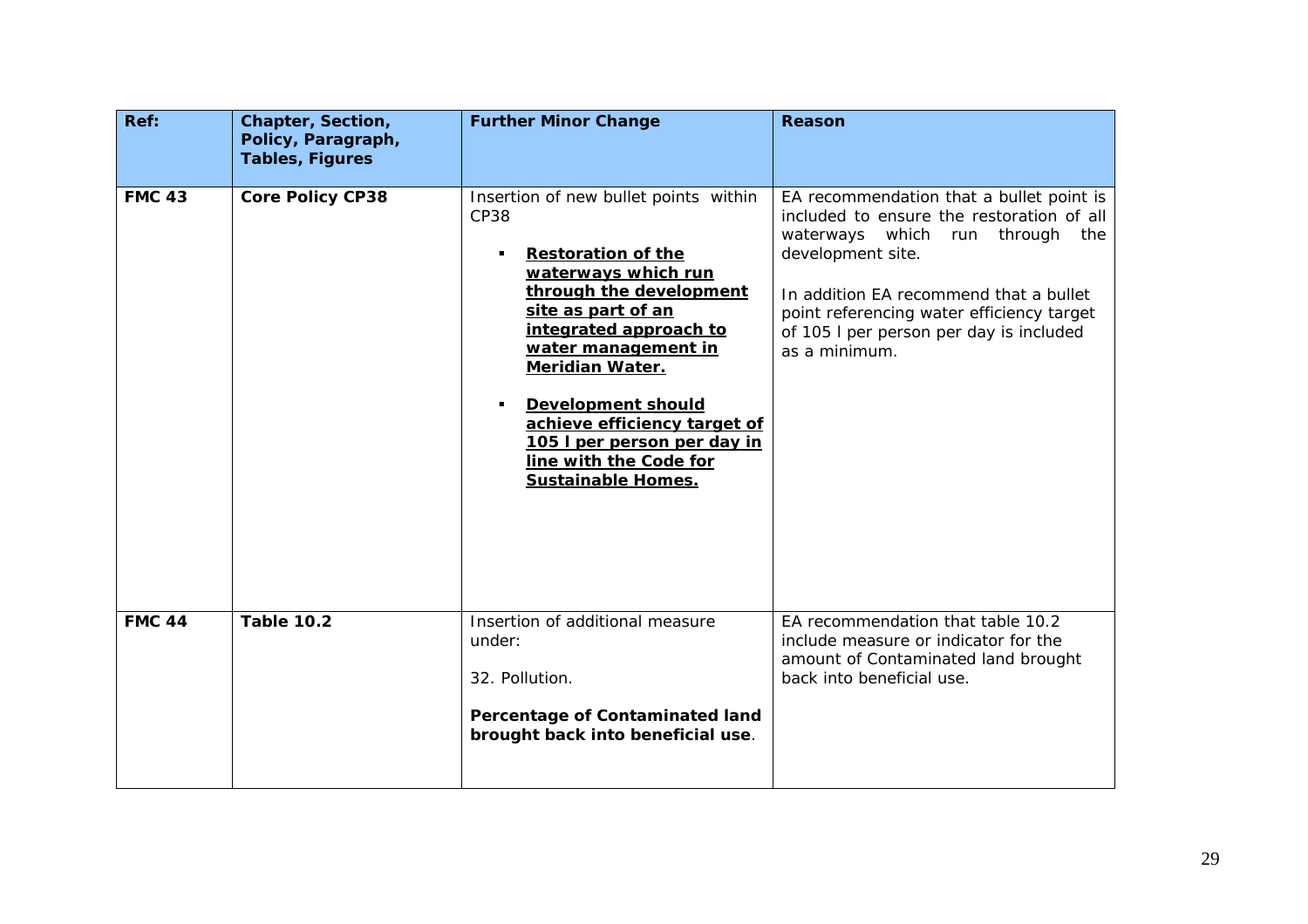| Ref:          | Chapter, Section,<br>Policy, Paragraph,<br><b>Tables, Figures</b> | <b>Further Minor Change</b>                                                                                                                                                                                                                                                                                                                                                                                                                                                                                                                                                                                                                                                                                                        | Reason                                                                                                   |
|---------------|-------------------------------------------------------------------|------------------------------------------------------------------------------------------------------------------------------------------------------------------------------------------------------------------------------------------------------------------------------------------------------------------------------------------------------------------------------------------------------------------------------------------------------------------------------------------------------------------------------------------------------------------------------------------------------------------------------------------------------------------------------------------------------------------------------------|----------------------------------------------------------------------------------------------------------|
| <b>FMC 45</b> | <b>Spatial Strategy</b>                                           | Insert a new paragraph under<br>"Implementation"<br>A holistic approach will be<br>adopted to ensure that the<br>delivery of new housing,<br>education, community<br>infrastructure, employment and<br>transport improvements in an<br>area are considered as a whole<br>rather than being planned for<br>and provided independently of<br>each other. Delivery of social,<br>economic, and physical change<br>can only be achieved by building<br>social and economic capital. The<br>Council will work with a range of<br>partners including the public,<br>private and third sector to deliver<br>the strategy, and will help to<br>build the capacity amongst<br>partners including the voluntary<br>sector to deliver change. | In response to Local Labour Group<br>representation. Agreed minor change<br>with Council administration. |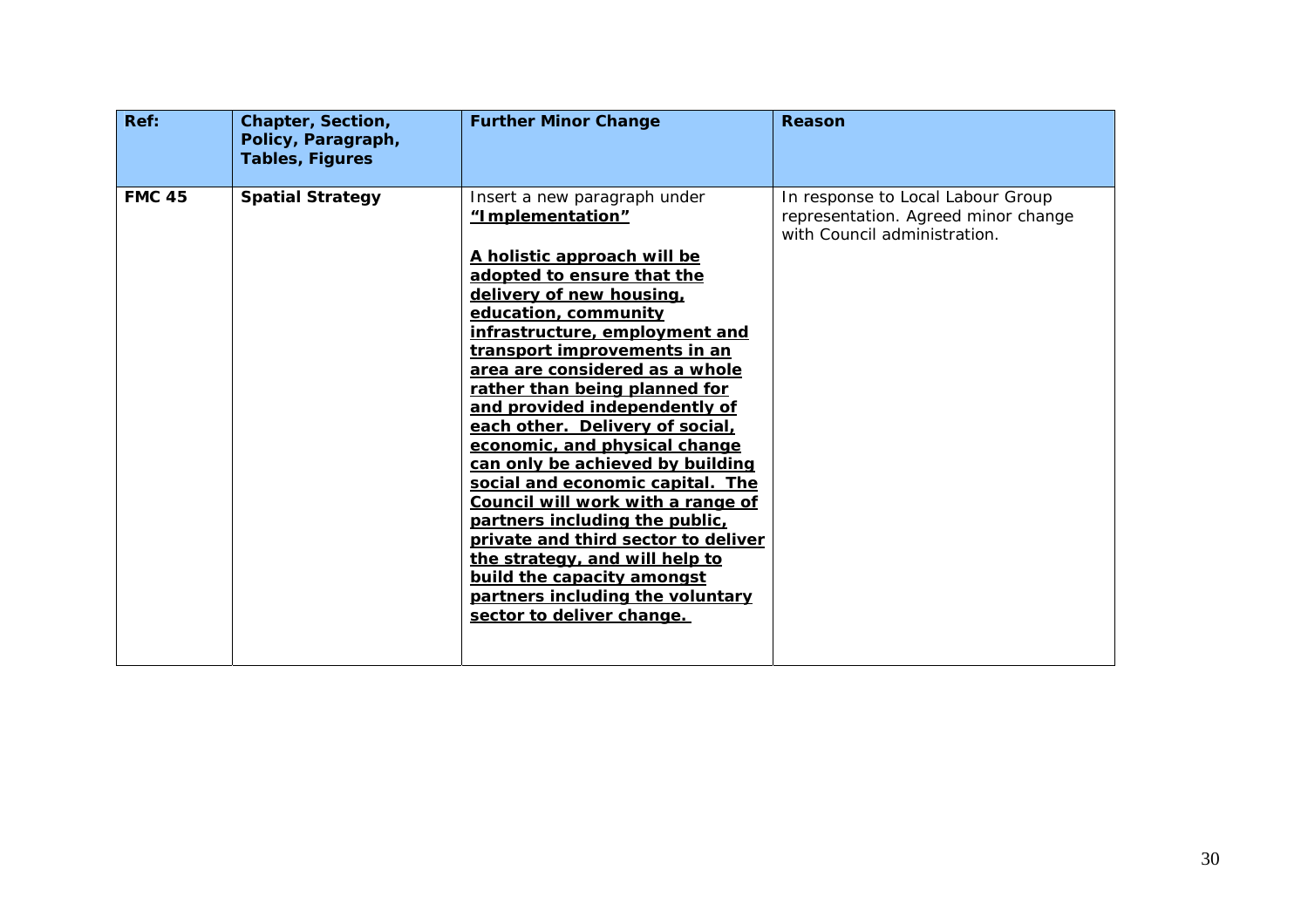| Ref:          | Chapter, Section,<br>Policy, Paragraph,<br><b>Tables, Figures</b> | <b>Further Minor Change</b>                                                                                                                                                                                                                                                                                                                                                                                                                                                                                                                                                                                                           | <b>Reason</b>                                                                                                                             |
|---------------|-------------------------------------------------------------------|---------------------------------------------------------------------------------------------------------------------------------------------------------------------------------------------------------------------------------------------------------------------------------------------------------------------------------------------------------------------------------------------------------------------------------------------------------------------------------------------------------------------------------------------------------------------------------------------------------------------------------------|-------------------------------------------------------------------------------------------------------------------------------------------|
| <b>FMC 46</b> | Table 5.1                                                         | In Table 5.1 supporting CP2 Housing<br>Supply include reference to<br>"including New Southgate" within<br>North Circular housing supply<br>figures.                                                                                                                                                                                                                                                                                                                                                                                                                                                                                   | To provide additional clarity in response<br>to Local Labour Group representation.                                                        |
| <b>FMC 47</b> | <b>Core Policy 9</b>                                              | Insertion of new bullet point to CP9<br>Supporting area based policy<br>interventions relating to the<br>place shaping agenda which<br>seek to tackle social<br>disadvantage;<br>Promoting accessibility<br>whereby all members of the<br>community have access to<br>good quality health care,<br>housing, education and<br>training, employment, open<br>space and other social<br>facilities in locations that best<br>serve the community;<br>Contributing towards reducing<br>crime, fear of crime and anti-<br>social behaviour by using<br>design principles that create<br>environments which promote<br>community safety and | To provide additional clarity in response<br>to Local Labour Group representation.<br>Agreed minor change with Council<br>administration. |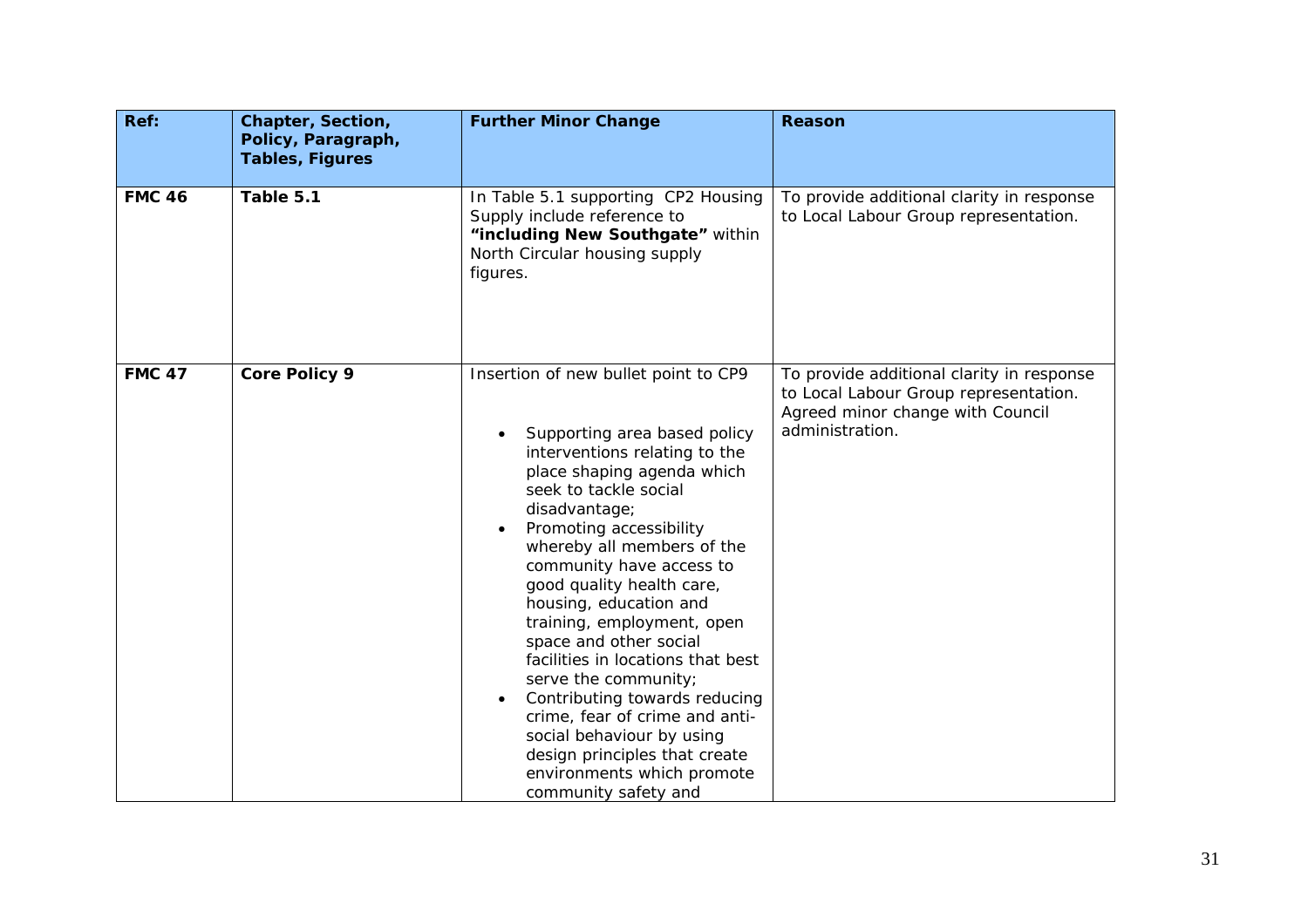| Ref:          | Chapter, Section,<br>Policy, Paragraph,<br><b>Tables, Figures</b> | <b>Further Minor Change</b>                                                                                                                                                                                                                                                                                                                                                                                                                                                                                                                                                                                                           | <b>Reason</b>                                                                                                                             |
|---------------|-------------------------------------------------------------------|---------------------------------------------------------------------------------------------------------------------------------------------------------------------------------------------------------------------------------------------------------------------------------------------------------------------------------------------------------------------------------------------------------------------------------------------------------------------------------------------------------------------------------------------------------------------------------------------------------------------------------------|-------------------------------------------------------------------------------------------------------------------------------------------|
|               |                                                                   |                                                                                                                                                                                                                                                                                                                                                                                                                                                                                                                                                                                                                                       |                                                                                                                                           |
|               |                                                                   | discourage offending, in<br>accordance with Core Policy<br>$30;$ and<br>Actively encouraging<br>participation by all members<br>of the community in planning<br>and decision making<br>processes<br>Requiring the provision of<br>necessary community<br>facilities to support local<br>need within the delivery of<br>Core Policies 37-45.                                                                                                                                                                                                                                                                                           |                                                                                                                                           |
| <b>FMC 48</b> | <b>Core Policy 40</b>                                             | Insertion of additional text at the end<br>of 2 <sup>nd</sup> paragraph in CP40.<br>Across the North East Enfield area,<br>there is scope to develop 1,000 new<br>homes (see Core Policy 2 on Housing<br>Supply and Locations for New<br>Homes). The focus for change and<br>development, and hence the majority<br>of these new homes, will be in<br>Ponders End (see Core Policy 41 on<br>Ponders End below), where there is a<br>string of key opportunity sites along<br>an east-west axis. In the west, in the<br>heart of Ponders End local centre,<br>there is a cluster of sites including<br>the former Middlesex University | To provide additional clarity in response<br>to Local Labour Group representation.<br>Agreed minor change with Council<br>administration. |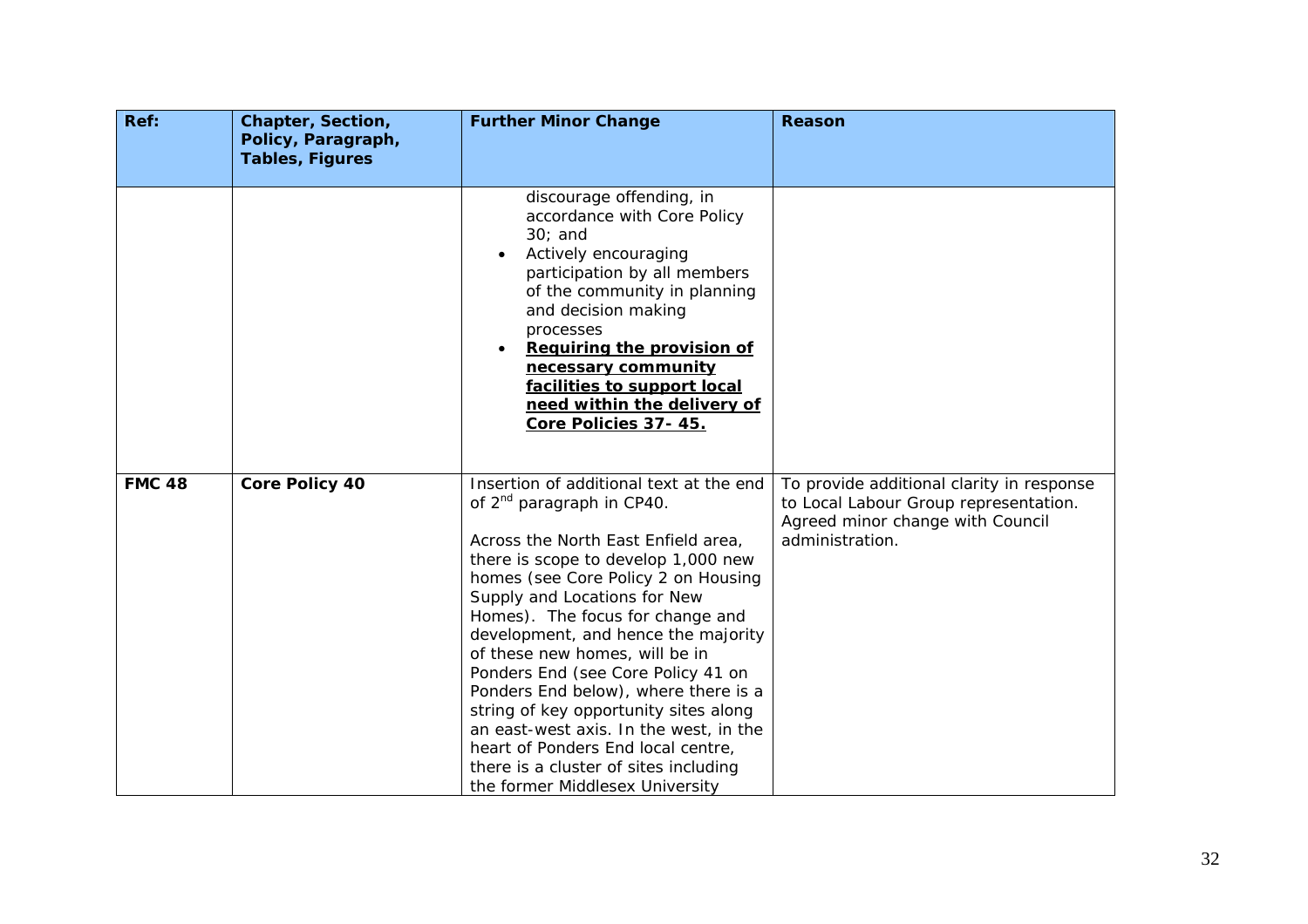| Ref: | Chapter, Section,<br>Policy, Paragraph,<br><b>Tables, Figures</b> | <b>Further Minor Change</b>                                                                                                                                                                                                                                                                                                                                                                                                                                                                                                                                                                                                                                                                                                                                                                                                                                      | Reason |
|------|-------------------------------------------------------------------|------------------------------------------------------------------------------------------------------------------------------------------------------------------------------------------------------------------------------------------------------------------------------------------------------------------------------------------------------------------------------------------------------------------------------------------------------------------------------------------------------------------------------------------------------------------------------------------------------------------------------------------------------------------------------------------------------------------------------------------------------------------------------------------------------------------------------------------------------------------|--------|
|      |                                                                   | campus, adjacent Queensway<br>employment area, land around Tesco<br>and sites along Hertford Road,<br>referred to as "Ponders End<br>Central". In the middle, along South<br>Street, there are opportunities at the<br>gasholder site on South Street,<br>around Ponders End railway station,<br>and at Alma Estate. This collection<br>of sites is referred to as "Ponders"<br>End South Street Campus". In the<br>east, near the Lee Valley Regional<br>Park, development opportunities<br>exist at Columbia Wharf and at the<br>southern part of Brimsdown,<br>collectively referred to as "Ponders<br>End Waterfront". The<br>interdependencies of these sites<br>mean that their future should be<br>considered and planned for in a<br>holistic way to ensure that the<br>cumulative social, economic and<br>transport impacts are thoroughly<br>assessed. |        |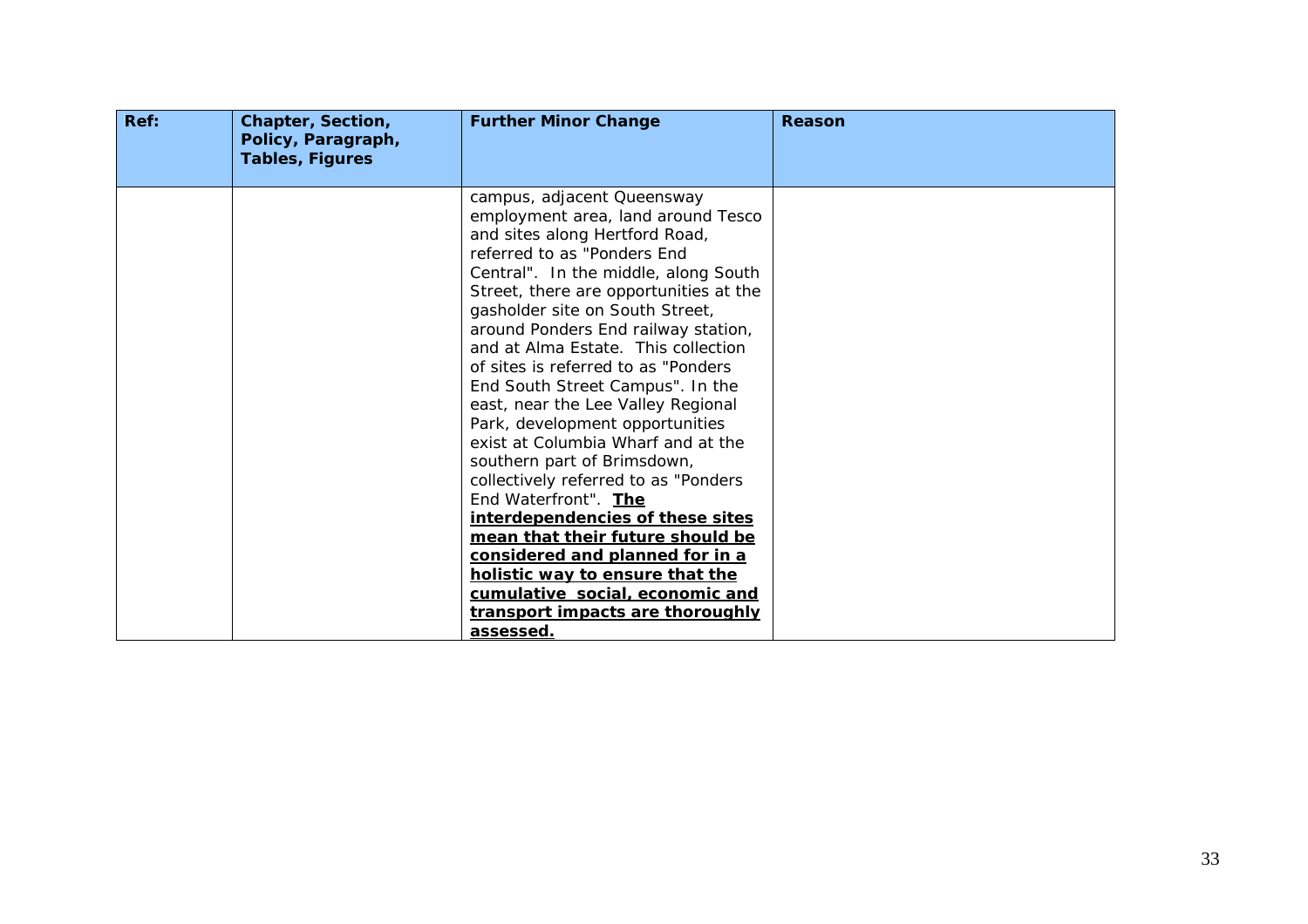| Ref:          | Chapter, Section,<br>Policy, Paragraph,<br><b>Tables, Figures</b> | <b>Further Minor Change</b>                                                                                                                                                                           | <b>Reason</b>                                                                                                                             |
|---------------|-------------------------------------------------------------------|-------------------------------------------------------------------------------------------------------------------------------------------------------------------------------------------------------|-------------------------------------------------------------------------------------------------------------------------------------------|
| <b>FMC 49</b> | <b>Core Policy 40</b><br><b>New Paragraph</b>                     | Insert new paragraph after<br>paragraph 3 of CP40.                                                                                                                                                    | To provide additional clarity in response<br>to Local Labour Group representation.<br>Agreed minor change with Council<br>administration. |
|               |                                                                   | The Council will work with the<br><b>Enfield Strategic Partnership to</b><br>Develop an Area Partnership for<br>wider North East Enfield and<br>bring forward a Single<br><b>Implementation Plan.</b> |                                                                                                                                           |
| <b>FMC 50</b> | New Paragraph 9.42                                                | Insert new paragraph after 9.41<br>within the "Implementation" section<br>supporting CP40.                                                                                                            | To provide additional clarity in response<br>to Local Labour Group representation.<br>Agreed minor change with Council<br>administration. |
|               |                                                                   | <b>Working closely with Enfield</b><br><b>Strategic Partnership, the</b>                                                                                                                              |                                                                                                                                           |
|               |                                                                   | Council is to establish a wider<br><b>Area Partnership that will</b><br>collectively begin to establish a                                                                                             |                                                                                                                                           |
|               |                                                                   | vision and a Single<br><b>Implementation Plan to</b>                                                                                                                                                  |                                                                                                                                           |
|               |                                                                   | coordinate place shaping in the<br>wider North East Enfield area.<br><b>The Area Partnership</b>                                                                                                      |                                                                                                                                           |
|               |                                                                   | will maximise the synergies<br>between liveability and as well<br>as physical regeneration<br>initiatives.                                                                                            |                                                                                                                                           |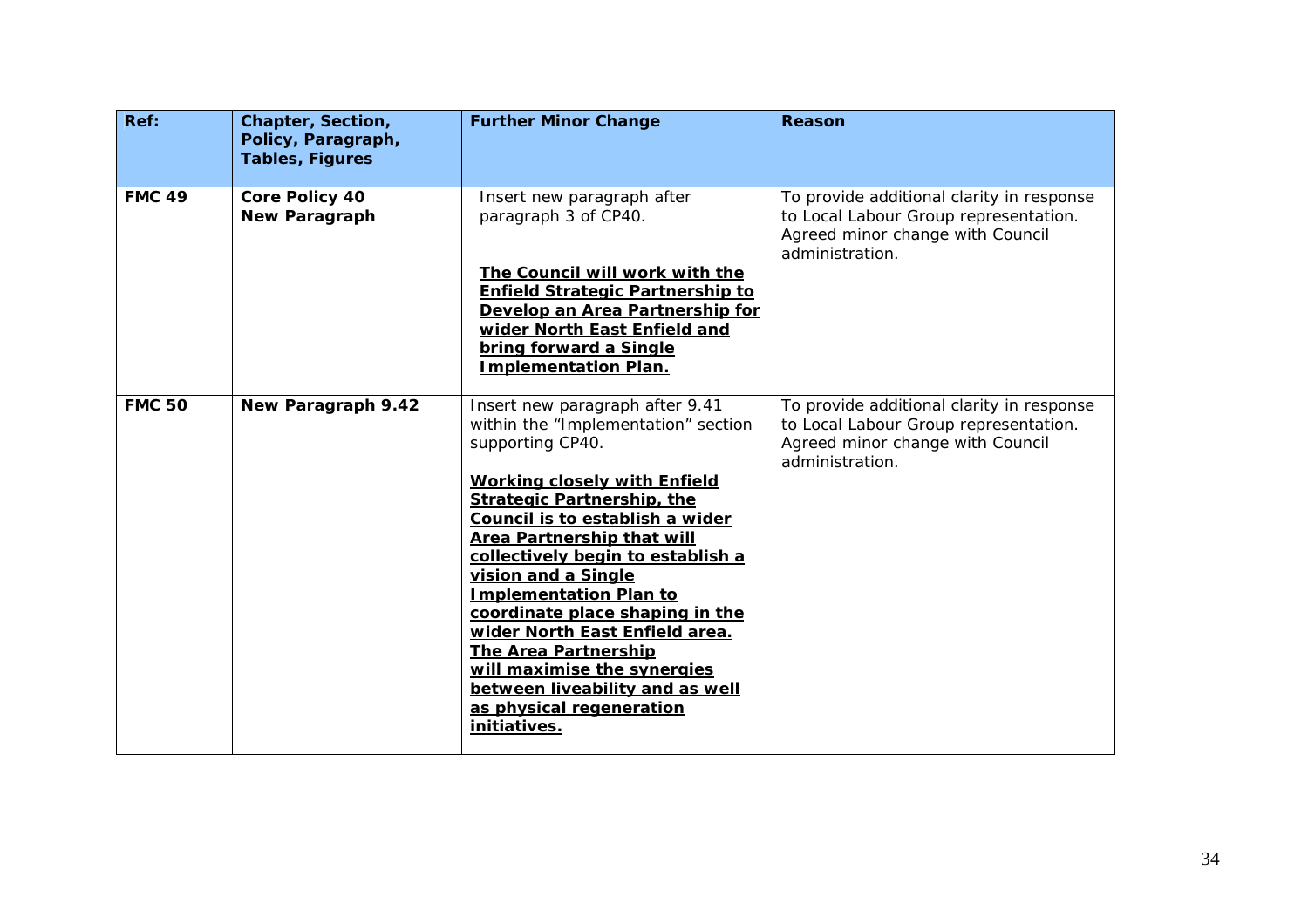| Ref:          | Chapter, Section,<br>Policy, Paragraph,<br><b>Tables, Figures</b> | <b>Further Minor Change</b>                                                                                                                                                                                                                                                                                                                                                                                                                                                                                                                                   | Reason                                                                                                                                    |
|---------------|-------------------------------------------------------------------|---------------------------------------------------------------------------------------------------------------------------------------------------------------------------------------------------------------------------------------------------------------------------------------------------------------------------------------------------------------------------------------------------------------------------------------------------------------------------------------------------------------------------------------------------------------|-------------------------------------------------------------------------------------------------------------------------------------------|
| <b>FMC 51</b> | Core Policy 44<br>New Paragraph                                   | Insert new paragraph after<br>paragraph 1 of CP44 as follows:<br>The Council will work with the<br><b>Enfield Strategic Partnership to</b><br>Develop an Area Partnership for<br>wider North East Enfield and<br>bring forward a collective vision<br>and single Implementation Plan.                                                                                                                                                                                                                                                                         | To provide additional clarity in response<br>to Local Labour Group representation.<br>Agreed minor change with Council<br>administration. |
| <b>FMC 52</b> | New Paragraph 9.62                                                | Insert new paragraph after 9.61<br>within the "Implementation" section<br>supporting CP45.<br><b>Working closely with Enfield</b><br><b>Strategic Partnership, the</b><br>Council is to establish a wider<br><b>Area Partnership that will</b><br>collectively begin to establish a<br>vision and a single<br><b>Implementation Plan to</b><br>coordinate place shaping in the<br>wider North East Enfield area.<br><b>The Area Partnership</b><br>will maximise the synergies<br>between liveability and as well<br>as physical regeneration<br>initiatives. | To provide additional clarity in response<br>to Local Labour Group representation.<br>Agreed minor change with Council<br>administration. |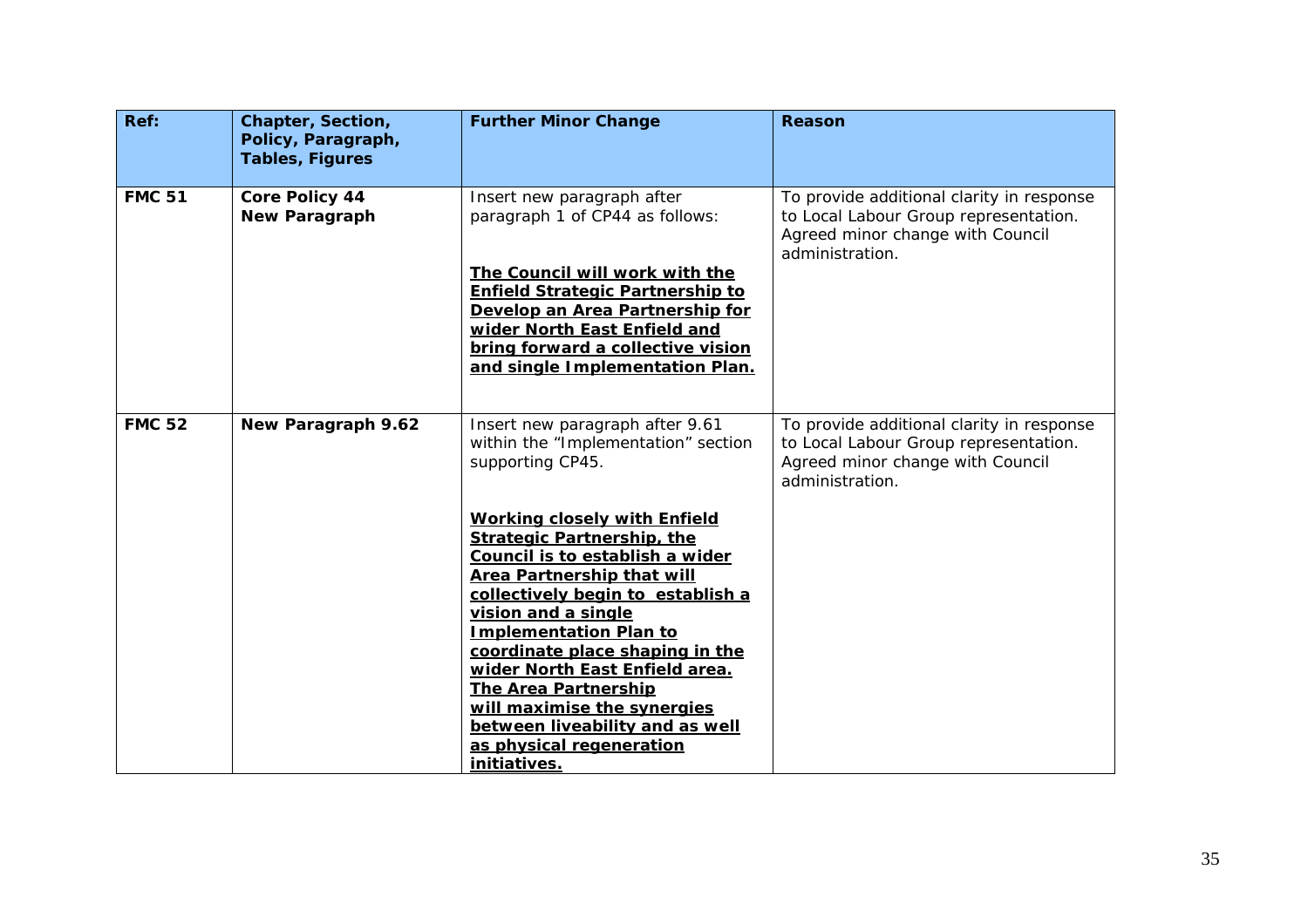| Ref:          | Chapter, Section,<br>Policy, Paragraph,<br><b>Tables, Figures</b> | <b>Further Minor Change</b>                                                                                                                                                                                                                                                                                                                                                     | <b>Reason</b>                                                                                                                         |
|---------------|-------------------------------------------------------------------|---------------------------------------------------------------------------------------------------------------------------------------------------------------------------------------------------------------------------------------------------------------------------------------------------------------------------------------------------------------------------------|---------------------------------------------------------------------------------------------------------------------------------------|
| <b>FMC 53</b> | <b>Core Policy 38</b>                                             | Reference to Figure 9.4 should be<br>corrected to state 'Map 9.3'                                                                                                                                                                                                                                                                                                               | Minor correction in response to National<br>Grid Property Holdings representation.                                                    |
| <b>FMC 54</b> | Paragraph 8.68                                                    | Clarification:<br>The Council Development<br>Management DPD will set out criteria<br>for the review and undertake a<br>detailed <b>review</b> of green belt<br>boundaries in accordance with PPG2<br>and the local character. This work<br>will inform the Development<br>Management DPD.                                                                                       | At hearing session Day 1 the Council<br>agreed to provide additional clarity on<br>the future review of the green belt<br>boundaries. |
| <b>FMC 55</b> | Core Policy 7, new<br>paragraph to follow<br>paragraph 5.61       | Additional paragraph to follow<br>paragraph 5.61 - to read as<br>follows:<br>Provision of primary care and<br>adult health and social care will<br>be the subject of ongoing<br>discussions with the PCT and<br>other health care providers as a<br>means to establish future<br>requirements. Any changes to<br>health care provision will be<br>highlighted in updates of the | Additional lower text to add clarity to the<br>policy.                                                                                |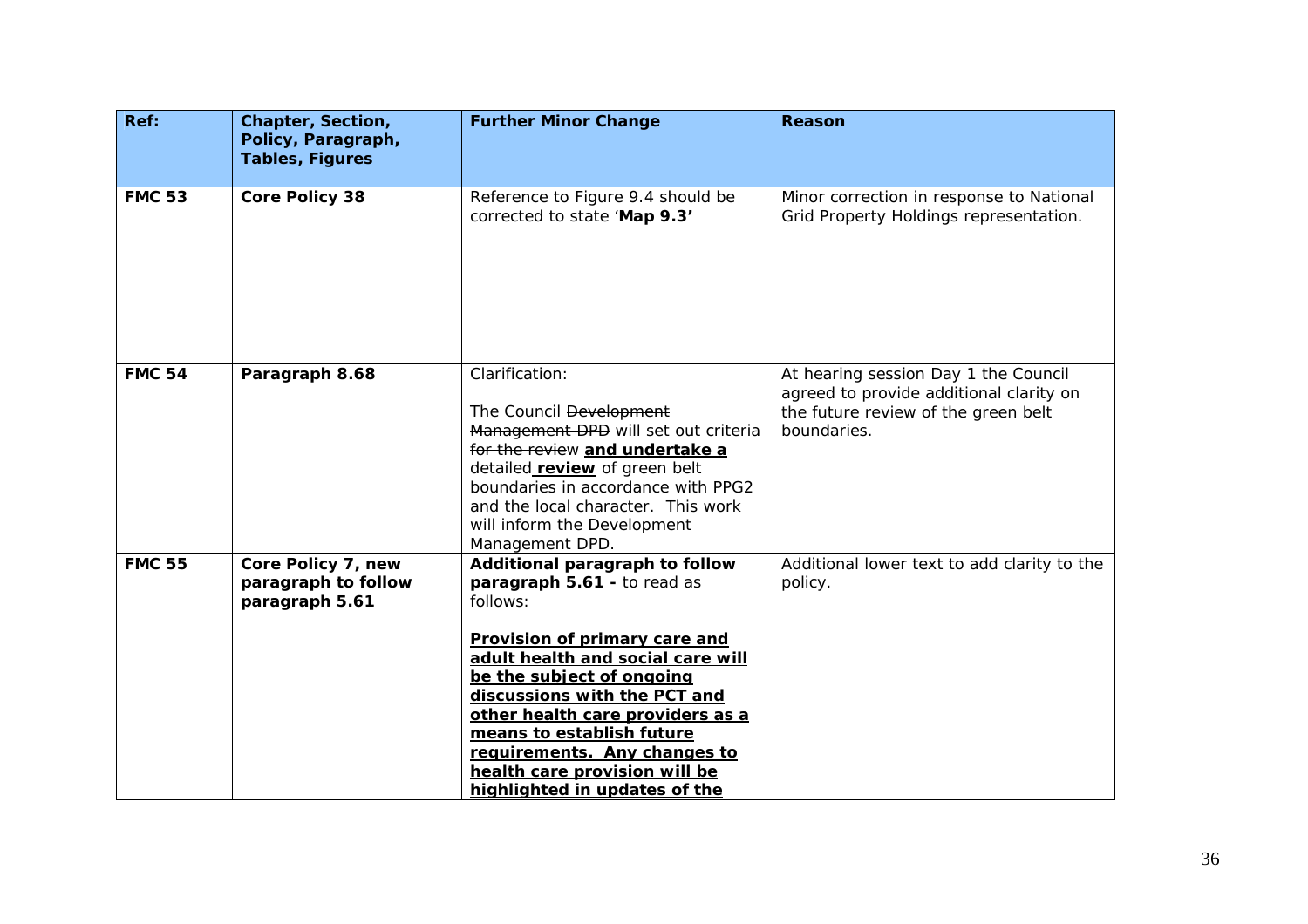| Ref:          | Chapter, Section,<br>Policy, Paragraph,   | <b>Further Minor Change</b>                                                                                                                                                                                                                                                                                                                                                                                                                                                                                                                                                                                                                                                                                                                                                                                                     | <b>Reason</b>                                                                       |
|---------------|-------------------------------------------|---------------------------------------------------------------------------------------------------------------------------------------------------------------------------------------------------------------------------------------------------------------------------------------------------------------------------------------------------------------------------------------------------------------------------------------------------------------------------------------------------------------------------------------------------------------------------------------------------------------------------------------------------------------------------------------------------------------------------------------------------------------------------------------------------------------------------------|-------------------------------------------------------------------------------------|
|               | <b>Tables, Figures</b>                    |                                                                                                                                                                                                                                                                                                                                                                                                                                                                                                                                                                                                                                                                                                                                                                                                                                 |                                                                                     |
|               |                                           | <b>Infrastructure Delivery Plan and</b><br>the Council's Annual Monitoring<br>Report.                                                                                                                                                                                                                                                                                                                                                                                                                                                                                                                                                                                                                                                                                                                                           |                                                                                     |
| <b>FMC 56</b> | <b>CP40: North East</b><br><b>Enfield</b> | Core Policy 40:<br>Social and community infrastructure<br>to support an expanding population<br>will be accommodated. This includes<br>a large new health practice in Innova<br>Park and the expansion of Eagle<br>House surgery in Ponders End (see<br>Core Policy 7). A new Academy will<br>be developed in Ponders End,<br>replacing Albany secondary school,<br>and allowing the Albany School site<br>to be developed for residential or<br>continued educational uses,<br>depending on the Council's future<br>education requirements (see Core<br>Policy 8). The local retail centres of<br>Ponders End, Enfield Highway and<br>Enfield Wash will be enhanced to<br>improve the shopping experience.<br>Sites will be identified in Ponders End<br>to accommodate retail uses in<br>accordance with Core Policies 17 and | To address representation raised by<br>British Waterways reference:<br>2/22/CP40/3. |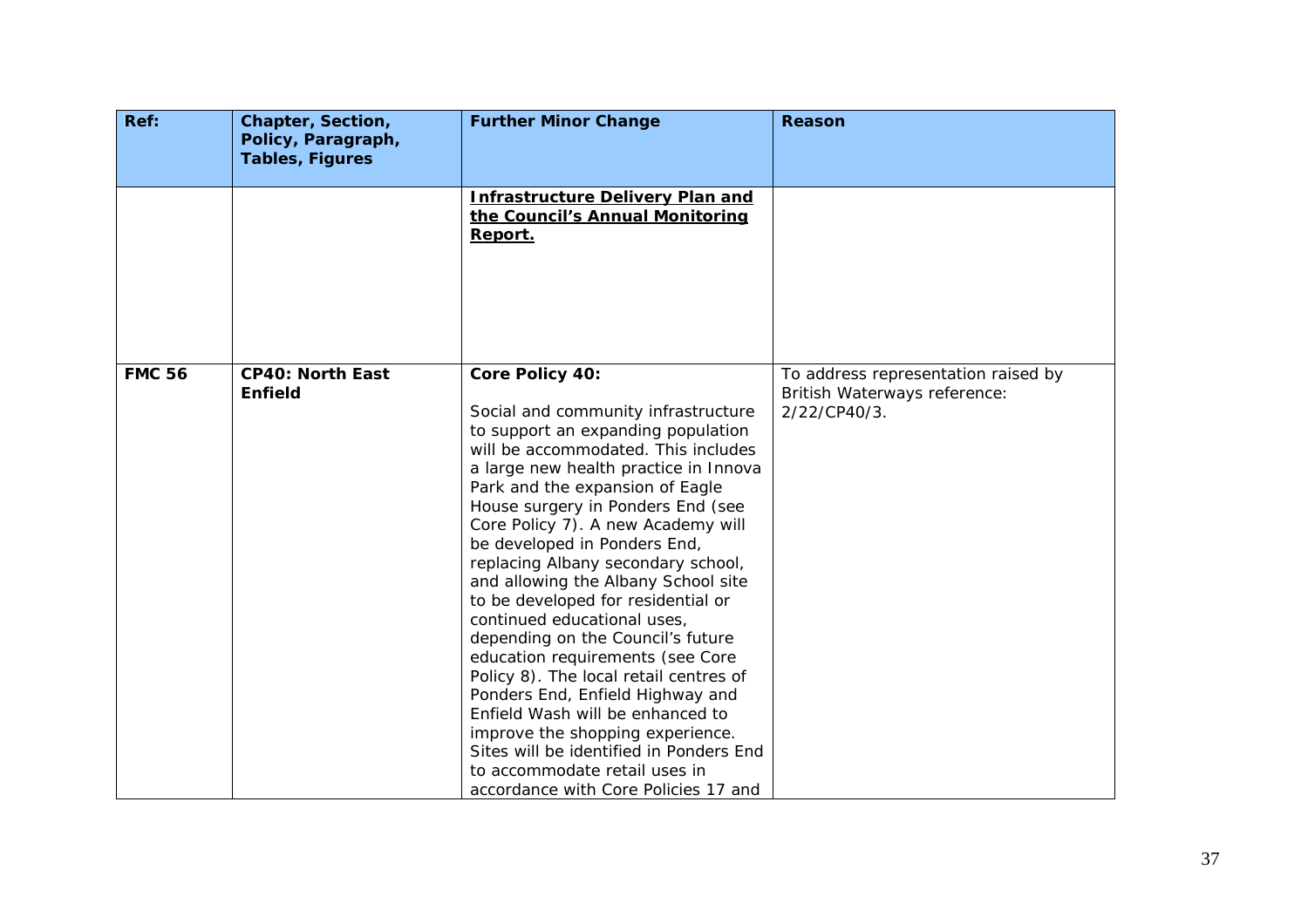| Ref:          | Chapter, Section,<br>Policy, Paragraph,<br><b>Tables, Figures</b> | <b>Further Minor Change</b>                                                                                                                                                | <b>Reason</b>                                                                 |
|---------------|-------------------------------------------------------------------|----------------------------------------------------------------------------------------------------------------------------------------------------------------------------|-------------------------------------------------------------------------------|
|               |                                                                   | 18. Enhanced access to and<br>guality of recreation and leisure<br>opportunities will also be<br>promoted.                                                                 |                                                                               |
| <b>FMC 57</b> | <b>Table 10.1</b>                                                 | Proposed change to Table 10.1:<br>"Green Infrastructure" column re-<br>titled to include "Blue"<br>infrastructure.                                                         | To address representation raised by<br>British Waterways reference: 2/24/T/2. |
|               |                                                                   | Amend "Green Infrastructure"<br>column (6-10years phase) to read:<br>Improve access to and enhance<br><b>guality of</b> Lee Valley Regional Park<br>and Waterways          |                                                                               |
|               |                                                                   | Amend "Green Infrastructure"<br>column (11-15 years phase) to read:<br>Improve access to <b>and enhance</b><br><b>guality of</b> Lee Valley Regional Park<br>and Waterways |                                                                               |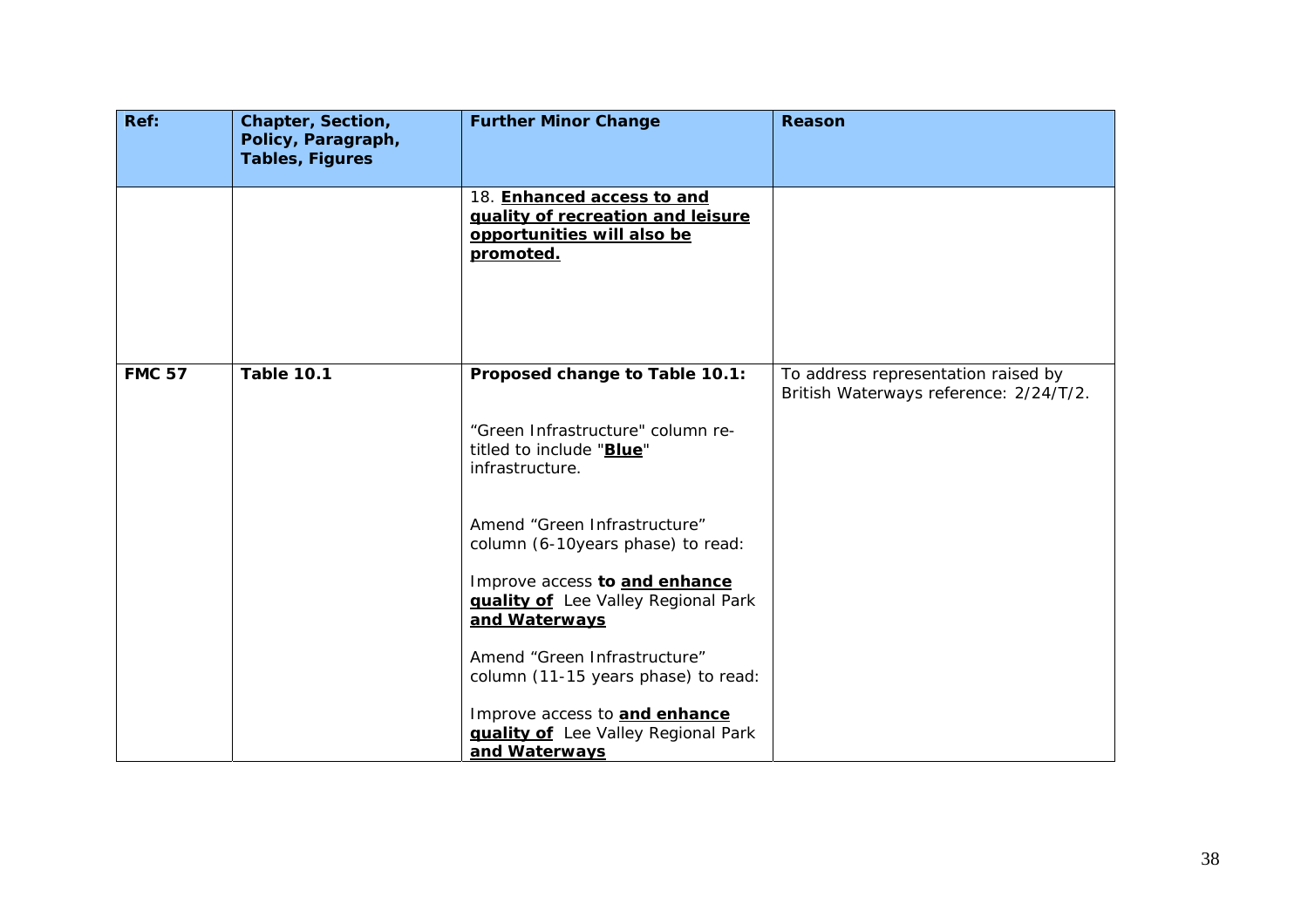| Ref:          | Chapter, Section,<br>Policy, Paragraph, | <b>Further Minor Change</b>                                                                                                                                                                                                                                                                                                                                                                                                                            | <b>Reason</b>                                                                |
|---------------|-----------------------------------------|--------------------------------------------------------------------------------------------------------------------------------------------------------------------------------------------------------------------------------------------------------------------------------------------------------------------------------------------------------------------------------------------------------------------------------------------------------|------------------------------------------------------------------------------|
|               | <b>Tables, Figures</b>                  |                                                                                                                                                                                                                                                                                                                                                                                                                                                        |                                                                              |
| <b>FMC 58</b> | Core Policy 21:                         | <b>Additional text to Core Policy 21:</b><br>In order to improve water quality<br>in the Borough, during the life of<br>this Plan, Thames Water Utilities Ltd<br>plan to improve / redevelop<br>Deephams Sewage Treatment<br>Works.                                                                                                                                                                                                                    | To address representation raised by<br>Thames Water reference: 47/03/CP21/2. |
| <b>FMC 59</b> | Paragraph 8.49                          | change to paragraph 8.49:<br>Water quality can be improved<br>through a number of measures<br>including the effective design,<br>construction and operation of<br>sewerage systems and sewage<br>treatment plant,                                                                                                                                                                                                                                      | To address representation raised by<br>Thames Water reference 47/06/CP32/2.  |
| <b>FMC 60</b> | <b>Core Policy 22</b>                   | Amended text to CP22:<br>Continuing to support the use of<br>Edmonton EcoPark as a strategic<br>waste site and working with the<br>NLWA and London Waste the site<br>operator to maximise the use of<br>the site with more sustainable<br>and efficient secure a new more<br>sustainable and efficient use of the<br>site after the current incinerator is<br>decommissioned. waste<br>management processes including<br>the future decommissioning of | To address representation raised by<br>NLWA reference: 40/02/CP22/0.         |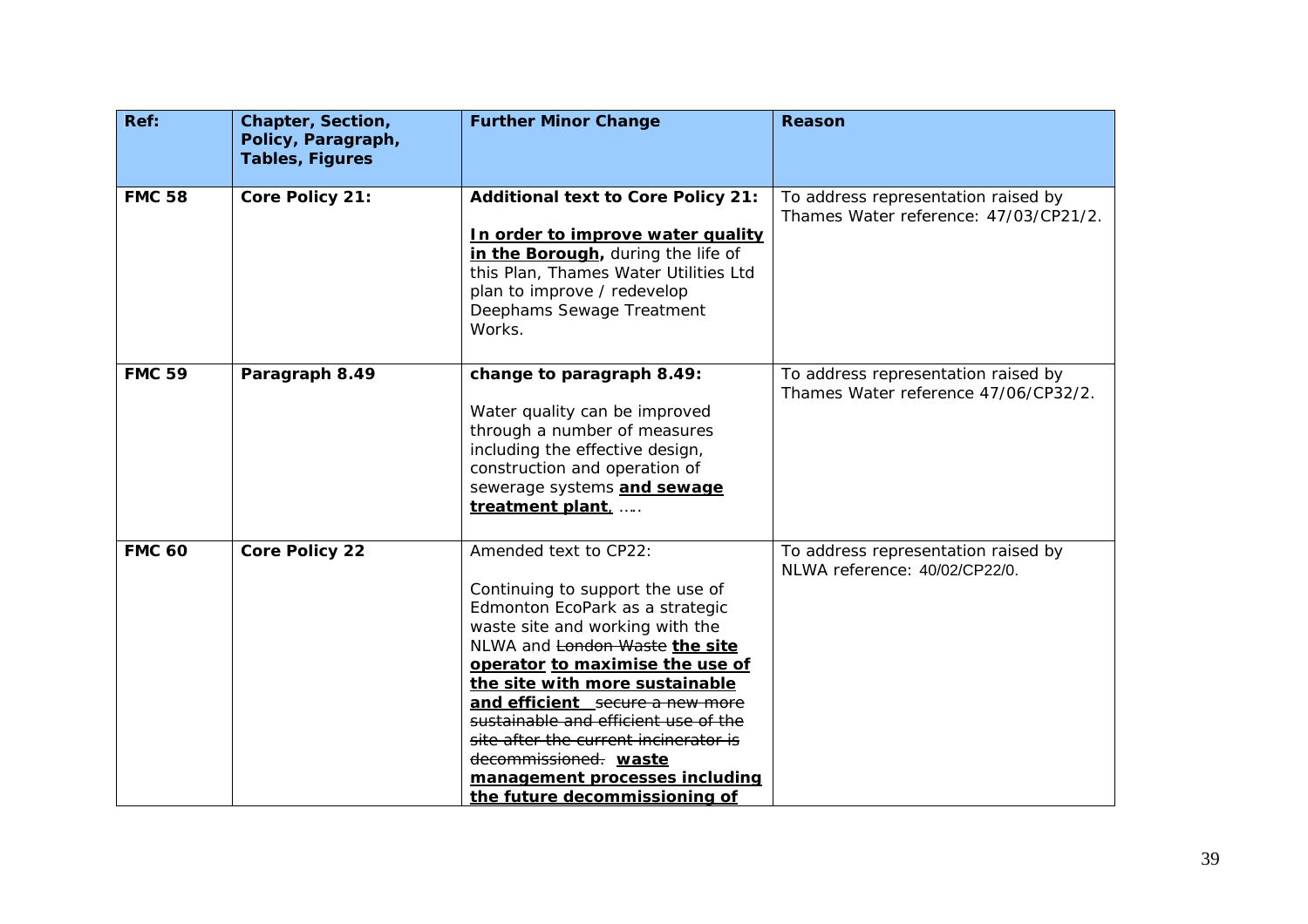| Ref:          | Chapter, Section,<br>Policy, Paragraph,<br><b>Tables, Figures</b> | <b>Further Minor Change</b>                                                                                                                                                                                                                                                                                                                                                                                                                                                                                                                                                                      | Reason                                                               |
|---------------|-------------------------------------------------------------------|--------------------------------------------------------------------------------------------------------------------------------------------------------------------------------------------------------------------------------------------------------------------------------------------------------------------------------------------------------------------------------------------------------------------------------------------------------------------------------------------------------------------------------------------------------------------------------------------------|----------------------------------------------------------------------|
|               |                                                                   | the current incinerator                                                                                                                                                                                                                                                                                                                                                                                                                                                                                                                                                                          |                                                                      |
| <b>FMC 61</b> | <b>Core Policy 37</b>                                             | Insert additional text:<br>The majority of the Central Leeside<br>area will retain its industrial and<br>employment character (see Core<br>Policy 14). The Strategic Industrial<br>Locations of Eley, Aztec 406,<br>Montagu (the northern part),<br>Kenninghall and Harbet Road<br>estates, as well as the Locally<br>Significant Industrial Sites; The<br>Claverings Estate and the southern<br>part of the Montagu Industrial Area,<br>will be retained and intensified.<br>Waste management will be<br>supported at the Edmonton<br><b>EcoPark site in line with Core</b><br><b>Policy 22</b> | To address representation raised by<br>NLWA reference: 40/03/CP37/0. |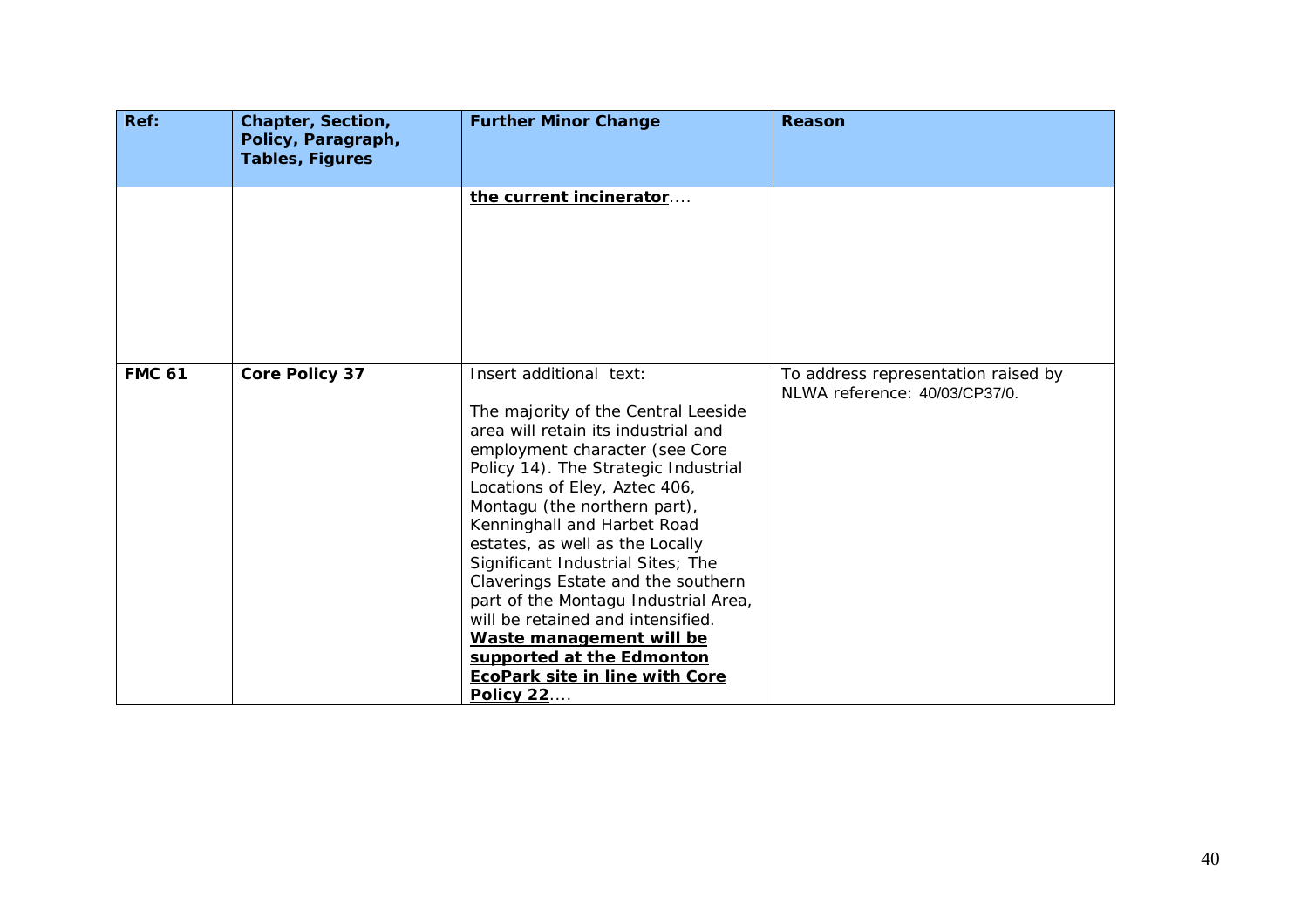| Ref:          | Chapter, Section,<br>Policy, Paragraph,<br><b>Tables, Figures</b>                 | <b>Further Minor Change</b>                                                                                                                                                                                                                                                                                                                                                                                                                                                                                                                                                                                                                                                                                                                                                                                                                                                                                                                                                                                                                 | Reason                                                                                                                                                                                                                            |
|---------------|-----------------------------------------------------------------------------------|---------------------------------------------------------------------------------------------------------------------------------------------------------------------------------------------------------------------------------------------------------------------------------------------------------------------------------------------------------------------------------------------------------------------------------------------------------------------------------------------------------------------------------------------------------------------------------------------------------------------------------------------------------------------------------------------------------------------------------------------------------------------------------------------------------------------------------------------------------------------------------------------------------------------------------------------------------------------------------------------------------------------------------------------|-----------------------------------------------------------------------------------------------------------------------------------------------------------------------------------------------------------------------------------|
| <b>FMC 62</b> | <b>Core Policy 23</b><br>paragraphs 7.40, 7.42<br>and new paragraph<br>after 7.42 | Minor changes proposed to both<br>supporting text and Core Policy.<br>7.40 It is understood that<br>workable land-based reserves of<br>aggregates in Enfield are largely<br>depleted. There may be potential for<br>dredging sand and gravel from the<br>King George V Reservoir, but the<br>feasibility of extraction is currently<br>unknown.<br><b>CORE POLICY 23</b><br><b>AGGREGATES</b><br>The Council will continue to work<br>with its partners, including the<br>London Aggregates Working Party, to<br>identify potential sources of<br>aggregates in the Borough. These<br>sources will be protected providing<br>that exploitation can be shown to be<br>both feasible and desirable. $\frac{1}{1}$ (for<br>example, when considered against<br>the environmental impact of such<br>operations).<br><b>Justification</b><br>7.41 Initial indications from Thames<br>Water are that there are no plans for<br>the extraction of aggregates from<br>the King George V reservoir, but they<br>have been unable to confirm this and | At hearing session Day 1 the Council<br>agreed to provide additional clarity to<br>overcome concerns raised by Lee Valley<br>Regional Park Authority in reference to<br>the King V Reservoir and environmental<br>considerations. |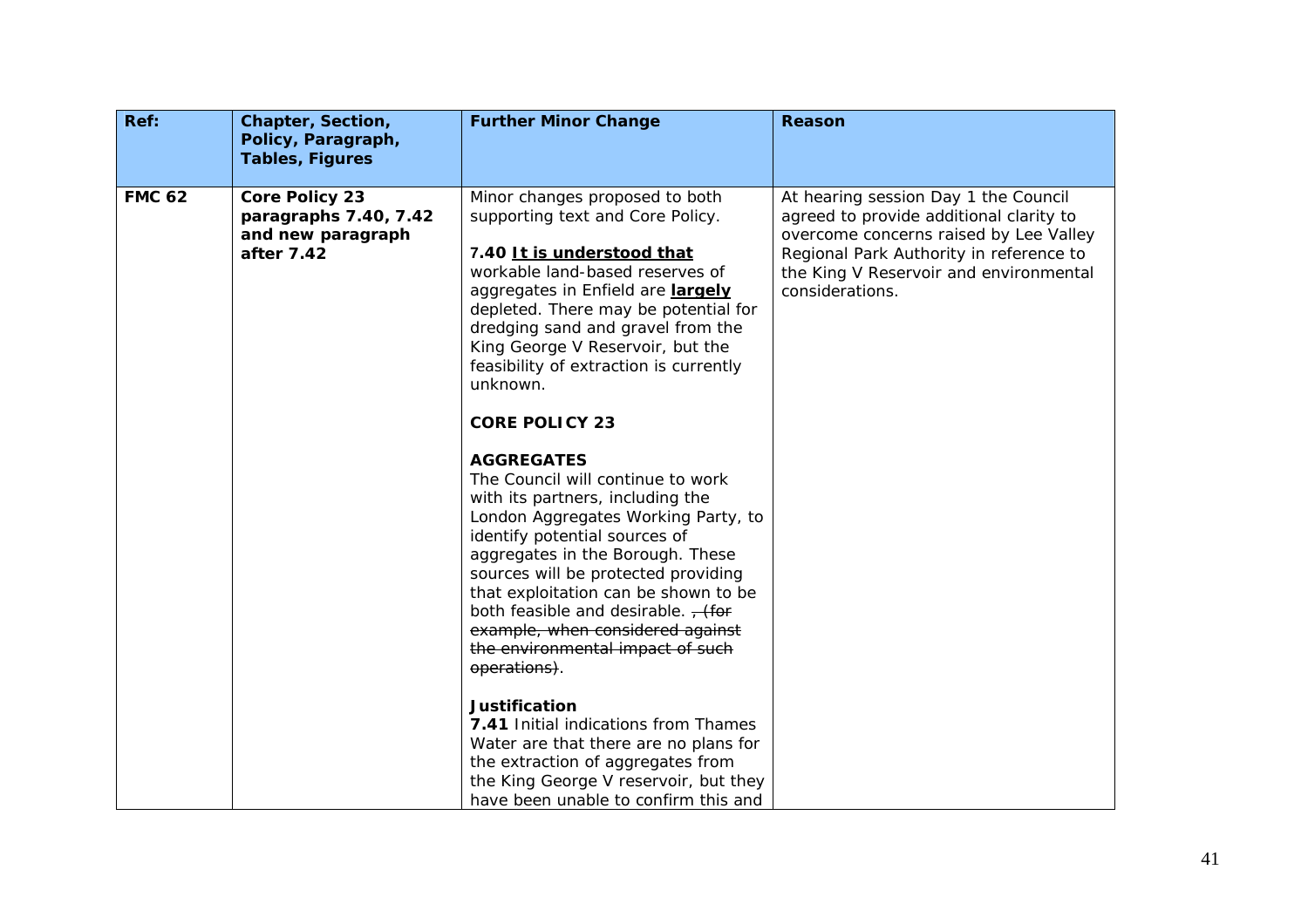| Ref: | Chapter, Section,<br>Policy, Paragraph,<br><b>Tables, Figures</b> | <b>Further Minor Change</b>                                                                                                                                                                                                                                                                                                                                                                                                                                                                                                                                                                                          | <b>Reason</b> |
|------|-------------------------------------------------------------------|----------------------------------------------------------------------------------------------------------------------------------------------------------------------------------------------------------------------------------------------------------------------------------------------------------------------------------------------------------------------------------------------------------------------------------------------------------------------------------------------------------------------------------------------------------------------------------------------------------------------|---------------|
|      |                                                                   | the impact of such operations upon<br>the environmental qualities of the<br>site, which is a Site of Special<br>Scientific Interest, would need to be<br>carefully assessed. There are no<br>other known potential sources of<br>aggregates within the Borough.                                                                                                                                                                                                                                                                                                                                                      |               |
|      |                                                                   | <b>Implementation</b><br><b>7.42</b> The Council will continue to<br>engage with the London Aggregates<br>Working Party regarding potential<br>aggregate resources in the Borough.<br>The Council will also continue to<br>engage with Thames Water and the<br><b>Lee Valley Regional Park</b><br><b>Authority</b> to establish the<br>acceptability of aggregate<br>extraction in the King George V<br>Reservoir. This will be assessed<br>against a range of matters which<br>include the need to consider the<br>degree of impact on the wildlife<br>of the reservoir given its<br>designations as a SSSI and the |               |
|      |                                                                   | wider amenity of the Regional<br>Park.<br>Should further aggregate<br>resources be identified in the<br>Borough, the feasibility of<br>extraction would be assessed                                                                                                                                                                                                                                                                                                                                                                                                                                                  |               |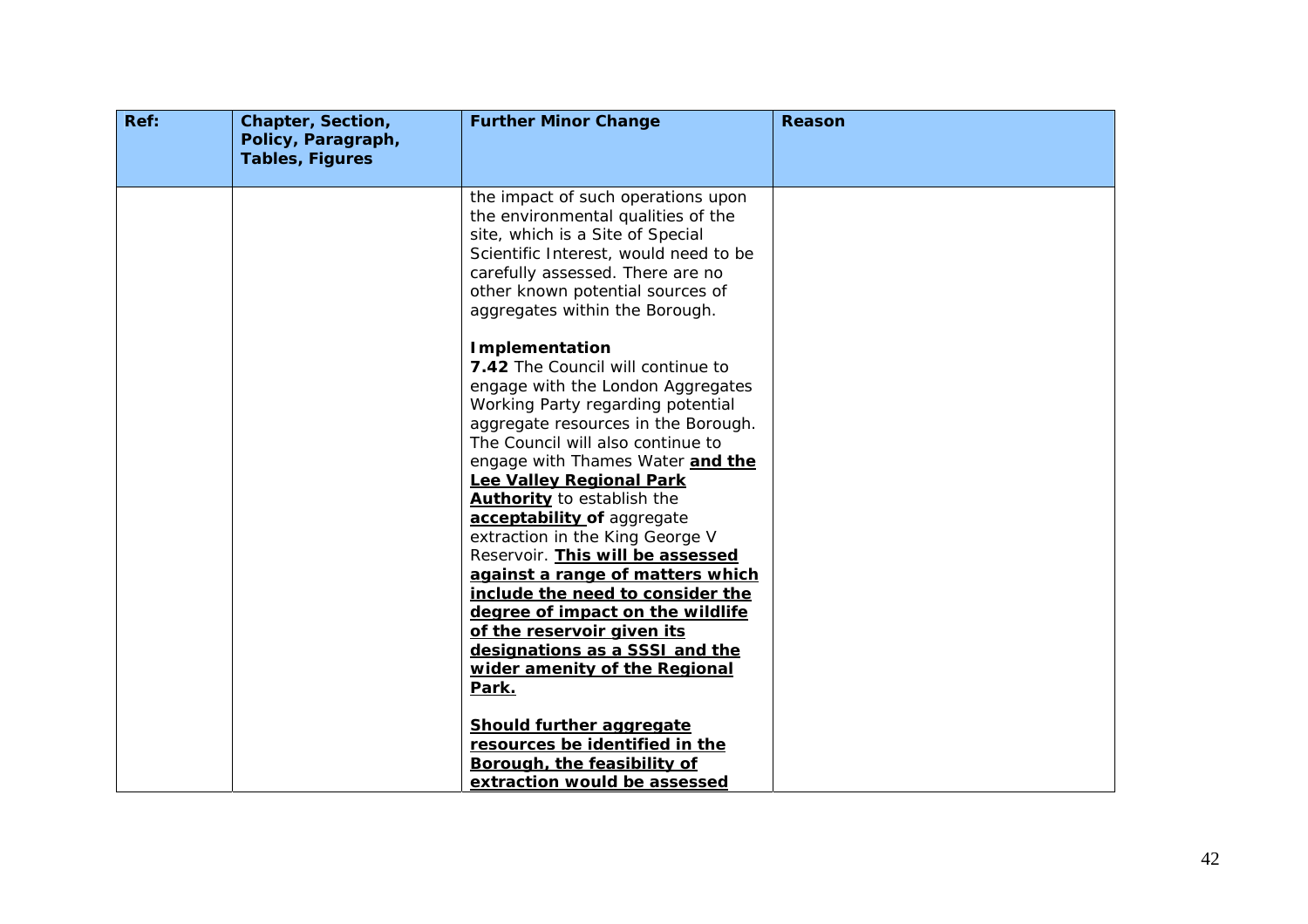| Ref:          | Chapter, Section,<br>Policy, Paragraph,<br><b>Tables, Figures</b> | <b>Further Minor Change</b>                                                                                                                                                                                                                                                                                                                                                                                                                                                                                                                                        | Reason                                                                                                                                                                                                                                      |
|---------------|-------------------------------------------------------------------|--------------------------------------------------------------------------------------------------------------------------------------------------------------------------------------------------------------------------------------------------------------------------------------------------------------------------------------------------------------------------------------------------------------------------------------------------------------------------------------------------------------------------------------------------------------------|---------------------------------------------------------------------------------------------------------------------------------------------------------------------------------------------------------------------------------------------|
|               |                                                                   | against a number of<br>considerations including national<br>and regional planning policy<br>quidance, an adequate and<br>steady supply of minerals to<br>meet demand and the impact of<br>operations on the environment,<br>local character and amenity .If<br>proven, these sites will be<br>identified on the Proposals Map<br>and protected through policies in<br>the Development Management<br>Document.                                                                                                                                                      |                                                                                                                                                                                                                                             |
| <b>FMC 63</b> | <b>Core Policy 38</b>                                             | Insert new text within 1 <sup>st</sup> sentence of<br>policy and delete text in brackets in<br>$2nd$ bullet point as follows:<br>In Based on the evidence of<br>initial growth scenarios in the<br>Meridian Water Place Shaping Priority<br>Area (see boundary in Map 9.3<br>Figure 9.4), the objectives of new<br>development will be to create a new<br>community by 2026 with up to 5,000<br>new homes, 1,500 new jobs and all<br>the necessary infrastructure to<br>support the community and attract<br>families and new employers to the<br>area, including: | At hearing session Day 2 the Council<br>agreed to provide a FMC to overcome<br>concerns of the need for clarity and<br>flexibility in terms of the principles<br>established in the policy, as raised by La<br>Salle Investment Management. |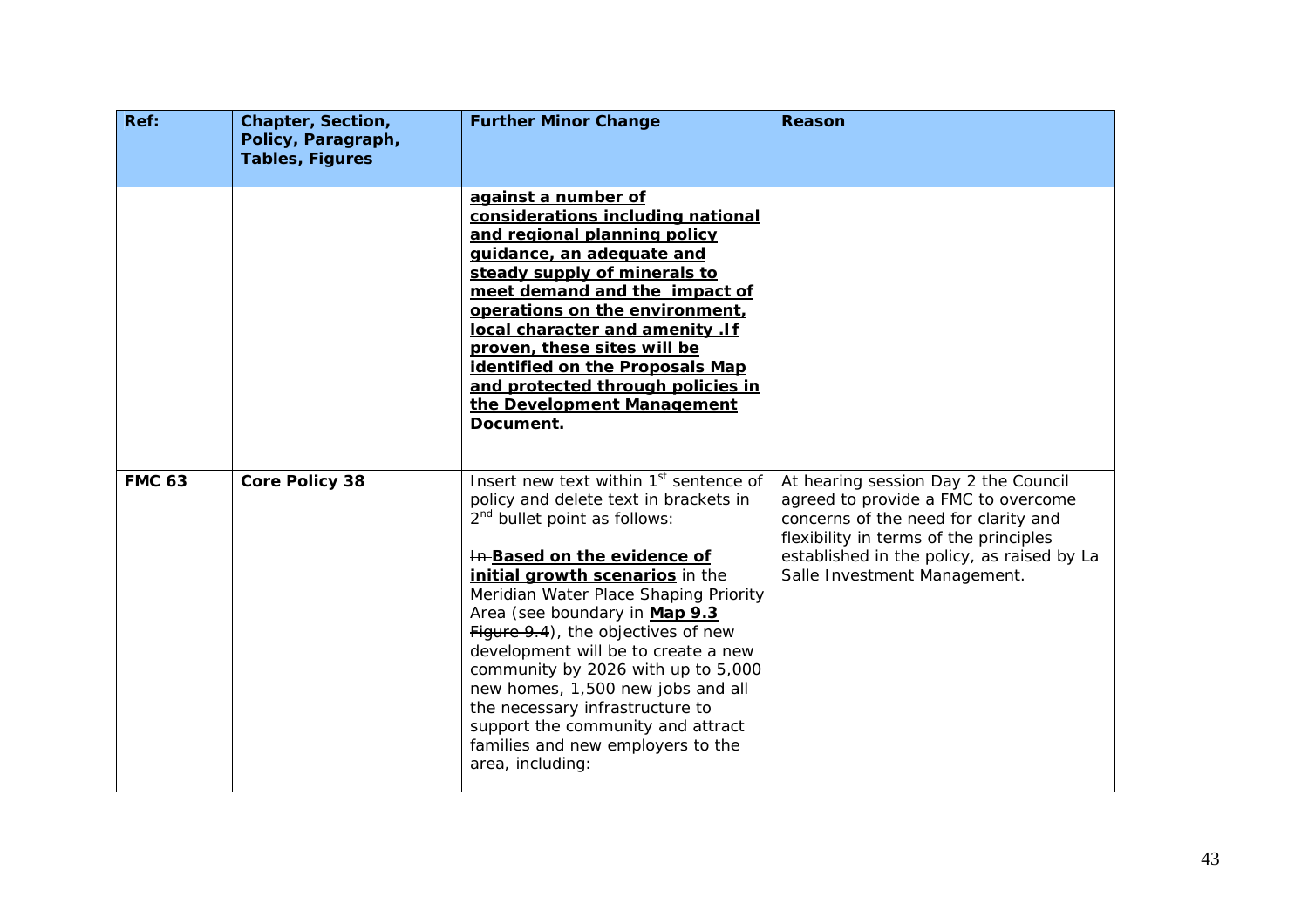| Ref:          | Chapter, Section,<br>Policy, Paragraph,<br><b>Tables, Figures</b> | <b>Further Minor Change</b>                                                                                                                                                                                                                                                       | <b>Reason</b>                                                                                                                                                                                                                                                                                                                                                                                                                                                                               |
|---------------|-------------------------------------------------------------------|-----------------------------------------------------------------------------------------------------------------------------------------------------------------------------------------------------------------------------------------------------------------------------------|---------------------------------------------------------------------------------------------------------------------------------------------------------------------------------------------------------------------------------------------------------------------------------------------------------------------------------------------------------------------------------------------------------------------------------------------------------------------------------------------|
|               |                                                                   | 2 <sup>nd</sup> bullet point<br>Approximately 80% of the<br>area should comprise a mix of<br>residential, retail, community<br>uses and open spaces, with<br>20% of the area (no less than<br>5.5ha) as revitalised<br>employment uses, integrated<br>into the wider development; |                                                                                                                                                                                                                                                                                                                                                                                                                                                                                             |
| <b>FMC 64</b> | <b>Core Policy 14</b>                                             | Reference relating to Montagu<br><b>Industrial Area</b><br>Name of industrial area<br>Montagu Industrial Area (northern<br>section) including Kenninghall Estate<br>and Rail Track Land<br>Area of site to the nearest hectare<br>12 10 ha                                        | In light of recommendations from the<br>Employment Land Study Update report<br>(2009), and following discussions<br>between the Council and the GLA in<br>terms of reviewing SIL boundaries, it has<br>been recommended that the area should<br>be retained for employment uses, but<br>the southern part (area covered by the<br>former rail sidings at Rays Road and<br>Kenninghall Estate) could potential be<br>considered as part of a comprehensive<br>masterplan for Meridian Water. |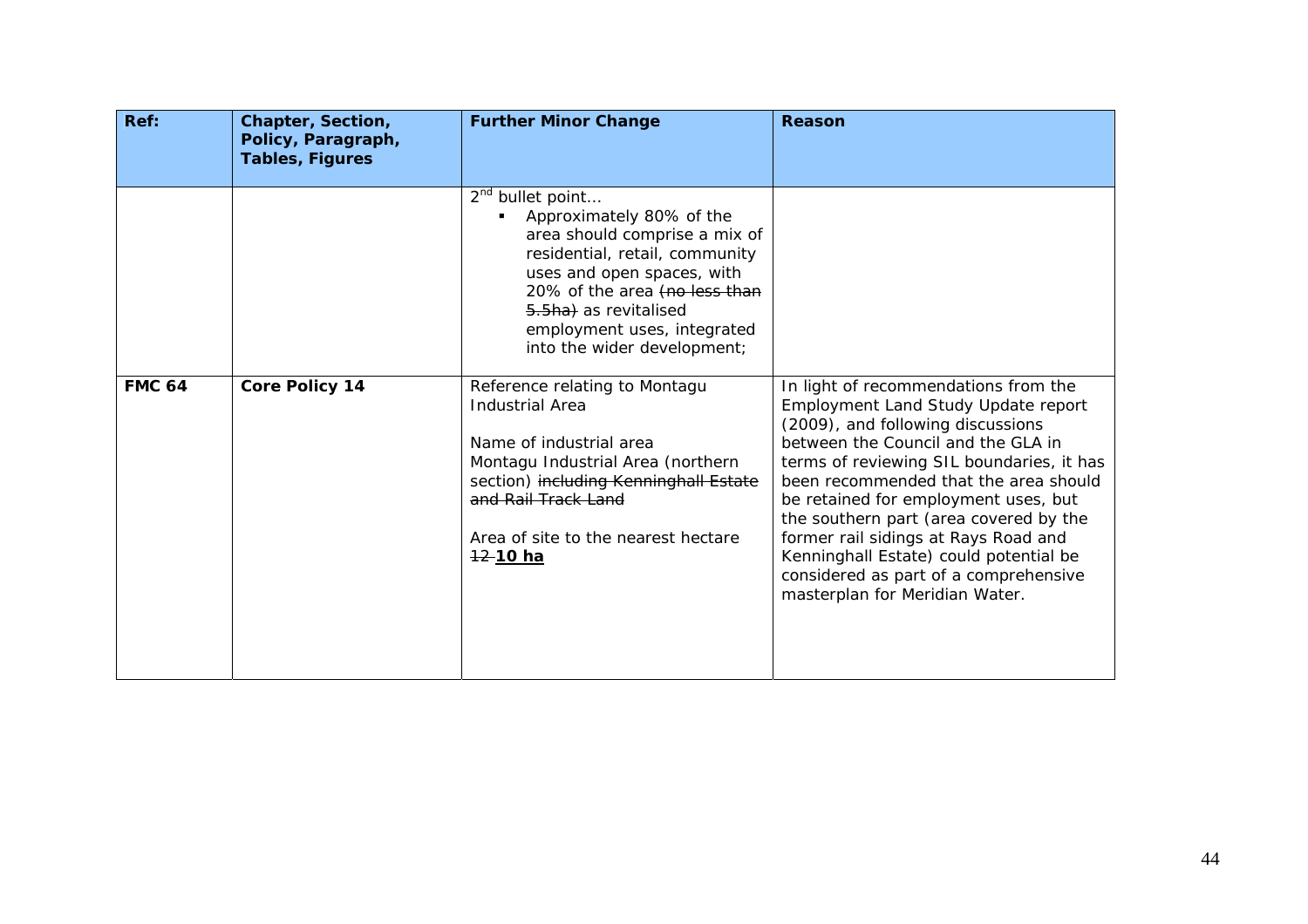| Ref:          | Chapter, Section,<br>Policy, Paragraph,<br><b>Tables, Figures</b>               | <b>Further Minor Change</b>                                                                                                                                                                                                                                                                                    | <b>Reason</b>                                                                                                               |
|---------------|---------------------------------------------------------------------------------|----------------------------------------------------------------------------------------------------------------------------------------------------------------------------------------------------------------------------------------------------------------------------------------------------------------|-----------------------------------------------------------------------------------------------------------------------------|
| <b>FMC 65</b> | Core Policy 14:<br><b>Safeguarding Strategic</b><br><b>Industrial Locations</b> | Reference relating to Harbet Road<br>(Lee Valley Trading Estate) within<br>CP14 to read:<br>Name of industrial area:<br>Harbet Road Industrial Area<br>(covering Lee Valley Trading Estate,<br><b>Hastingwood Trading Estate and</b><br><b>Stonehill Business Park)</b>                                        | Consistency with the Employment Land<br><b>Studies</b>                                                                      |
| <b>FMC 66</b> | <b>Core Policy 14</b>                                                           | Reference relating to:<br>Great Cambridge Road Industrial<br>Area and Martinbridge Trading Estate<br>Name of industrial area<br>Great Cambridge Road Industrial<br>Area and Martinbridge Trading Estate<br>Replace with the following<br>Great Cambridge Road (part) and<br>Martinbridge Trading Estate (part) | Consistency with the London Plan. Only<br>part of Martinbridge Trading Estate is to<br>be retained as IBP                   |
| <b>FMC 67</b> | <b>Core Policy 14</b>                                                           | Reference relating to:<br>Total: 311*<br>Total: 311-309*<br>* this measurement is the gross<br>employment floorspace-area,<br>excluding main roads and amenity<br>areas.                                                                                                                                       | The southern part of Montagu Industrial<br>Area has been excluded from SIL, but<br>included as LSIS.<br>To provide clarity. |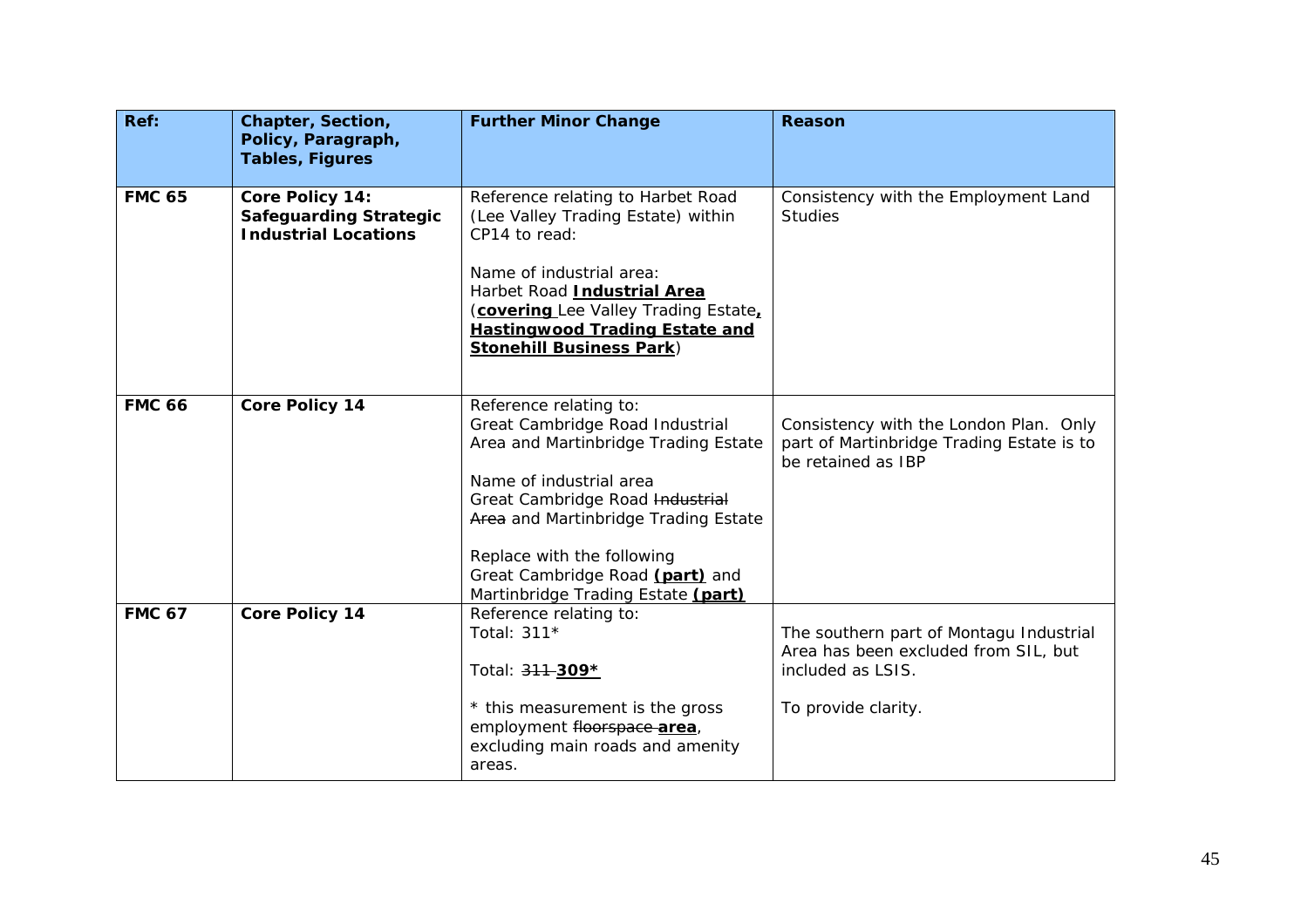| Ref:          | Chapter, Section,<br>Policy, Paragraph,<br><b>Tables, Figures</b> | <b>Further Minor Change</b>                                                                                                                                                                                                                                                | Reason                                        |
|---------------|-------------------------------------------------------------------|----------------------------------------------------------------------------------------------------------------------------------------------------------------------------------------------------------------------------------------------------------------------------|-----------------------------------------------|
| <b>FMC 68</b> | <b>Core Policy 15</b>                                             | Reference relating to The southern<br>part of Montagu Industrial Area to<br>read:                                                                                                                                                                                          | To provide clarity.                           |
|               |                                                                   | Replace with:<br>The southern part of Montagu<br>Industrial Area <i>(includes the</i><br>former rail sidings at Rays Road<br>and Kenninghall Estate)                                                                                                                       |                                               |
| <b>FMC 69</b> | <b>Core Policy 15</b>                                             | Reference relating to:<br>Footnote 40: Replace with:                                                                                                                                                                                                                       |                                               |
|               |                                                                   | Further details of the review of<br>Strategic Industrial Locations is set<br>out in Enfield's review of<br>Employment Designations - Further<br>Background to the Submission Core<br>Strategy (December 2009 May<br>2010                                                   | Report was updated and agreed in May<br>2010. |
| <b>FMC 70</b> | Glossary                                                          | Glossary to include the following<br>definition:                                                                                                                                                                                                                           | Definition provided for clarity.              |
|               |                                                                   | Third Sector: A term used to<br>describe the collection of non-<br>governmental organisations that<br>are value driven and principally<br>reinvest their surpluses to<br>further social, environmental or<br>cultural objectives. This includes<br>voluntary and community |                                               |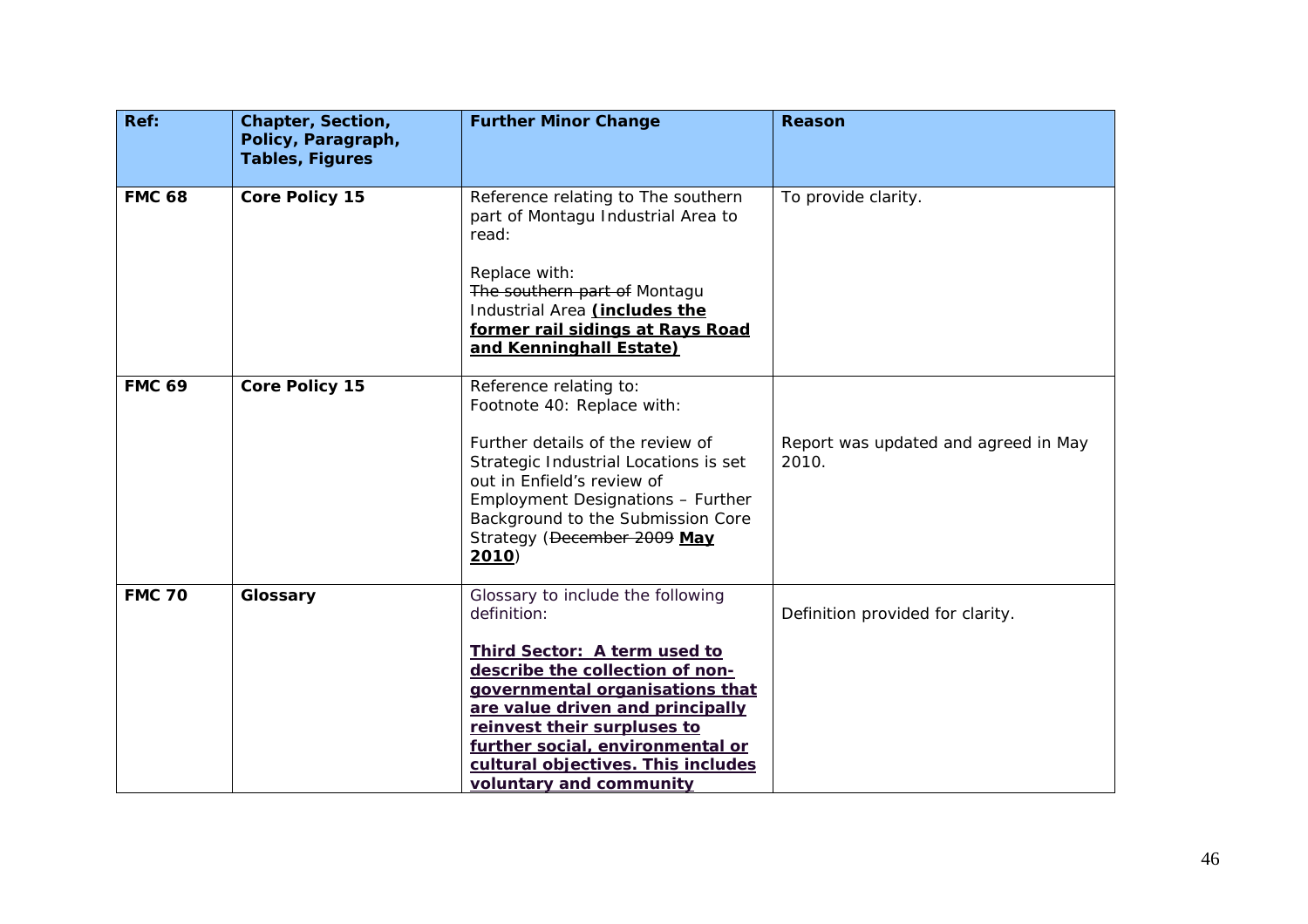| Ref:          | Chapter, Section,<br>Policy, Paragraph, | <b>Further Minor Change</b>                                                                                                                                                                                                                                                                                                                                                                                                                                                                                                                                                                                                                                                    | Reason                 |
|---------------|-----------------------------------------|--------------------------------------------------------------------------------------------------------------------------------------------------------------------------------------------------------------------------------------------------------------------------------------------------------------------------------------------------------------------------------------------------------------------------------------------------------------------------------------------------------------------------------------------------------------------------------------------------------------------------------------------------------------------------------|------------------------|
|               | <b>Tables, Figures</b>                  |                                                                                                                                                                                                                                                                                                                                                                                                                                                                                                                                                                                                                                                                                |                        |
|               |                                         | organisations, charities, social<br>enterprises, cooperatives and<br>mutuals and housing<br>associations.                                                                                                                                                                                                                                                                                                                                                                                                                                                                                                                                                                      |                        |
| <b>FMC 71</b> | Foreword                                | Replace all text with the following.<br>By Councillor Del Goddard Lead<br>Member for Regeneration and<br><b>Improving Localities</b><br><b>Enfield Council has had a</b><br>longstanding commitment to<br>produce a document that sets out<br>the Council's overall ambitions<br>and aspirations for Enfield's<br>future between now, 2026 and<br>beyond. This document is known<br>as the Core Strategy. It is the<br>lead document within the<br><b>Council's New Local Development</b><br>Framework which will replace<br>the existing Unitary Development<br>Plan.<br>With this adopted Core Strategy<br>there comes greater confidence<br>in facilitating the delivery of | Change in Lead Member. |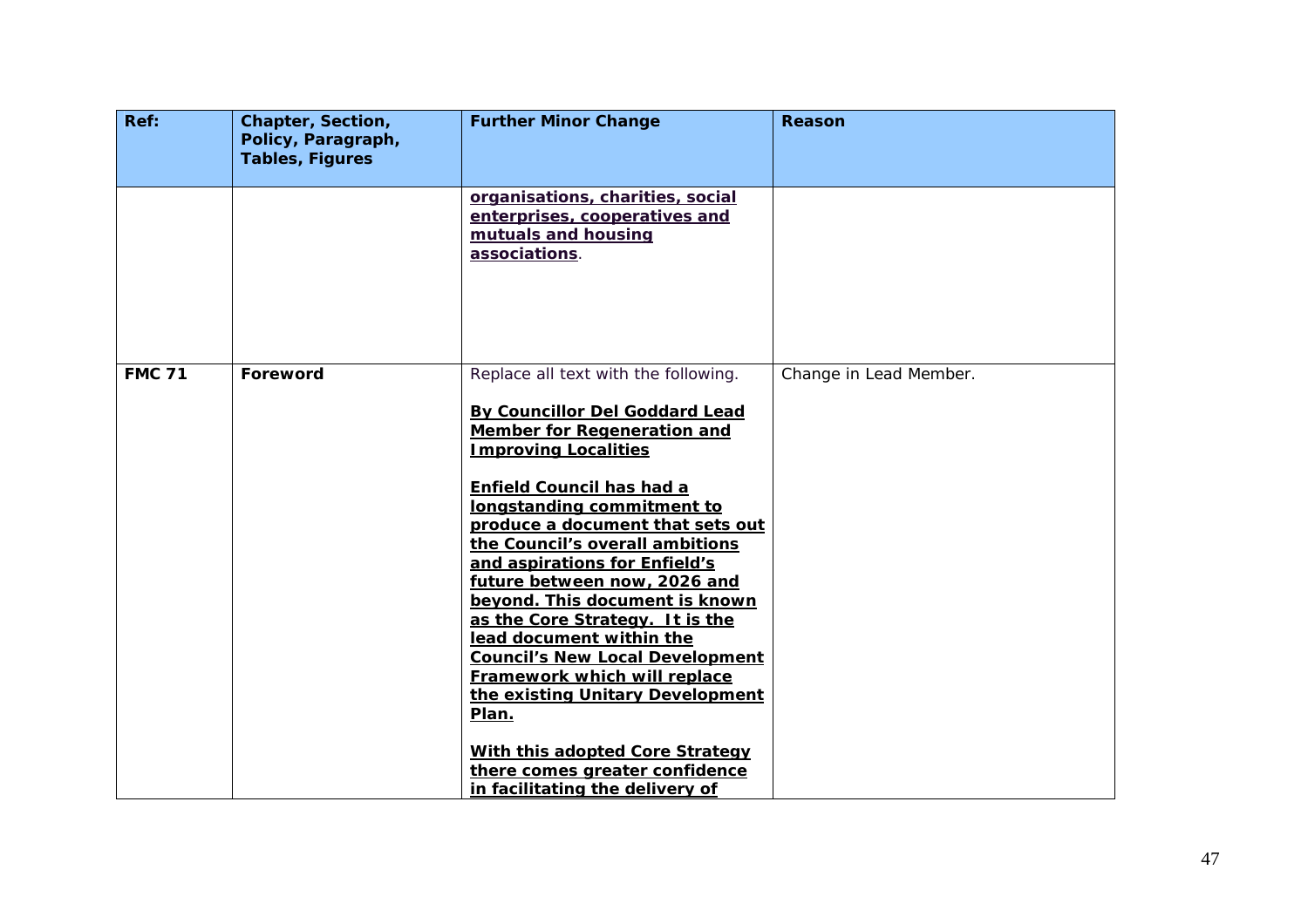| Ref: | Chapter, Section,<br>Policy, Paragraph,<br><b>Tables, Figures</b> | <b>Further Minor Change</b>                                                                                                                                                                                                                                                                                                                                                                                                                                                                                                                                                     | Reason |
|------|-------------------------------------------------------------------|---------------------------------------------------------------------------------------------------------------------------------------------------------------------------------------------------------------------------------------------------------------------------------------------------------------------------------------------------------------------------------------------------------------------------------------------------------------------------------------------------------------------------------------------------------------------------------|--------|
|      |                                                                   | sustainable communities through<br>coordinating social, economic,<br>physical and green<br>infrastructure. This document<br>marks a significant milestone<br>that enables the Council to put<br>into practise its vision for a<br>prosperous and sustainable<br>borough.                                                                                                                                                                                                                                                                                                        |        |
|      |                                                                   | Our LDF is built on a thorough<br>understanding of the local<br>challenges and opportunities<br>facing Enfield. It is informed by<br>extensive research, feasibility<br>studies and the participation of<br>local communities and others<br>who have a stake in the future of<br>the borough. This means we<br>have strong evidence based<br>policies to quide the creation of<br>new homes, jobs and services<br>essential to support Enfield's<br>growing communities and<br>improve the quality of life for<br>existing residents.<br><b>Enfield's Core Strategy focuses</b> |        |
|      |                                                                   | change in the areas of the<br>borough that need it most - the<br>south and east. It also aims to<br>protect and enhance those parts                                                                                                                                                                                                                                                                                                                                                                                                                                             |        |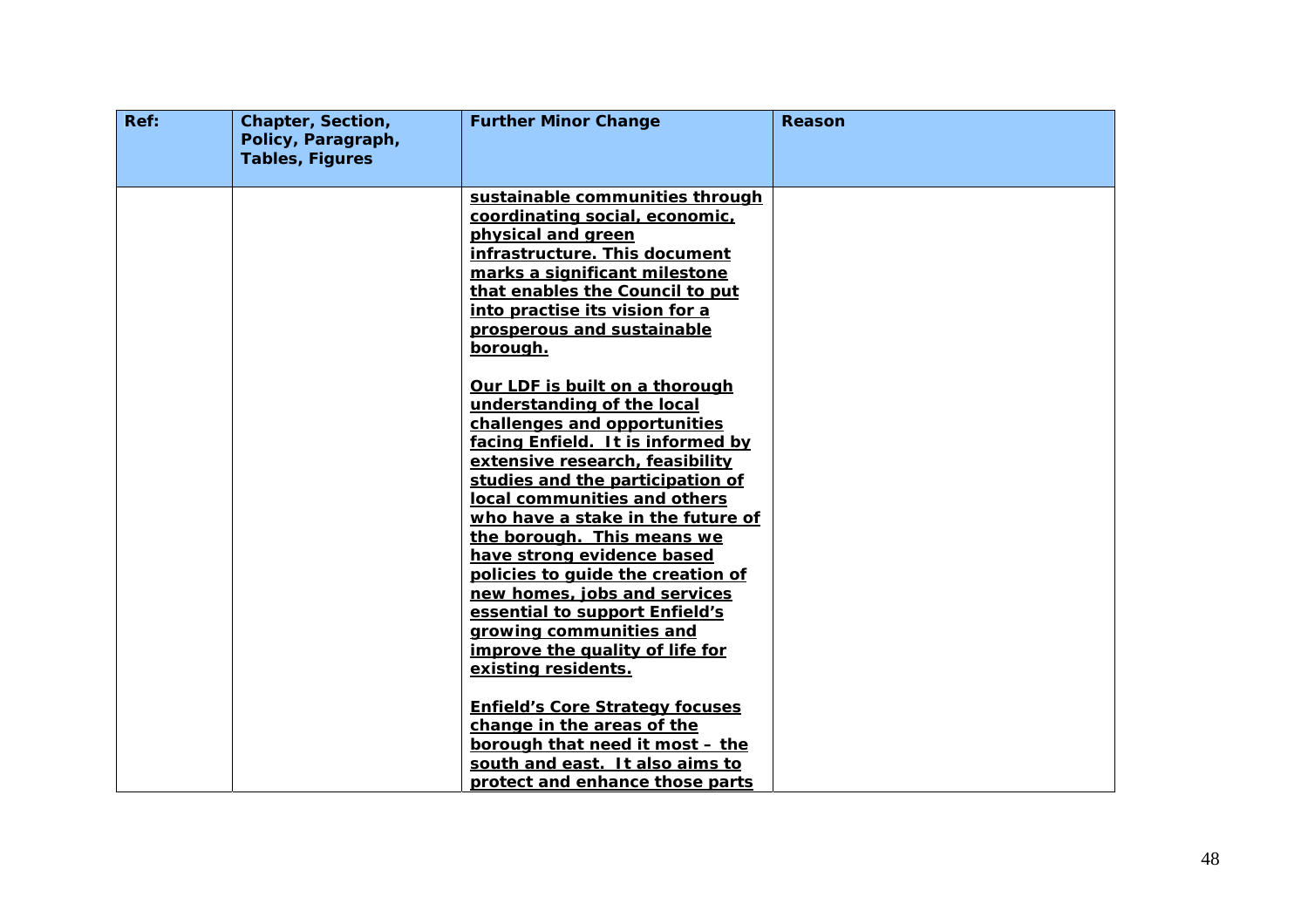| Ref: | Chapter, Section,<br>Policy, Paragraph,<br><b>Tables, Figures</b> | <b>Further Minor Change</b>                                                                                                                                                                                                                                                                                                                                                                                                                                                                                                               | Reason |
|------|-------------------------------------------------------------------|-------------------------------------------------------------------------------------------------------------------------------------------------------------------------------------------------------------------------------------------------------------------------------------------------------------------------------------------------------------------------------------------------------------------------------------------------------------------------------------------------------------------------------------------|--------|
|      |                                                                   | of the borough which already<br>offer a good quality of life to<br>residents. The Council has a<br>community leadership role to<br>play and is working with our<br>partners in the private, public<br>and third sectors to deliver a<br>programme of transformational<br>change. Changes that will really<br>make a difference to the lives of<br>the people who live, work and<br>study in Enfield, making sure<br>that everyone has access to the<br>same opportunities and can<br>really see improvements in their<br>quality of life. |        |
|      |                                                                   | This Core Strategy gives us<br>certainty over development in<br>the borough over the coming<br>years and is based on a shared<br>understanding of our<br>commitments and priorities, and<br>those of our partners, for the<br>long term. Many issues cross<br>borough boundaries and this<br><b>Core Strategy and other LDF</b><br>documents will help facilitate<br>joint working with neighbouring<br>authorities.<br>The strategy also provides the                                                                                    |        |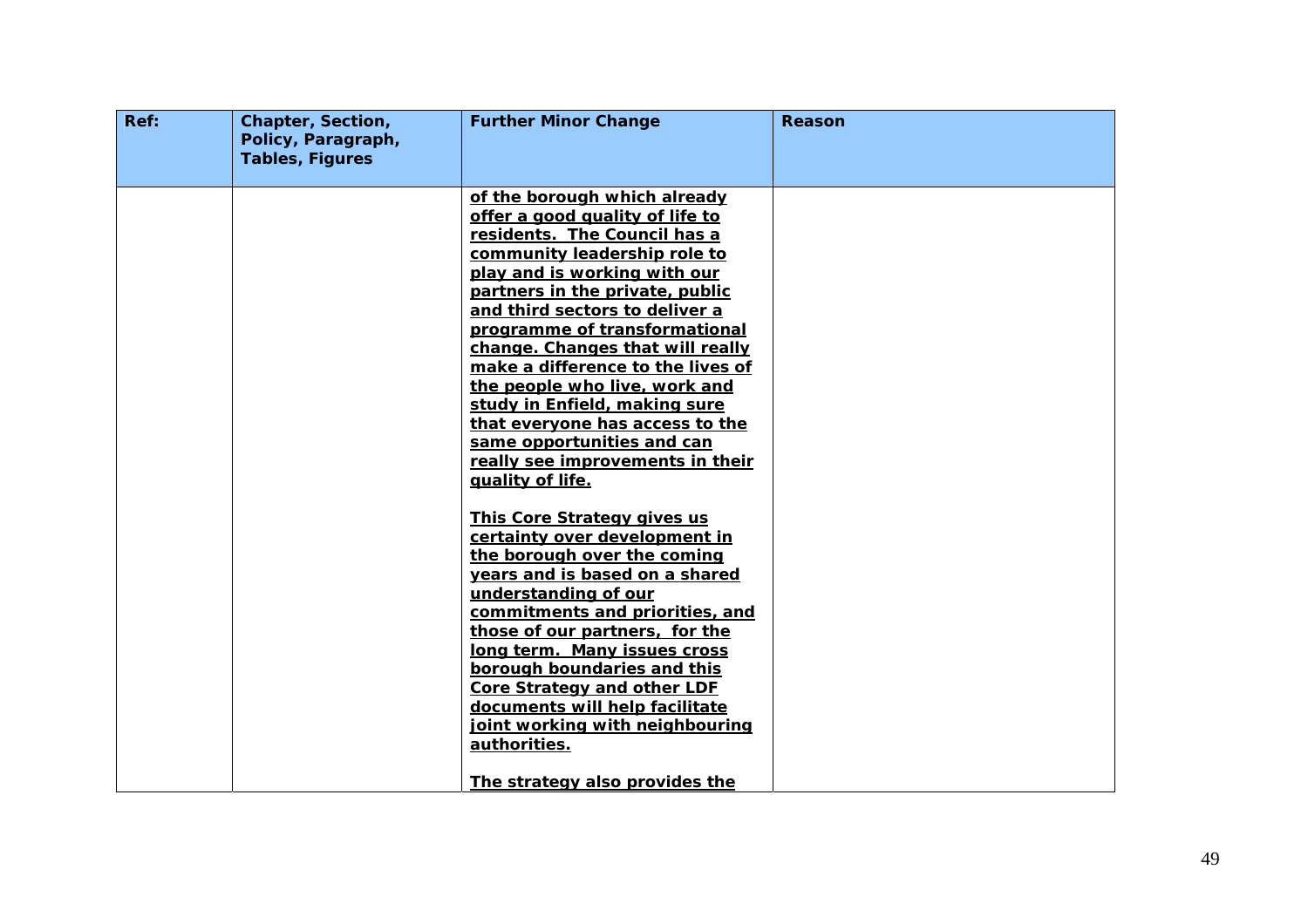| Ref:          | Chapter, Section,<br>Policy, Paragraph,<br><b>Tables, Figures</b> | <b>Further Minor Change</b>                                                                                                                                                                                                                                                                                                                                                                                                                                           | <b>Reason</b>                                                     |
|---------------|-------------------------------------------------------------------|-----------------------------------------------------------------------------------------------------------------------------------------------------------------------------------------------------------------------------------------------------------------------------------------------------------------------------------------------------------------------------------------------------------------------------------------------------------------------|-------------------------------------------------------------------|
|               |                                                                   | flexibility to respond to current<br>and future social and economic<br>challenges and puts us in a<br>strong position to take the fullest<br>advantage of investment<br>opportunities in Enfield as well<br>strengthening our role in the<br>opportunity area of the Upper<br>Lee Valley and North London as a<br><u>whole.</u>                                                                                                                                       |                                                                   |
| <b>FMC 72</b> | <b>Introduction</b>                                               | Changes to the Introduction section<br>of the document.<br>1 Introduction                                                                                                                                                                                                                                                                                                                                                                                             | Update the document post pre-<br>submission and submission stage. |
|               |                                                                   | 1.1 Enfield has much to offer - our<br>cultural diversity, heritage, proximity<br>to Central London and to open<br>countryside make it a good place to<br>live, work, study and do business.<br>Enfield is growing and changing, our<br>population and diversity is increasing<br>but so too is the gap between the<br>prosperous and deprived<br>neighbourhoods of the Borough. This<br>represents a major challenge for the<br>Borough and one which will guide the |                                                                   |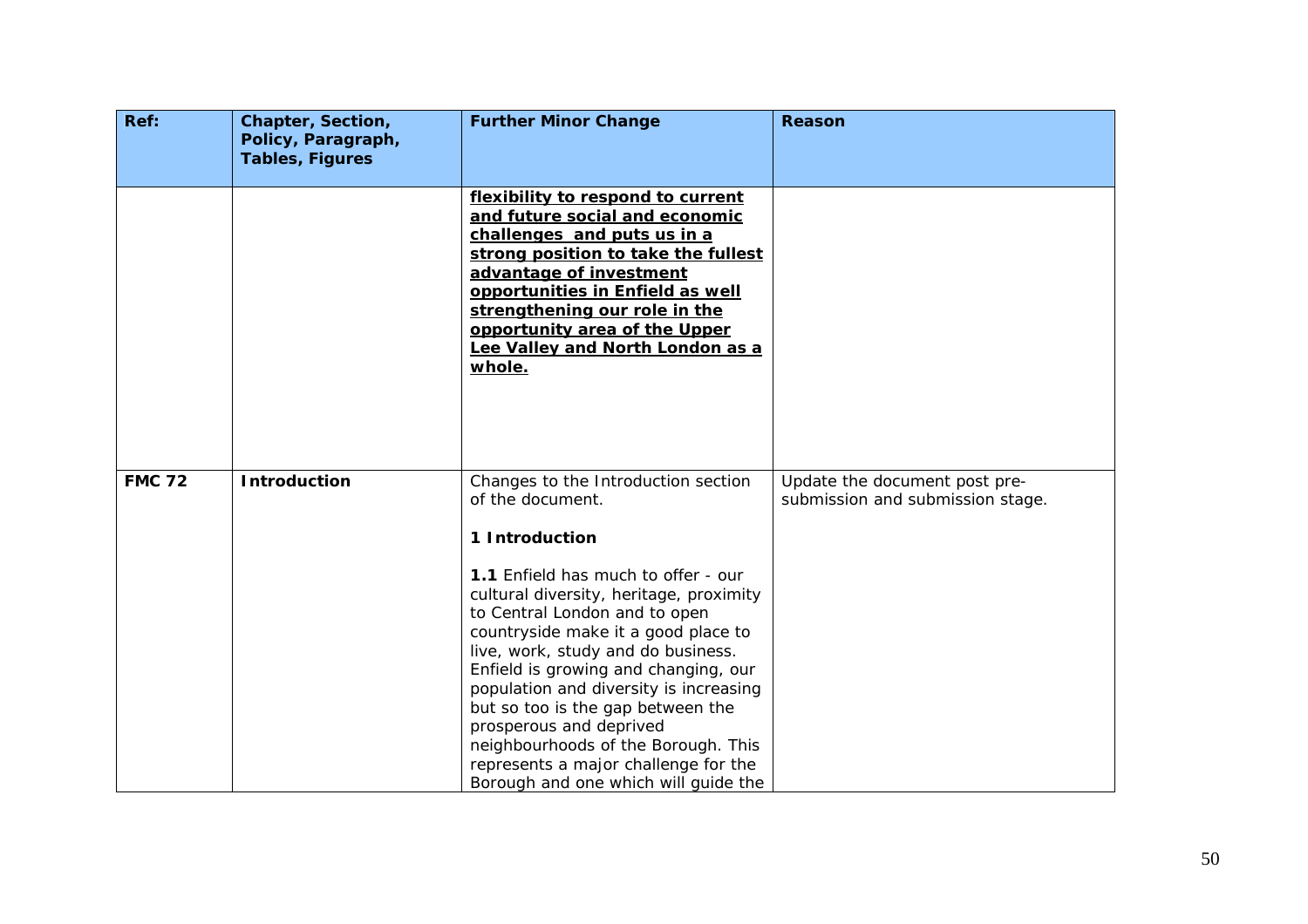| <b>Tables, Figures</b> | strategies and plans of the Council<br>and its partners in planning for<br>Enfield's future.<br>1.2 Enfield's Sustainable Community<br>Strategy was revised by the Enfield<br>Strategic Partnership in 2009. The<br>Partnership is made up of a wide<br>spectrum of local public, private,<br>voluntary and community<br>organisations including the Council,<br>police and health providers.<br>The Partnership is committed to<br>making Enfield a healthy, prosperous<br>and cohesive community living in a<br>borough that is safe, clean and<br>green, through social progress that<br>recognises everyone's needs,<br>effective protection of the<br>environment, prudent use of natural<br>resources, and promoting economic<br>growth and employment<br>opportunities for Enfield residents.<br>1.3 The Partnership has adopted a |                                                                                                                                                                                      |
|------------------------|-------------------------------------------------------------------------------------------------------------------------------------------------------------------------------------------------------------------------------------------------------------------------------------------------------------------------------------------------------------------------------------------------------------------------------------------------------------------------------------------------------------------------------------------------------------------------------------------------------------------------------------------------------------------------------------------------------------------------------------------------------------------------------------------------------------------------------------------|--------------------------------------------------------------------------------------------------------------------------------------------------------------------------------------|
|                        | deliver this commitment. Place                                                                                                                                                                                                                                                                                                                                                                                                                                                                                                                                                                                                                                                                                                                                                                                                            |                                                                                                                                                                                      |
|                        | shaping is about making the whole of                                                                                                                                                                                                                                                                                                                                                                                                                                                                                                                                                                                                                                                                                                                                                                                                      |                                                                                                                                                                                      |
|                        |                                                                                                                                                                                                                                                                                                                                                                                                                                                                                                                                                                                                                                                                                                                                                                                                                                           |                                                                                                                                                                                      |
|                        |                                                                                                                                                                                                                                                                                                                                                                                                                                                                                                                                                                                                                                                                                                                                                                                                                                           |                                                                                                                                                                                      |
|                        |                                                                                                                                                                                                                                                                                                                                                                                                                                                                                                                                                                                                                                                                                                                                                                                                                                           |                                                                                                                                                                                      |
|                        |                                                                                                                                                                                                                                                                                                                                                                                                                                                                                                                                                                                                                                                                                                                                                                                                                                           | proactive place shaping approach to<br>Enfield a place of choice where<br>people choose to live, work, learn<br>and do business now and in the<br>future. The Council is preparing a |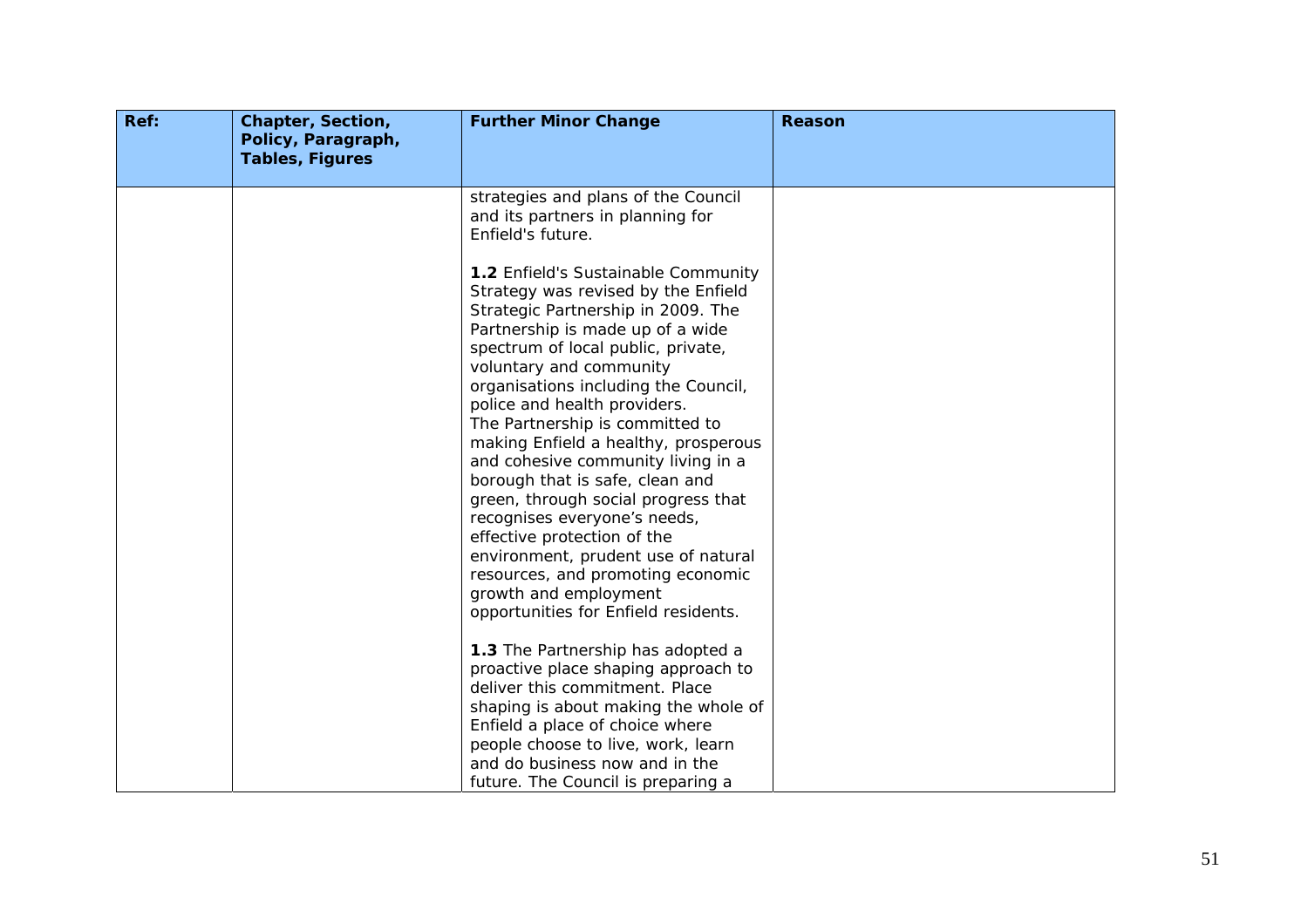| Ref: | Chapter, Section,<br>Policy, Paragraph,<br><b>Tables, Figures</b> | <b>Further Minor Change</b>                                                                                                                                                                                                                                                                                                                                                                                                                                                                                                                                                                                                                                                                                                                       | Reason |
|------|-------------------------------------------------------------------|---------------------------------------------------------------------------------------------------------------------------------------------------------------------------------------------------------------------------------------------------------------------------------------------------------------------------------------------------------------------------------------------------------------------------------------------------------------------------------------------------------------------------------------------------------------------------------------------------------------------------------------------------------------------------------------------------------------------------------------------------|--------|
|      |                                                                   | Local Development Framework (LDF)<br>which will provide the long-term<br>spatial vision, policies and<br>implementation programmes to<br>deliver this commitment over the<br>next 20 years. This means planning<br>now for good quality new homes,<br>shops and businesses, improved<br>transport systems, and better<br>employment opportunities. It means<br>planning to conserve the Borough's<br>attractive built heritage areas,<br>parkland and open landscapes whilst<br>enhancing the environment<br>elsewhere to bring it up to the<br>standard of the best. The LDF,<br>together with the London Plan, will<br>comprise the development plan for<br>the Borough and will replace the<br>Council's Unitary Development Plan<br>$(UDP)$ . |        |
|      |                                                                   | 1.1 Enfield's Local Development<br>Framework<br>1.4 The Council is required to<br>prepare the LDF by the Planning and<br>Compulsory Purchase Act 2004.<br>Enfield's LDF will contain the<br>following documents, the most<br>important of which is the Core<br>Strategy which sets out the Council's                                                                                                                                                                                                                                                                                                                                                                                                                                              |        |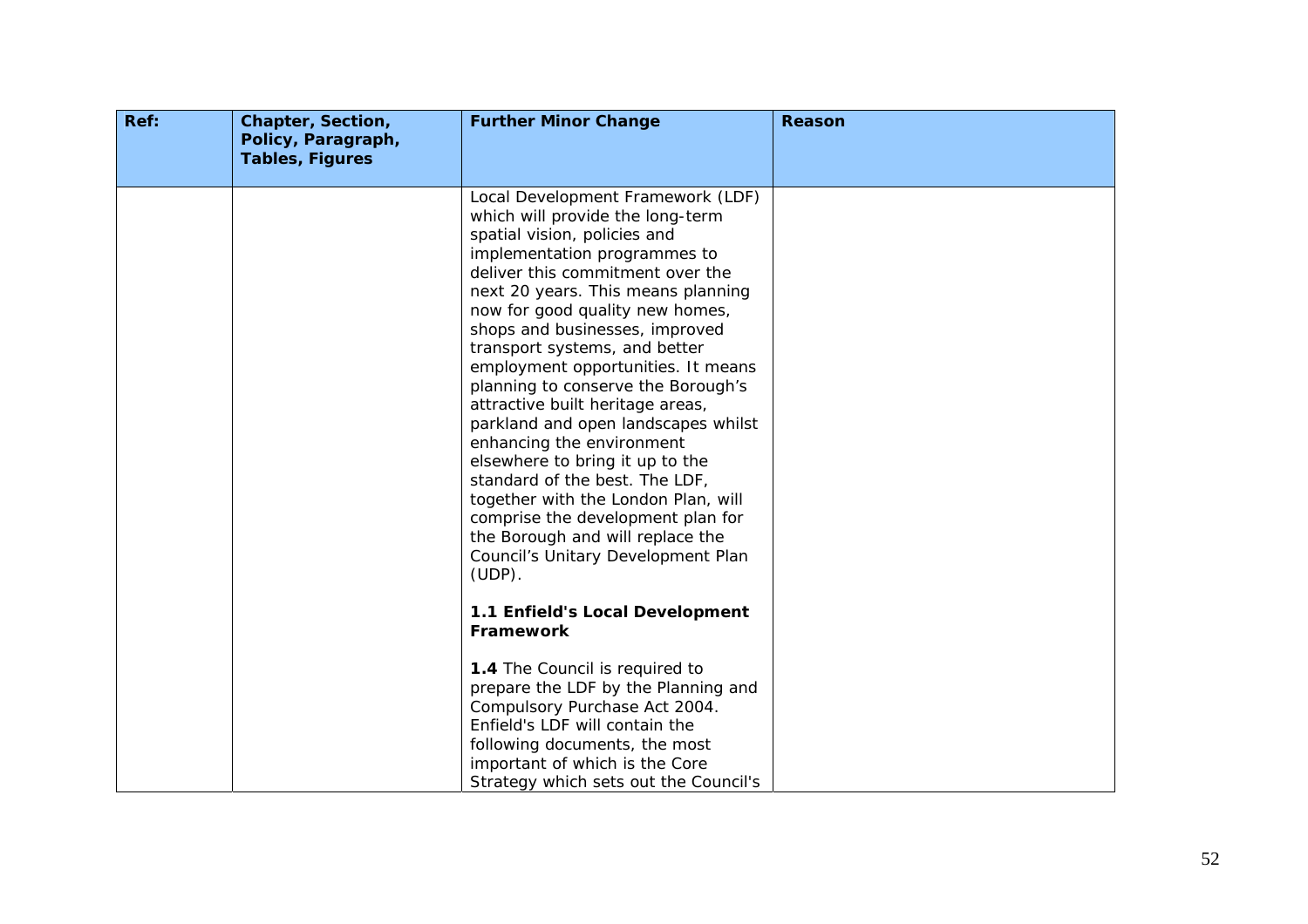| Ref: | Chapter, Section,<br>Policy, Paragraph,<br><b>Tables, Figures</b> | <b>Further Minor Change</b>                                                                                                                                                                                                                                                                                                                                                                                                                                                                                                                                                                                                                                                                                                                                                                                                             | Reason |
|------|-------------------------------------------------------------------|-----------------------------------------------------------------------------------------------------------------------------------------------------------------------------------------------------------------------------------------------------------------------------------------------------------------------------------------------------------------------------------------------------------------------------------------------------------------------------------------------------------------------------------------------------------------------------------------------------------------------------------------------------------------------------------------------------------------------------------------------------------------------------------------------------------------------------------------|--------|
|      |                                                                   | strategy for planning in Enfield and<br>provides the context for more<br>detailed documents:<br>Core Strategy;<br>$\blacksquare$<br>Proposals Map;<br>$\blacksquare$<br>Sites Schedule;<br>٠<br>Enfield Design Guide;<br>$\blacksquare$<br>Development Management<br>٠<br>Document:<br>Enfield Town Area Action Plan<br>and Masterplan for the area<br>around Enfield Town station;<br>North East Enfield Area Action<br>Plan,<br>Ponders End Framework for<br>Change and three Planning<br>Briefs for the key sites in<br>Ponders End;<br>Central Leeside Area Action<br>$\blacksquare$<br>Plan and Masterplan for<br>Meridian Water;<br>North Circular Area Action<br>Plan and Masterplan for New<br>Southgate; and<br>North London Joint Waste<br>Plan.<br>1.5 The relationship between these<br>documents is set out in Appendix 1. |        |
|      |                                                                   | Further details on the content, role<br>and production timetable for each of                                                                                                                                                                                                                                                                                                                                                                                                                                                                                                                                                                                                                                                                                                                                                            |        |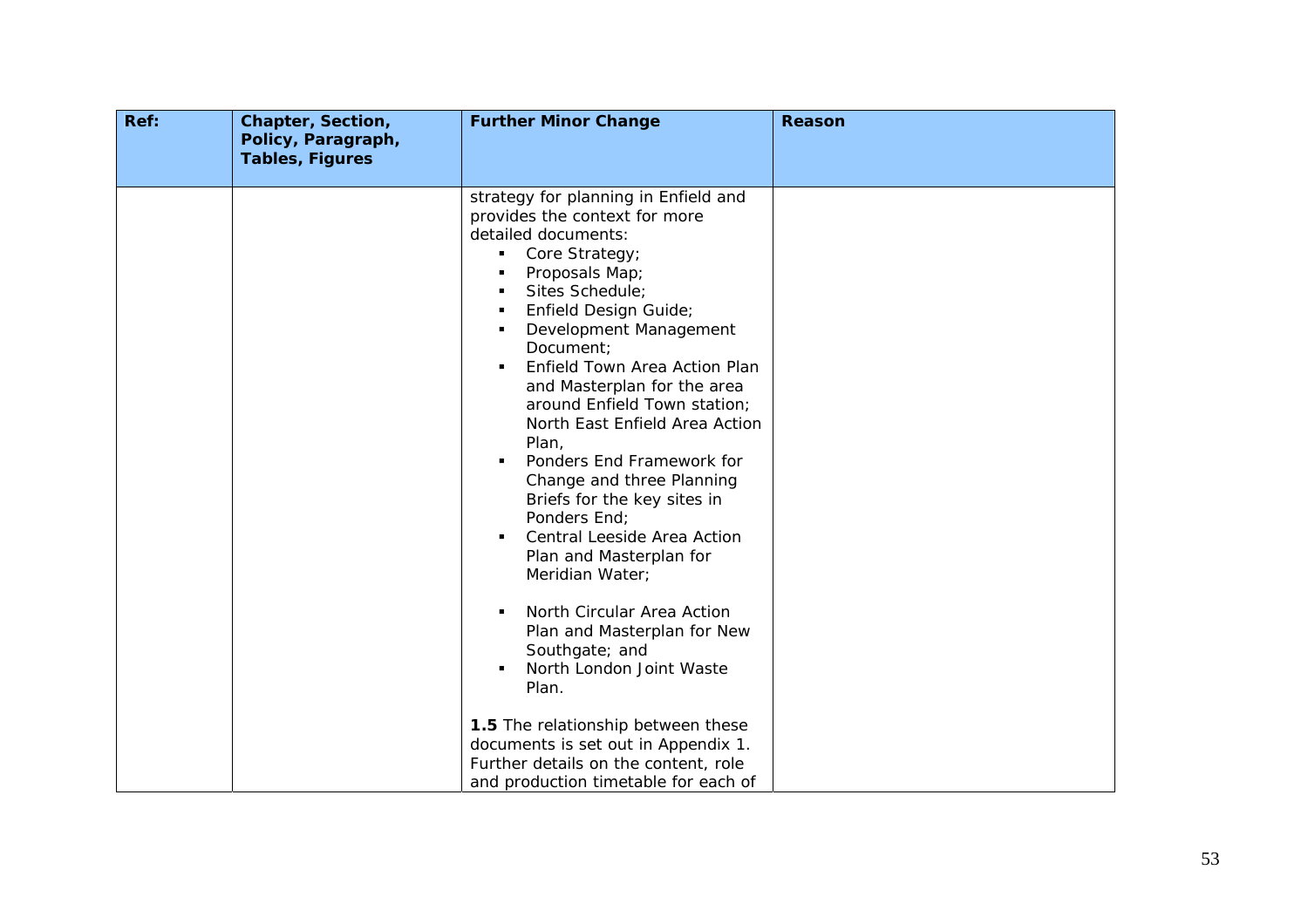| Ref: | Chapter, Section,<br>Policy, Paragraph,<br><b>Tables, Figures</b> | <b>Further Minor Change</b>                                                                                                                                                                                                                                                                                                                                                                                                                                                                                                                                                                                                                        | Reason |
|------|-------------------------------------------------------------------|----------------------------------------------------------------------------------------------------------------------------------------------------------------------------------------------------------------------------------------------------------------------------------------------------------------------------------------------------------------------------------------------------------------------------------------------------------------------------------------------------------------------------------------------------------------------------------------------------------------------------------------------------|--------|
|      |                                                                   | them is set out in the Council's Local<br>Development Scheme (1). Under the<br>terms of the Act, most of the UDP's<br>policies have been retained and will<br>remain valid until they are<br>superseded by the relevant parts of<br>new LDF documents. The relationship<br>between existing UDP policies and<br>new LDF documents, and the UDP<br>policies which are superseded by this<br>Core Strategy are set out in<br>Appendix 2.                                                                                                                                                                                                             |        |
|      |                                                                   | 1.2 About this document                                                                                                                                                                                                                                                                                                                                                                                                                                                                                                                                                                                                                            |        |
|      |                                                                   | 1.6 This Core Strategy sets out a<br>spatial planning framework for the<br>long term development of the<br>Borough for the next 15 to 20 years.<br>It is a strategic document providing<br>the broad strategy for the scale and<br>distribution of development and the<br>provision of supporting<br>infrastructure, ensuring that<br>investment decisions are not made in<br>isolation but are properly coordinated<br>to ensure development is<br>sustainable. It contains core policies<br>for delivering the spatial vision,<br>guiding patterns of development and<br>is supported by other development<br>plan documents within the LDF such |        |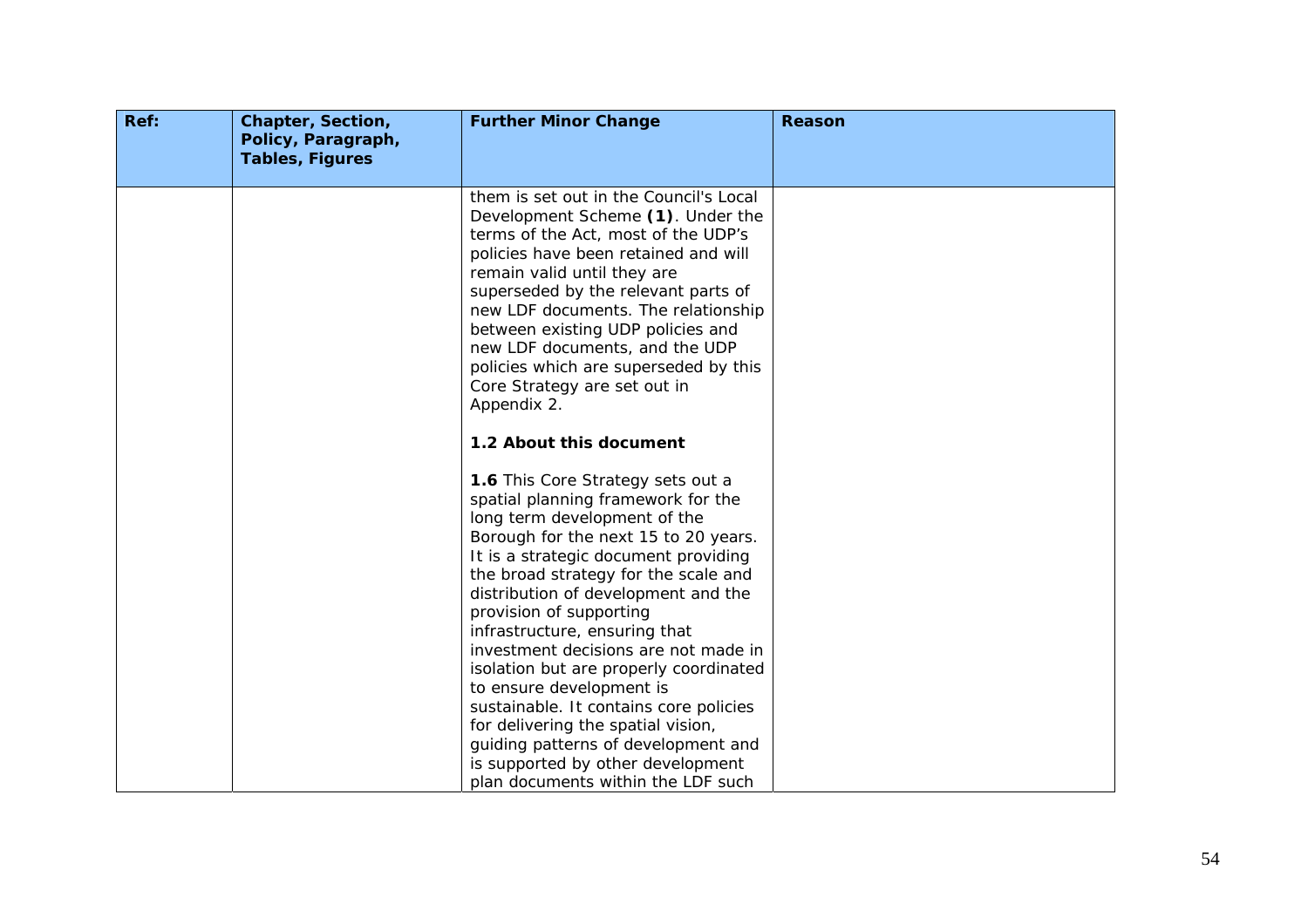| Ref: | Chapter, Section,<br>Policy, Paragraph,<br><b>Tables, Figures</b> | <b>Further Minor Change</b>                                                                                                                                                                                                                                                                                                                                                                                                                                                                                                                                                                                                                                                                                                                                                                     | <b>Reason</b> |
|------|-------------------------------------------------------------------|-------------------------------------------------------------------------------------------------------------------------------------------------------------------------------------------------------------------------------------------------------------------------------------------------------------------------------------------------------------------------------------------------------------------------------------------------------------------------------------------------------------------------------------------------------------------------------------------------------------------------------------------------------------------------------------------------------------------------------------------------------------------------------------------------|---------------|
|      |                                                                   | as area action plans and a waste<br>plan.                                                                                                                                                                                                                                                                                                                                                                                                                                                                                                                                                                                                                                                                                                                                                       |               |
|      |                                                                   | 1.7 The Council has been working in<br>partnership with other infrastructure<br>providers such as the Primary Care<br>Trust and Transport for London in<br>order to identify the range of<br>physical, social, and green<br>infrastructure required to facilitate<br>the development set out in this Core<br>Strategy, particularly in the strategic<br>growth areas. Alongside the Core<br>Strategy, the Council has prepared<br>is preparing an Infrastructure<br>Delivery Plan, which sets out the<br>infrastructure required to support<br>future housing provision and<br>predicted population growth in the<br>Borough, with details of when, where<br>and by whom the infrastructure will<br>be delivered. A summary of the core<br>infrastructure phasing is provided in<br>Chapter 10. |               |
|      |                                                                   | 1.8 The Core Strategy has evolved<br>following earlier consultations on the<br>key issues and options for the<br>Borough in 2007 and the Council's                                                                                                                                                                                                                                                                                                                                                                                                                                                                                                                                                                                                                                              |               |
|      |                                                                   | preferred options in 2008. The Issues<br>and Options Report looked at the<br>problems, challenges, opportunities,                                                                                                                                                                                                                                                                                                                                                                                                                                                                                                                                                                                                                                                                               |               |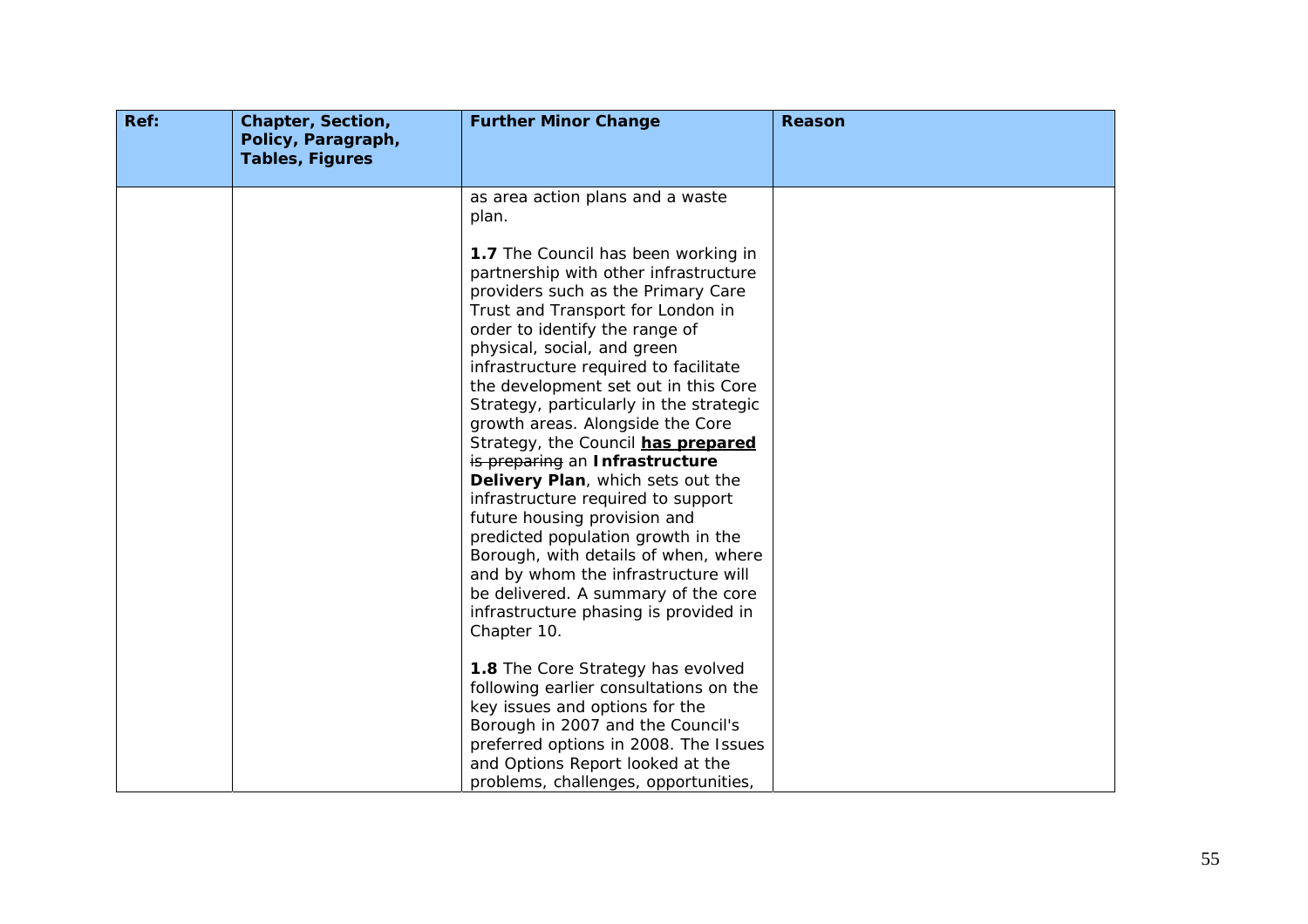| Ref: | Chapter, Section,<br>Policy, Paragraph,<br><b>Tables, Figures</b> | <b>Further Minor Change</b>                                                                                                                                                                                                                                                                                                                                                                                                                                                                                                                                                                                                                                                                                                                                                                                                                                                                                                                                                                                                                                                        | Reason |
|------|-------------------------------------------------------------------|------------------------------------------------------------------------------------------------------------------------------------------------------------------------------------------------------------------------------------------------------------------------------------------------------------------------------------------------------------------------------------------------------------------------------------------------------------------------------------------------------------------------------------------------------------------------------------------------------------------------------------------------------------------------------------------------------------------------------------------------------------------------------------------------------------------------------------------------------------------------------------------------------------------------------------------------------------------------------------------------------------------------------------------------------------------------------------|--------|
|      |                                                                   |                                                                                                                                                                                                                                                                                                                                                                                                                                                                                                                                                                                                                                                                                                                                                                                                                                                                                                                                                                                                                                                                                    |        |
|      |                                                                   | issues and the potential options to<br>deal with them. The Preferred<br>Options Report took this further and<br>set out the Council's suggested<br>strategic spatial planning policies.<br>Further consultation on the preferred<br>options for strategic growth areas in<br>the Borough in 2009 helped to refine<br>the strategy. Pre-submission<br>consultation took place in<br>December 2009 and the Council<br>formally submitted the Core<br><b>Strategy in March 2010. Public</b><br>hearings sessions were held in<br>June and July and the<br><b>Inspector's binding report was</b><br>received on the ?? The Council<br>adopted the Core Strategy at Full<br>Council on the 10 <sup>th</sup> November<br>2010. Theis adopted Core<br><b>Strategy Submission version</b><br>reflects a continuous 5 year<br>process and has taken account of<br>the extensive responses received<br>during consultation on these<br>previous stages and sets out the<br>Council's spatial strategy for the<br>Borough for the next 15 to 20 years.<br>1.9 Each stage has been informed by |        |
|      |                                                                   | an independent sustainability<br>appraisal to evaluate the social,                                                                                                                                                                                                                                                                                                                                                                                                                                                                                                                                                                                                                                                                                                                                                                                                                                                                                                                                                                                                                 |        |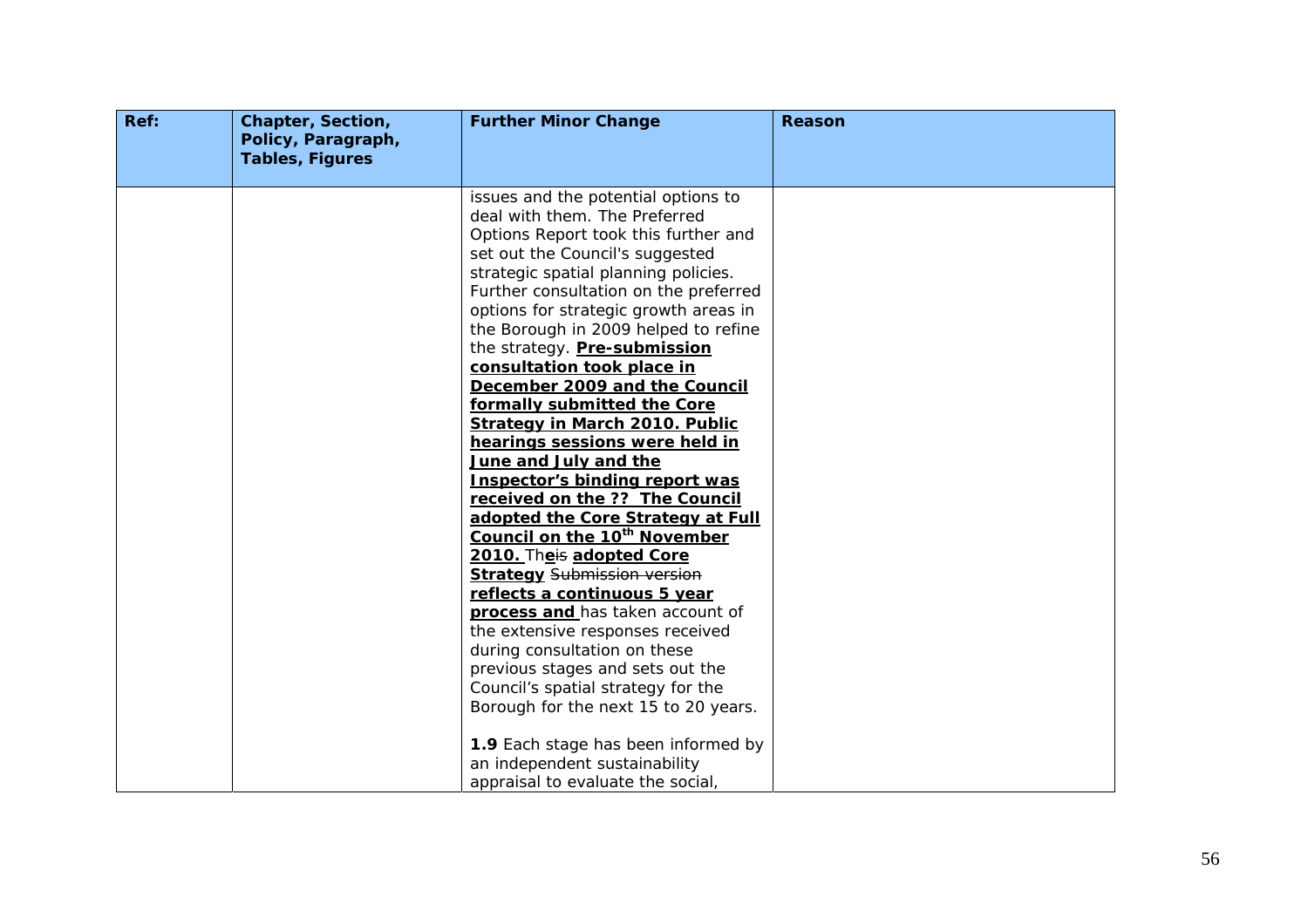| Ref: | Chapter, Section,<br>Policy, Paragraph,<br><b>Tables, Figures</b> | <b>Further Minor Change</b>                                                                                                                                                                                                                                                                                                                                                                                                                                                                                                                                                                                                                                                                                                                                                                                                                                 | Reason |
|------|-------------------------------------------------------------------|-------------------------------------------------------------------------------------------------------------------------------------------------------------------------------------------------------------------------------------------------------------------------------------------------------------------------------------------------------------------------------------------------------------------------------------------------------------------------------------------------------------------------------------------------------------------------------------------------------------------------------------------------------------------------------------------------------------------------------------------------------------------------------------------------------------------------------------------------------------|--------|
|      |                                                                   |                                                                                                                                                                                                                                                                                                                                                                                                                                                                                                                                                                                                                                                                                                                                                                                                                                                             |        |
|      |                                                                   | economic and environmental effects<br>of the suggested options and final<br>preferred strategy. An Equalities<br>Impact Assessment (EqIA) has been<br>undertaken to ensure that the<br>policies and proposals within the<br>Report do not discriminate against<br>specific groups within Enfield's<br>communities. The report has also<br>been subject to an Appropriate<br>Assessment (also known as a<br>Habitats Regulations Assessment) to<br>ensure that the Core Strategy does<br>not adversely impact upon nature<br>conservation sites of European<br>Importance (the Natura 2000<br>network and Ramsar sites). The LDF<br>is also informed by a number of<br>technical studies which contribute to<br>the evidence underpinning the Core<br>Strategy and other documents.<br>Further information on the evidence<br>base is set out in Appendix 4. |        |
|      |                                                                   | 1.10 The final Core Strategy will be<br>is accompanied by a fully<br>interactive, on-line Proposals<br>Map in addition to a paper format<br>Proposals Map illustrating the<br>boundaries of the various<br>designations set out in the main<br>body of the Report. The designations                                                                                                                                                                                                                                                                                                                                                                                                                                                                                                                                                                         |        |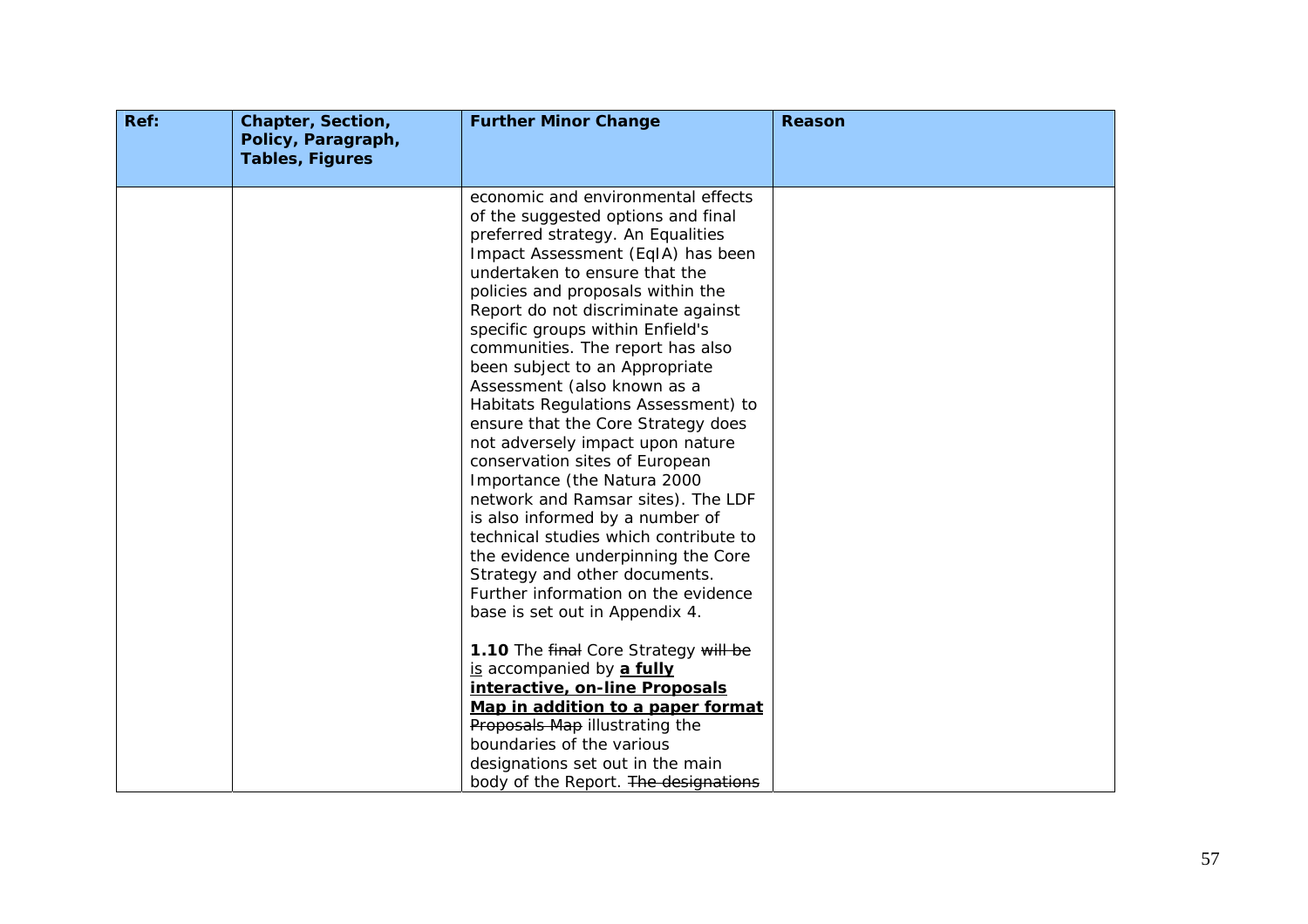| Ref: | Chapter, Section,<br>Policy, Paragraph,<br><b>Tables, Figures</b> | <b>Further Minor Change</b>                                                                                                                                                                                                                                                                    | Reason |
|------|-------------------------------------------------------------------|------------------------------------------------------------------------------------------------------------------------------------------------------------------------------------------------------------------------------------------------------------------------------------------------|--------|
|      |                                                                   | to be shown on the Proposals Map<br>are set out in the illustrative maps in<br>Appendix 7. Once the Submission<br>Core Strategy is found to be sound it<br>will be adopted and supported by a<br>fully interactive, on-line Proposals<br>Map in addition to a paper format.                    |        |
|      |                                                                   | The Structure of this Report                                                                                                                                                                                                                                                                   |        |
|      |                                                                   | 1.11 Chapter 2 contains a brief<br>description of the national, regional<br>and local policy and guidance which<br>inform the Core Strategy. It then<br>summarises the context for this<br>report, giving a spatial overview of<br>Enfield highlighting the key strategic<br>planning issues.  |        |
|      |                                                                   | 1.12 Chapter 3 "Enfield Spatial<br>Strategy", puts forward the Council's<br>spatial vision, strategic objectives<br>and a spatial strategy for Enfield.                                                                                                                                        |        |
|      |                                                                   | 1.13 Chapters 5 to 8 set out policies<br>for specific themes such as housing,<br>economic development, the physical<br>environment and travel. Chapter 9<br>sets out more detailed policies for<br>strategic growth areas in the<br>Borough and the Council's place<br>shaping priority areas. |        |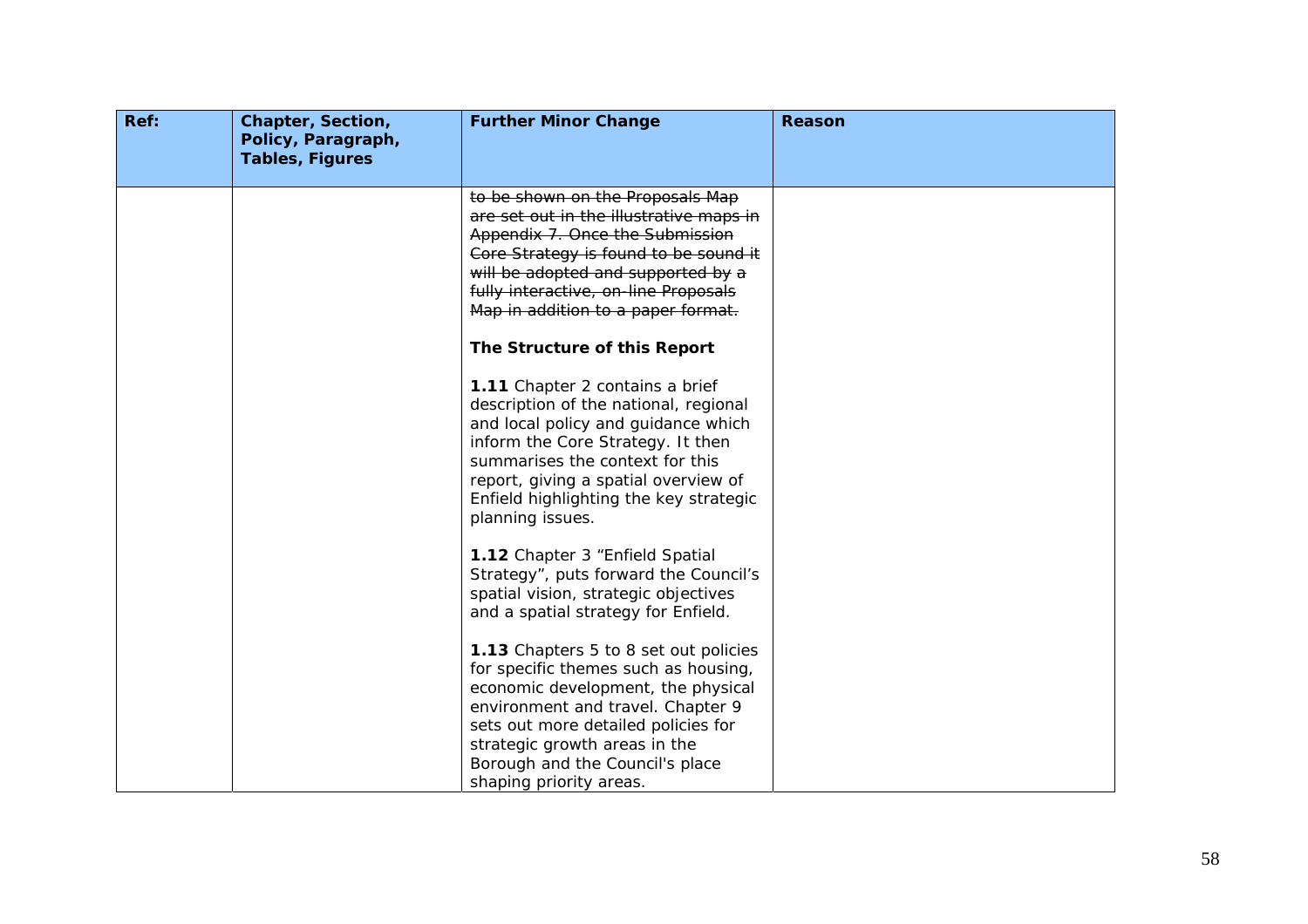| Ref: | Chapter, Section,<br>Policy, Paragraph,<br><b>Tables, Figures</b> | <b>Further Minor Change</b>                                                                                                                                                                            | <b>Reason</b> |
|------|-------------------------------------------------------------------|--------------------------------------------------------------------------------------------------------------------------------------------------------------------------------------------------------|---------------|
|      |                                                                   | 1.14 Chapter 10 looks at how the<br>Core Strategy will be delivered and<br>monitored.                                                                                                                  |               |
|      |                                                                   | 1.3 How to make representations<br>on this document                                                                                                                                                    |               |
|      |                                                                   | <b>1.15 This Core Strategy Submission</b><br>Report and its accompanying<br>Sustainability Appraisal are available<br>to view at the following locations:                                              |               |
|      |                                                                   | - Enfield's Public Libraries<br><b>-</b> The Civic Centre, Enfield<br><del>Town.</del>                                                                                                                 |               |
|      |                                                                   | <b>1.16</b> The documents are also<br>available to view on the Council's<br>website at:<br>www.enfield.gov.uk/core-strategy                                                                            |               |
|      |                                                                   | <b>1.17 Representations are invited</b><br>relating to issues of soundness on<br>this document. To be sound a core<br>strategy should be justified, effective<br>and consistent which national policy. |               |
|      |                                                                   | Justified means that the document<br>must be founded on a robust and<br>credible evidence base and is the<br>most appropriate strategy when<br>considered against the reasonable                       |               |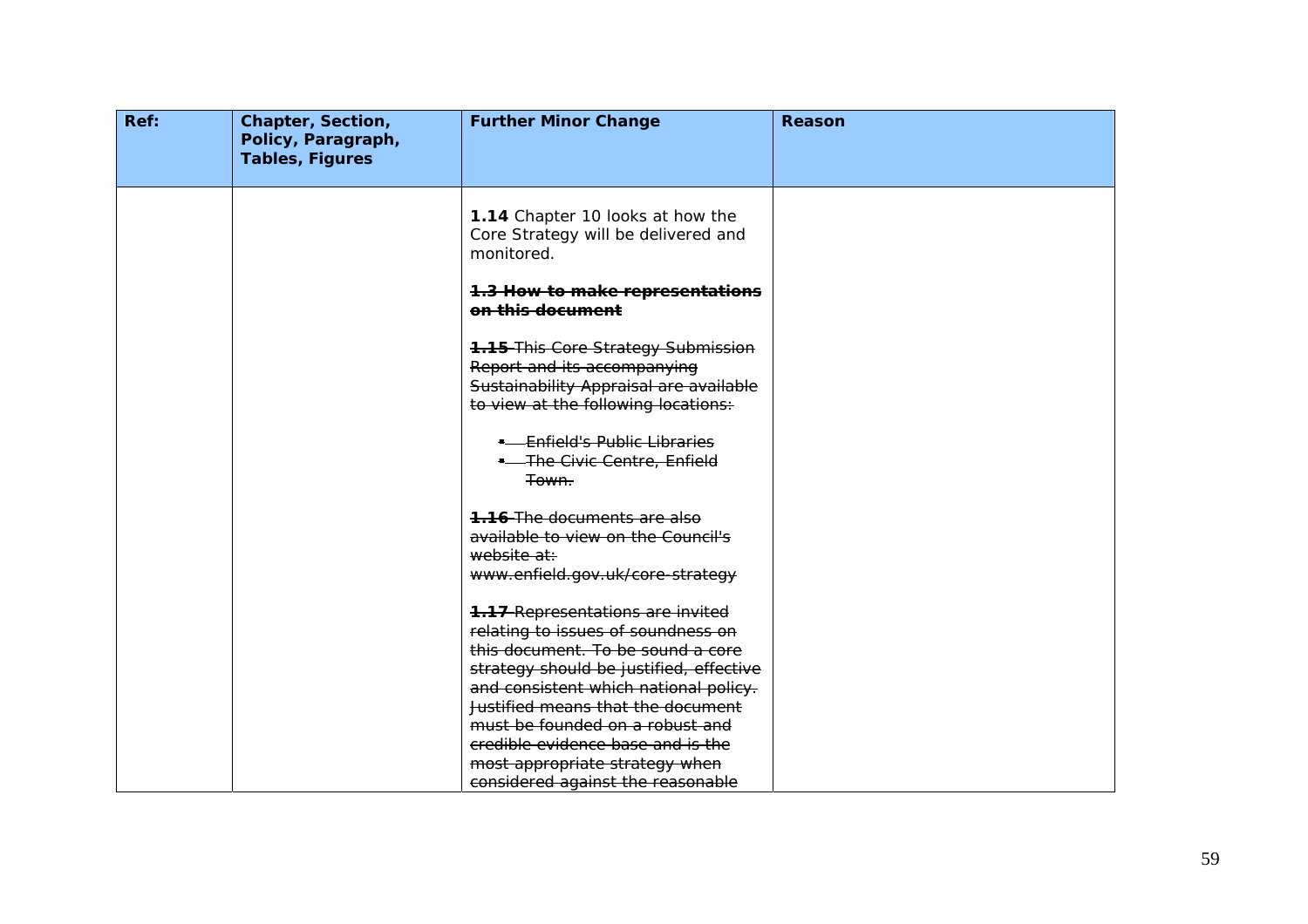| Ref: | <b>Chapter, Section,</b><br>Policy, Paragraph,<br><b>Tables, Figures</b> | <b>Further Minor Change</b>                                                                                                                                                                                                                                                                                                                                                                                                                                                          | <b>Reason</b> |
|------|--------------------------------------------------------------------------|--------------------------------------------------------------------------------------------------------------------------------------------------------------------------------------------------------------------------------------------------------------------------------------------------------------------------------------------------------------------------------------------------------------------------------------------------------------------------------------|---------------|
|      |                                                                          | alternatives. Effective means that the<br>document must be deliverable,<br>flexible and able to be monitored.                                                                                                                                                                                                                                                                                                                                                                        |               |
|      |                                                                          | <b>1.18 Representations can be made</b><br>from Monday 14th December 2009<br>until Friday 29th January 2010. We<br>would encourage you to send us your<br>comments using the Council's on-line<br>consultation system. On-line<br>consultation is the easiest and most<br>convenient way to make your<br>comments. To access this system,<br>view the document and submit your<br>comments please use the following<br>link:<br>http://consult.enfield.gov.uk/po<br>r <del>tal</del> |               |
|      |                                                                          | <b>1.19 Alternatively, you may alse</b><br>make your comments in writing and<br>send them to:                                                                                                                                                                                                                                                                                                                                                                                        |               |
|      |                                                                          | <b>The Planning Policy Team</b><br><b>Place Shaping and Enterprise</b><br><b>Department</b><br>London Borough of Enfield<br>Civic Centre<br>Silver Street<br>Enfield                                                                                                                                                                                                                                                                                                                 |               |
|      |                                                                          | <b>EN1 3XA</b><br>Tel: 020 8379 1634 Or Fax: 020 8379                                                                                                                                                                                                                                                                                                                                                                                                                                |               |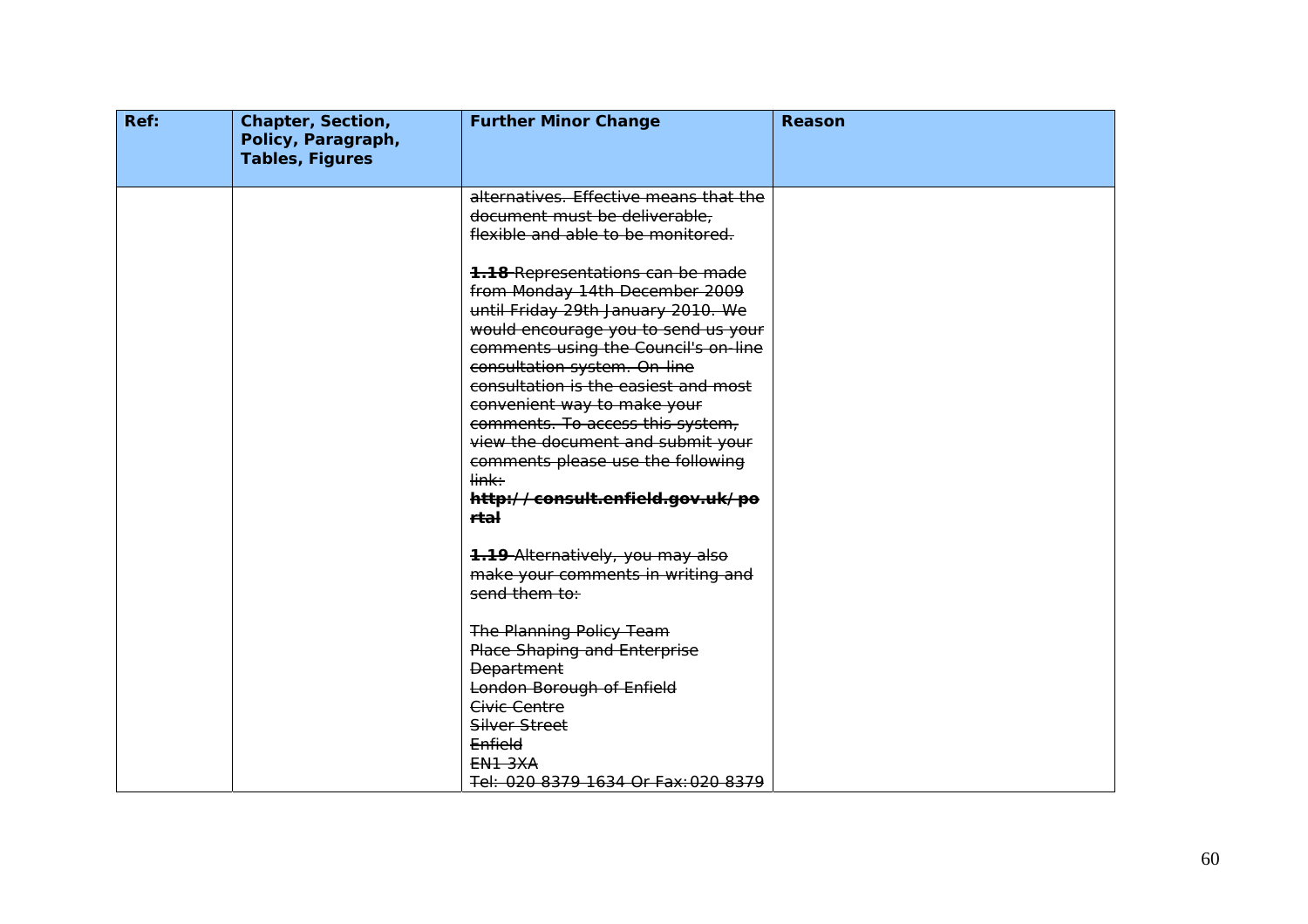| Ref: | <b>Chapter, Section,</b><br>Policy, Paragraph,<br><b>Tables, Figures</b> | <b>Further Minor Change</b>                                                                                                                  | <b>Reason</b> |
|------|--------------------------------------------------------------------------|----------------------------------------------------------------------------------------------------------------------------------------------|---------------|
|      |                                                                          | 3887 Or email: Idf@enfield.gov.uk<br><b>1.20</b> Please also remember to                                                                     |               |
|      |                                                                          | complete and return the equal<br>opportunities monitoring form.                                                                              |               |
|      |                                                                          | 1.21 The closing date for<br>comments is Friday 29th January<br><del>2010.</del>                                                             |               |
|      |                                                                          | <b>1.22</b> Please note that all comments<br>made on the Core Strategy<br>Submission Report will be made<br>available for public inspection. |               |
|      |                                                                          | What happens next<br><b>1.23-Following this period the</b><br>Council will submit the Core Strategy                                          |               |
|      |                                                                          | to the Secretary of State for<br>Communities and Local Government<br>who will arrange for it to have an                                      |               |
|      |                                                                          | independent examination. It is<br>anticipated that this will take place in<br>Spring 2010.                                                   |               |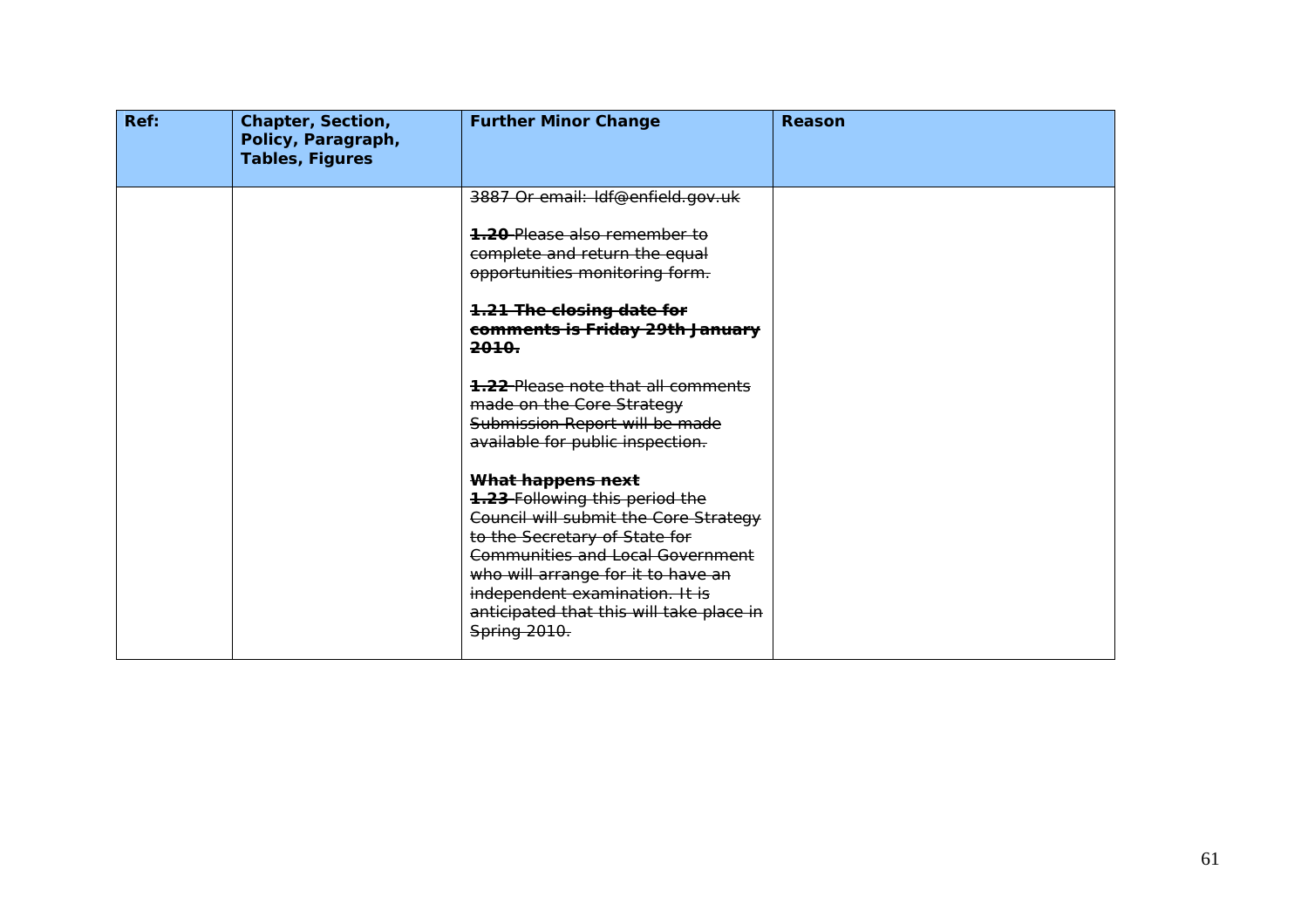| Ref:          | Chapter, Section,<br>Policy, Paragraph,<br><b>Tables, Figures</b> | <b>Further Minor Change</b>                                                                                                                                                                                                                                                                                                                                                                                                                                                                                                                                                                                                                                                   | <b>Reason</b>                                                    |
|---------------|-------------------------------------------------------------------|-------------------------------------------------------------------------------------------------------------------------------------------------------------------------------------------------------------------------------------------------------------------------------------------------------------------------------------------------------------------------------------------------------------------------------------------------------------------------------------------------------------------------------------------------------------------------------------------------------------------------------------------------------------------------------|------------------------------------------------------------------|
| <b>FMC 73</b> | <b>Appendix 5</b><br>Table 5.1                                    | Update table in several places.<br>Page 184<br>Update column 1: Under Information<br>Source:<br><b>Hertsmere Borough Council</b><br>Core Strategy (December 2008)<br>Submission 2009 (Withdrawn)<br>Update table columns on page 185<br><b>London Borough of Haringey</b><br>Update Column 1: Information<br>Source:<br><b>Core Strategy Preferred Options</b><br><b>Proposed Submission 2010</b><br>Update Column 2: Relevant Polices<br>and Development:<br>Tottenham Hale and Haringey<br>Heartlands are identified as the key<br>growth areas, where future growth<br>will be directed.<br>Central Leeside is identified as a key<br>growth area, with the majority lying | Update status of adjoining borough's<br>policies & developments. |
|               |                                                                   | within Enfield and a portion<br>extending over Enfield's boundary to<br>the south, to include employment                                                                                                                                                                                                                                                                                                                                                                                                                                                                                                                                                                      |                                                                  |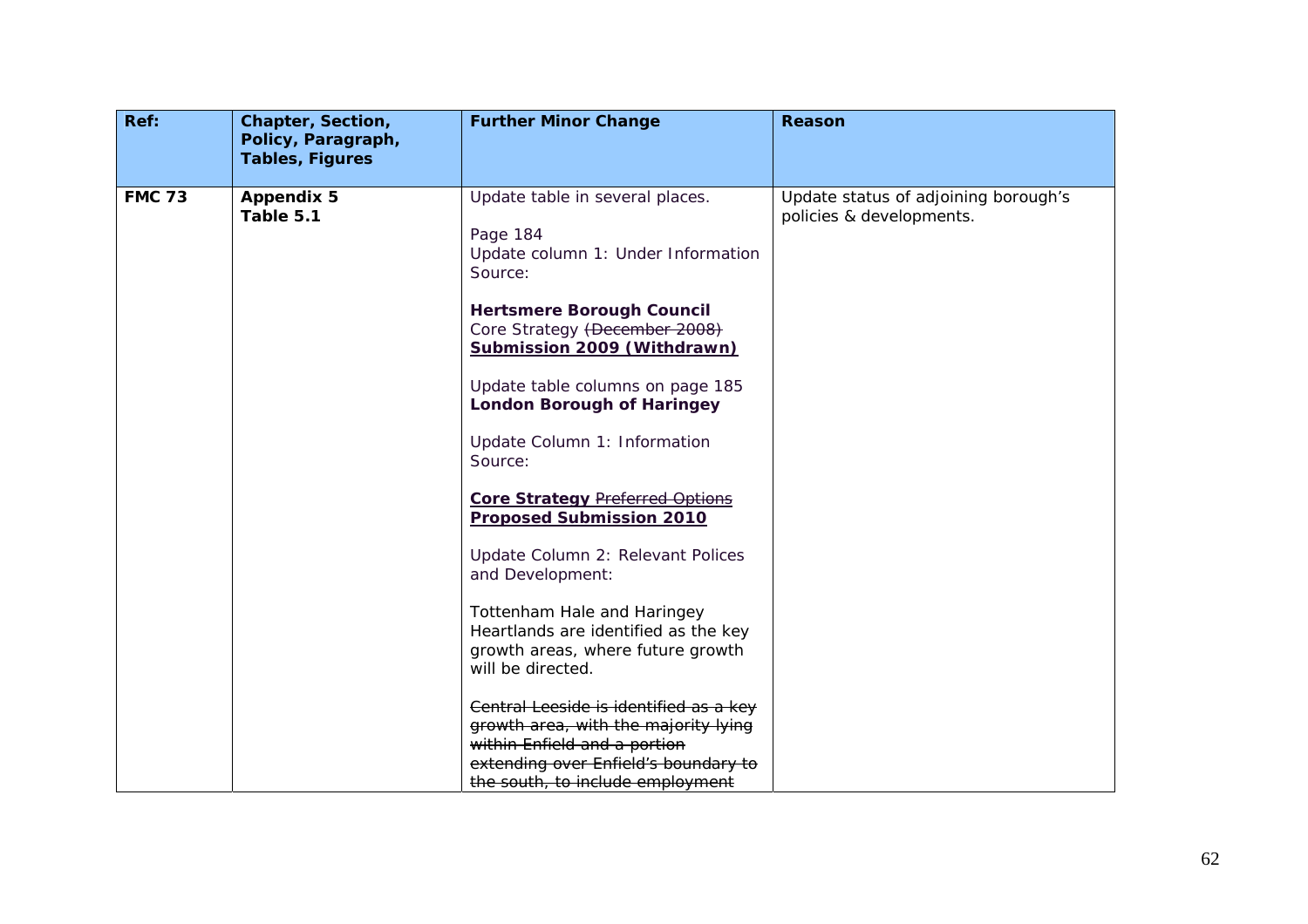| Ref: | Chapter, Section,<br>Policy, Paragraph,<br><b>Tables, Figures</b> | <b>Further Minor Change</b>                                                                                                                                                                                                                                                                                                                                                                                                                                                                                                                                                                                                                                                                                                                                                                                                                                                                                     | <b>Reason</b> |
|------|-------------------------------------------------------------------|-----------------------------------------------------------------------------------------------------------------------------------------------------------------------------------------------------------------------------------------------------------------------------------------------------------------------------------------------------------------------------------------------------------------------------------------------------------------------------------------------------------------------------------------------------------------------------------------------------------------------------------------------------------------------------------------------------------------------------------------------------------------------------------------------------------------------------------------------------------------------------------------------------------------|---------------|
|      |                                                                   | land within Haringey.<br>Major development is also proposed<br>at Northumberland Park as part<br>of the overall investment in<br>Tottenham Hotspurs Football Ground<br>which includes redevelopment of the<br>stadium, retail, leisure and<br>residential uses.<br>Update Column 3: Cross Borough<br>Implications:<br>Development proposed in Haringey,<br>in particular in the<br><b>Northumberland Park area</b><br>(which relates most closely to<br>the Enfield border) will have<br>cross borough issues for Enfield in<br>terms of the transport network, and<br>in the provision of green, community<br>and physical infrastructure, for which<br>a co-ordinated approach will enable<br>the timely and efficient delivery of<br>development, infrastructure and<br>services.<br>A high quality station square and<br>state of the art public transport<br>interchange at Tottenham Hale is<br>proposed. |               |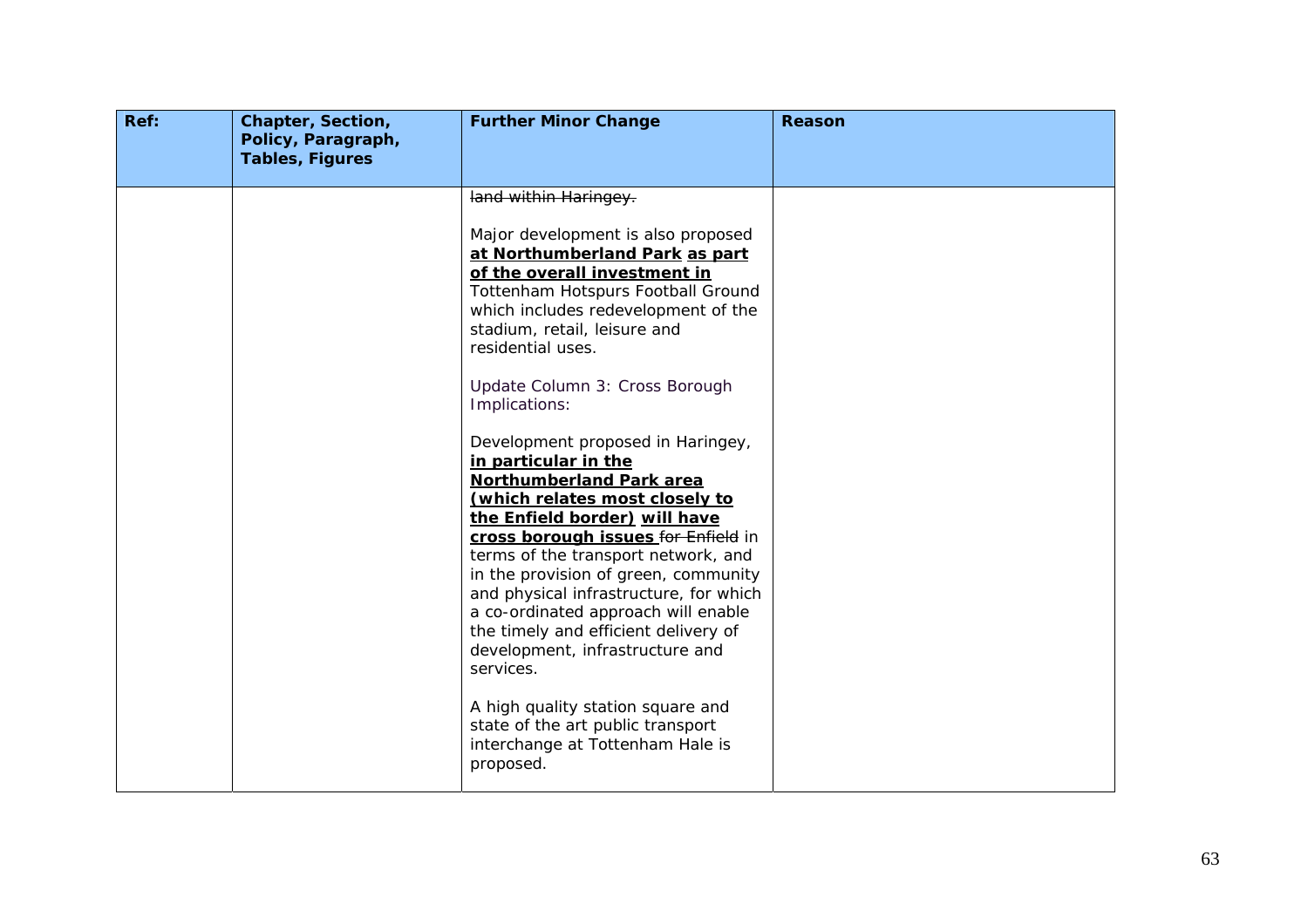| Ref: | Chapter, Section,<br>Policy, Paragraph,<br><b>Tables, Figures</b> | <b>Further Minor Change</b>                                                                                                                                                                                                                                                                                         | Reason |
|------|-------------------------------------------------------------------|---------------------------------------------------------------------------------------------------------------------------------------------------------------------------------------------------------------------------------------------------------------------------------------------------------------------|--------|
|      |                                                                   | TfL are working with Haringey<br>Council proposing to return the<br>Tottenham Hale Gyratory to two way<br>working. Consultation on this project<br>is expected to commence in<br>October 2009.                                                                                                                      |        |
|      |                                                                   | Update table page 186<br>Update column 1: Under Information<br>Source                                                                                                                                                                                                                                               |        |
|      |                                                                   | Under London Borough of<br><b>Waltham Forest</b>                                                                                                                                                                                                                                                                    |        |
|      |                                                                   | Core Strategy Issues & Options (June<br>2008) Preferred Options (January<br>2010)                                                                                                                                                                                                                                   |        |
|      |                                                                   | Update Column 2: Relevant Polices<br>and Developments Update:                                                                                                                                                                                                                                                       |        |
|      |                                                                   | The Core Strategy Preferred Options<br>Issues and Options Report was<br>published in January 2010 June<br>2008 and although at an early stage<br>in its production, and states that the<br>focus for future development will be<br>Blackhorse Lane, Walthamstow Town<br>Centre, and the Northern Olympic<br>Fringe. |        |